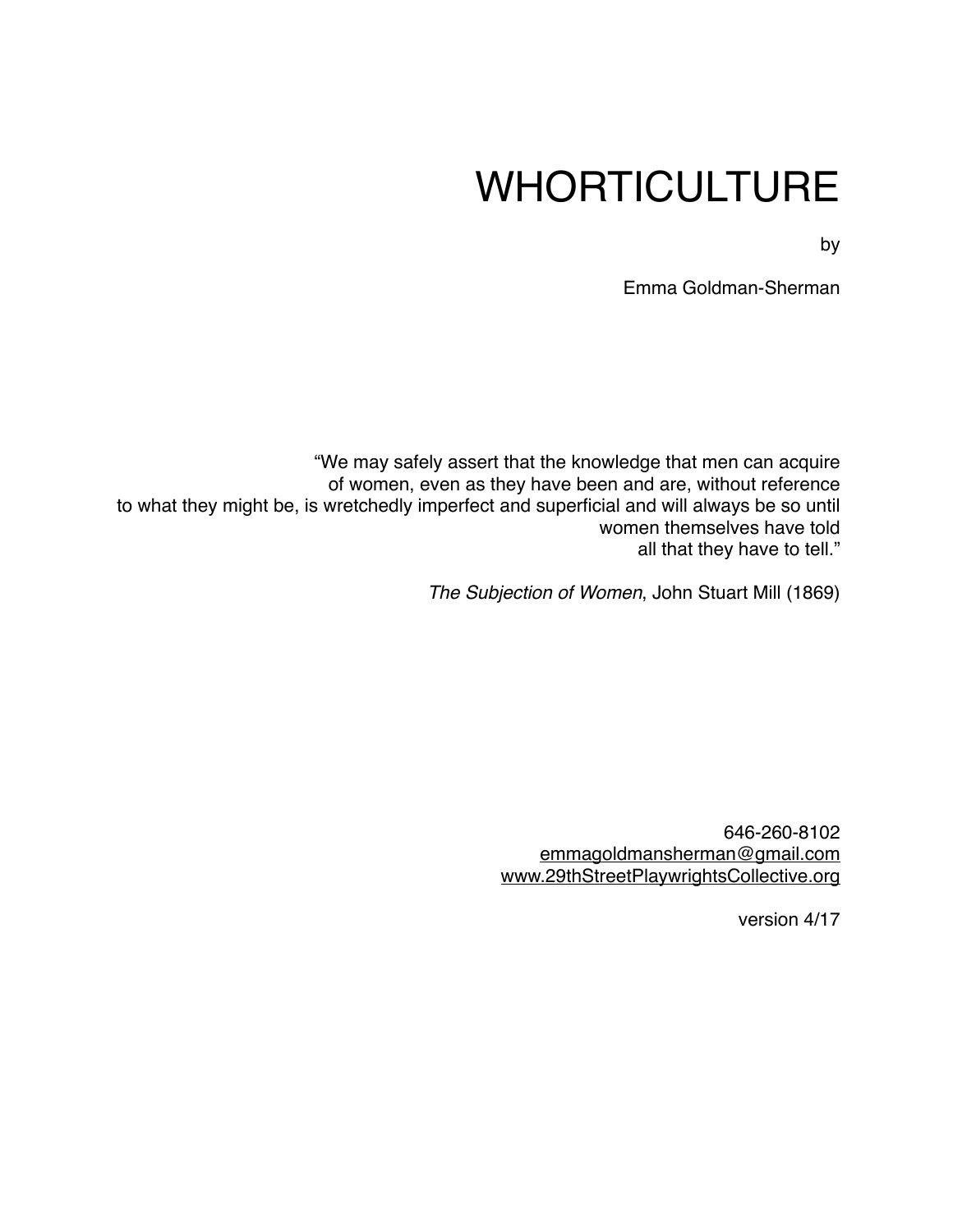# CHARACTERS written for a cast of 3 women (these descriptions were written for the final scene; the characters grow from there)

- INDI(GO) The leader. Slightly more mature by about ten months, a great beauty, the kind of girl other girls want to follow. White and Blonde. Also plays MIA.
- BELLA(DONNA) Absolutely in love with INDI, fairy-like and sweet. She is overweight and all body, loyal, she wants to focus on all things positive. Fears her own darkness. African-American. Also plays RILEY.
- LARK(SPUR) The smart one. She is attractive in the librarian sense (when she lets down her hair) and can really change the world with the tools she is developing as a researcher. A match for INDI. LARK's face is disfigured for most of the play and then is not, and this transformation happens onstage. Asian-American.

THE CAST (20s) should be able to climb on and hang from a jungle gym and do some gymnastics also plays a HATER CHORUS, POISONOUS FLOWERS (these are like bigger, more intense versions of themselves) and OTHERS as noted.

# PLACE

a jungle gym for climbing and hanging

TIME

shifts from the 2020s back to 2013 without markers Time should not call attention to itself

# NOTATION for ACTORS

Interruptions and overlaps are indicated with a /

If / ends a sentence, the next line is a kind of echo

If // appears, then the next speaker is interrupting from the earlier / and this double //

means the second speaker after this line uses this as their cue

Ellipses (. . . ) mean the character cannot articulate the ineffable, an active searching for something to say and failing

Dashes (—) are a change in direction mid-speech

means the character is in a kind of extreme psychic pain and unable to respond with words

N.B. — There is behavior on stage that might indicate nudity, but there is no actual nudity.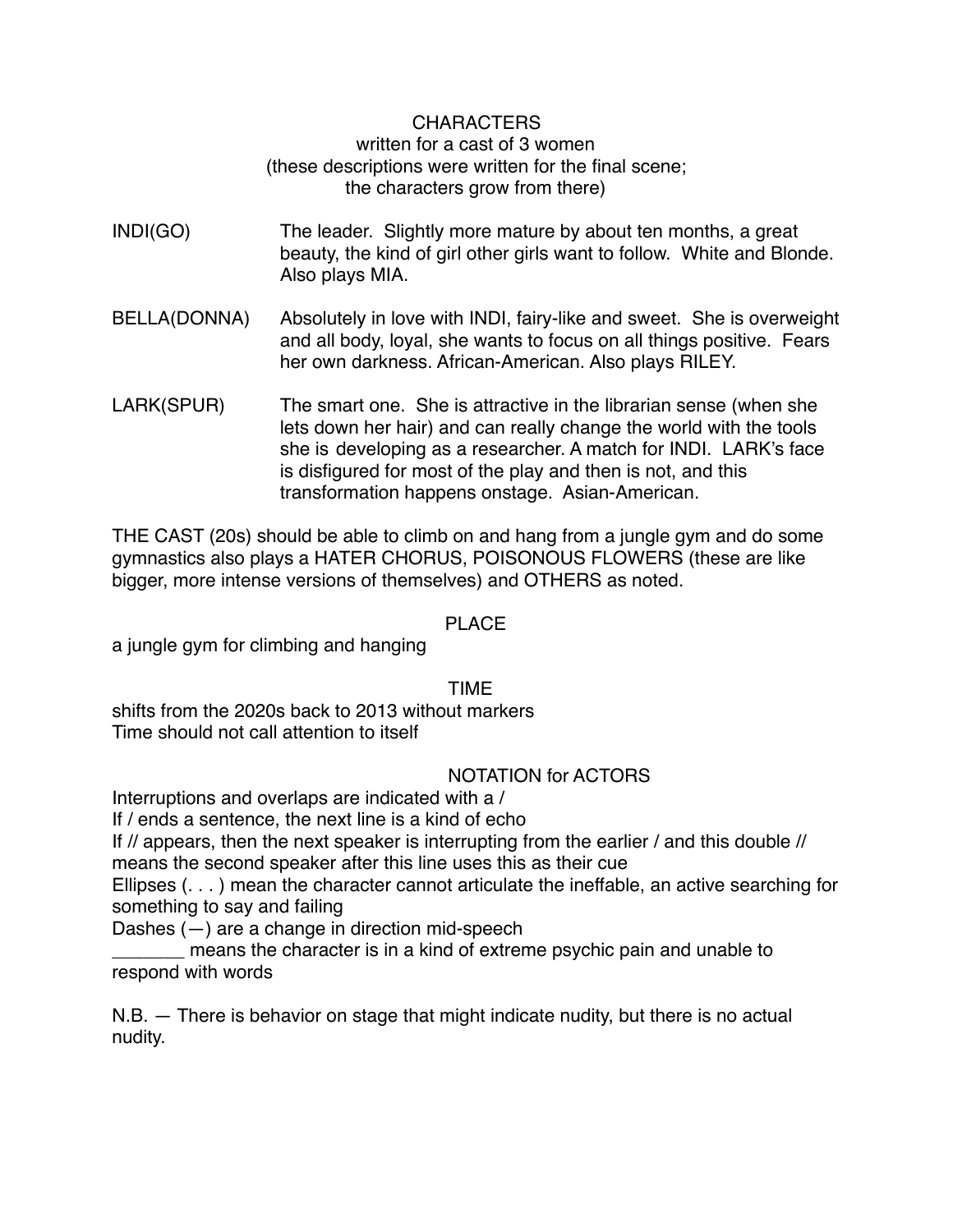# **WHORTICULTURE**

(It is as if nothing has started, ALL 3 (20s) are there to put on a show. THEY set props and masks as THEY talk. LARK wears a man's suit with men's shoes and a tie but her hair is long and her face is different from her actual face — she has been disfigured. THEY ALL 3 remain onstage at all times to help out.)

# LARK

. . . suddenly asking a million questions - because I chose this playground -- to answer my own questions which may never get answered, or maybe just to ask them, and --

MIA (INDI, 20s)

because it's a public space,

RILEY (BELLA, 20s)

(to MIA)

I thought she said that girls are forced to split themselves

LARK Not so much split, but live always publicly on display

#### MIA

(echoes LARK, snapchatting) On display, that's it! I totally live on display

**RILEY** 

I thought you picked this playground to highlight decades of city budget cuts, general social decay and a lack of tort reform

LARK

I like it because there's a jungle gym with places for climbing and places for hanging.

MIA

(noticing audience) Oh, they're here!

RILEY

It's time, Lark.

LARK

Ready to put on a show?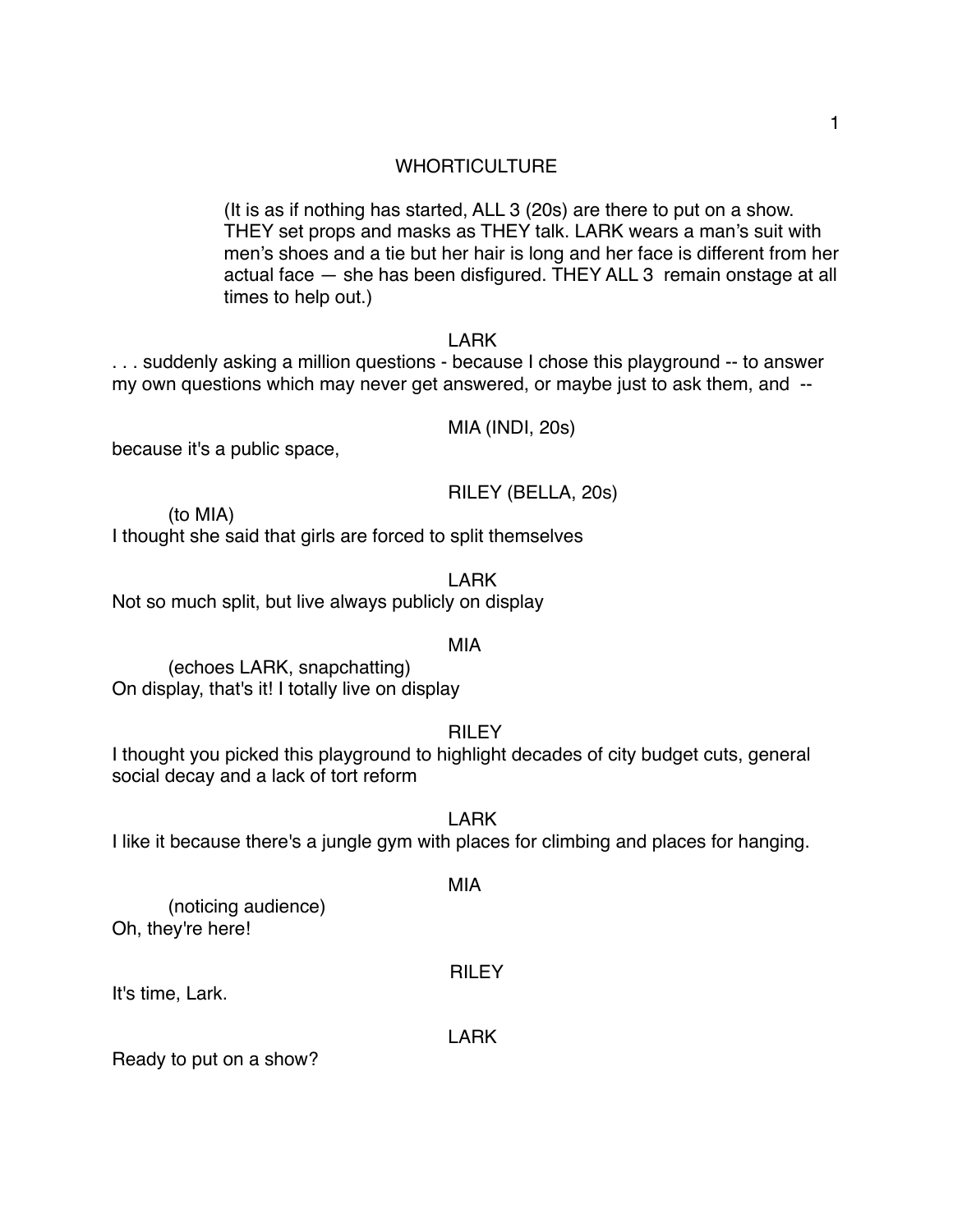MIA

Apparently our whole lives are shows

#### **RILEY**

(to LARK) Ready? A one, two, three, four!

#### LARKSPUR

If I were a Man I'd wear a Suit and no one would ever wonder are those my real tits under there? Or just phat underwear? — Not here to harm me? The world's an Army and I'm just one more Cunt-ry to Plunder.

If I were a Man my male Professors wouldn't picture me on my knees with my mouth full my own ideas in their classrooms wouldn't always seem to be so doubtful

they'd offer me their help, with grants and applications they'd get me into labs, to aid my education so I could graduate with honors instead of marking in my chart that I'm dishonest a bitchy pussy cause i growled once *that Bitch is pushy* says the TA-dunce who grabbed my tush when he was on the prowl asked me to thank him for the flattering attention, ow! to smile pretty and ignore his base intention no matter how I feel

I gotta Keep it Real — don't ask me to be nice about it I dream of future days when if I choose to refuse no one thinks twice about it, I could get used to Me, as a Woman, in a Suit.

> (LOUD MUSIC moves into 17 year old BELLA's phone as she starts to film INDI, 18.)

LARK I met Indi and Bella in Kindergarten. They posted this video in high school.

INDI

Cum and see! Live Girls!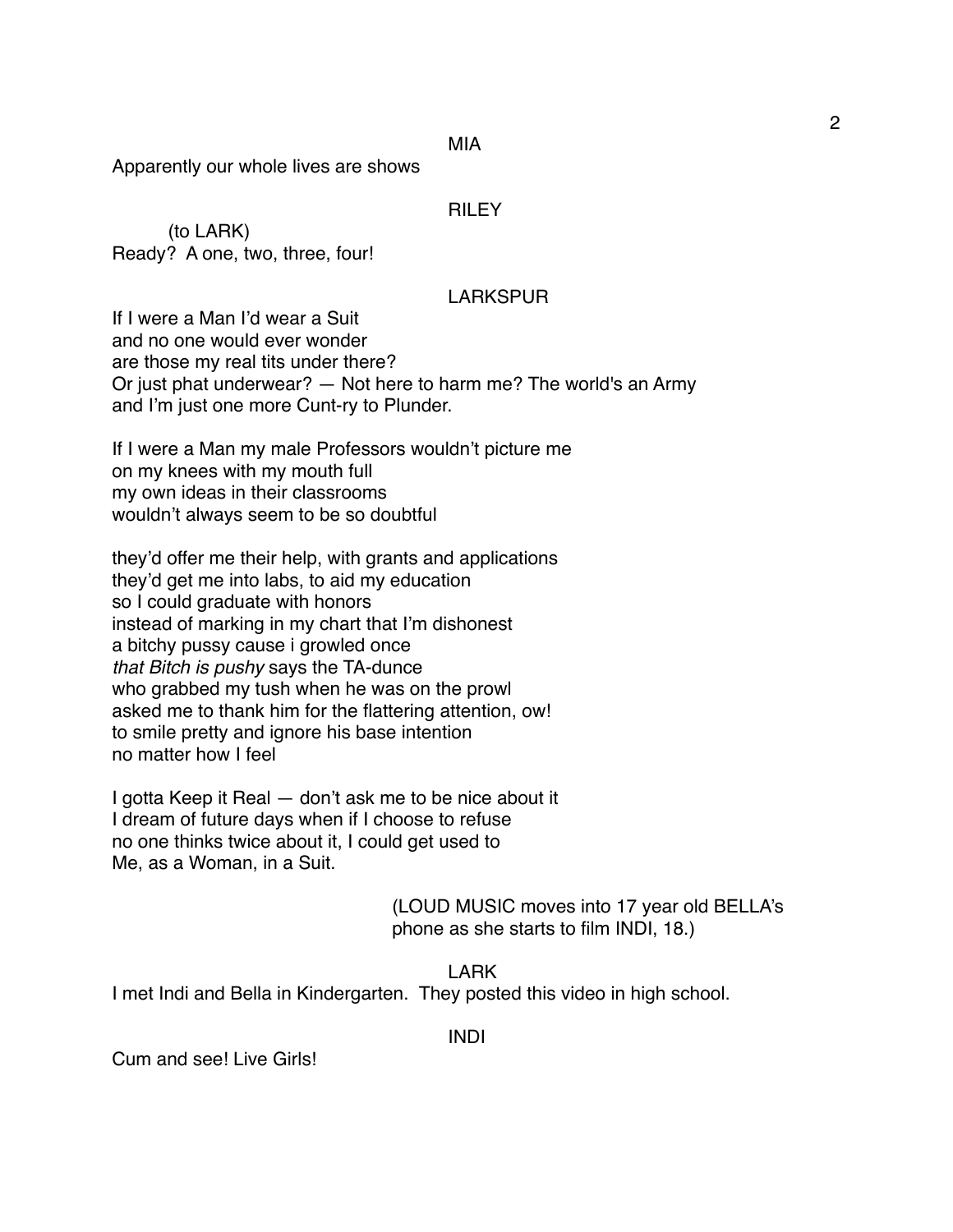Yay! We're doing it for free!

INDI

Hey, Class of 20-21!

# BELLA

Look at this crowd!

INDI

(into Bella's camera, playing to all the students) Here we are, Indi Martin and Belladonna Jones

BELLA

(upset that anyone should know her full name) Bella Jones. Bella, thank you very much! Indi Martin and Bella Jones! Seniors, oh-ohoh! Doing it in front of Lincoln Freedom High. School'scool with me. Cause we are happy to be free!

#### INDI

Watch me  $-$  – watch me!

(BELLA films INDI's performance.)

INDIGO SPIKES

Anyone can hook-up cause it feels good it feels goooood — it feels good good good

to move my body against your body go down on your body surround your body and do it til you cum!

I'll be the one who can be of use I'll be the body you can call when you wanna I'll be the body you can squeeze for juice

What are the consequences? There are no consequences!

There is no way I'm getting made to carry your unwanted babe Make no mistake about it every month I get to bleed I waste your seed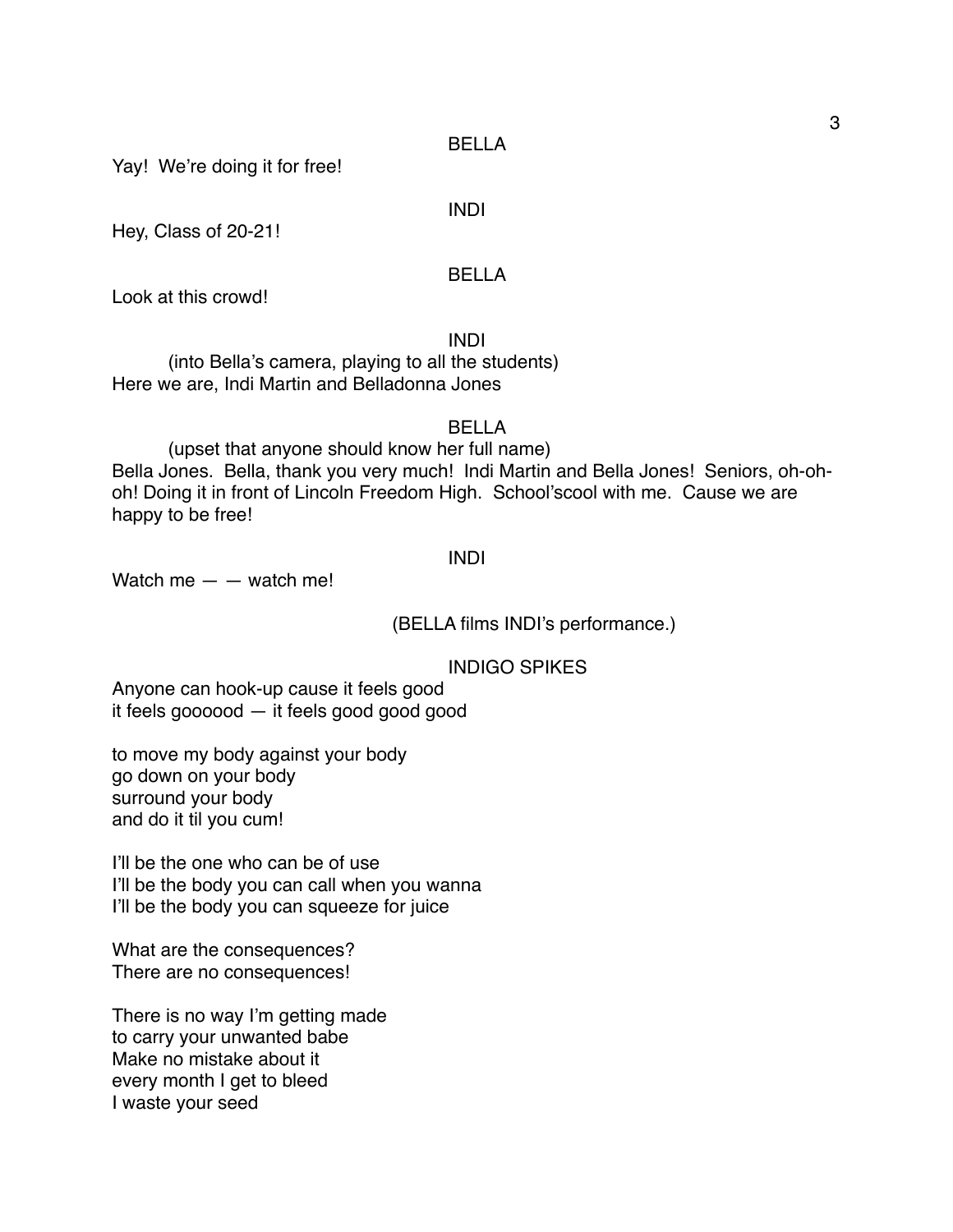I aint making mouths to feed. I waste your seed Until you run out of the need!

Anyone can hook-up cause it feels good It feels goooood — it feels good-good-good

#### BELLA

Indi! Yay! Oh-ooooh! Show me how it's done, Indi!

(INDI lies on the ground and puts her hands down her own pants while BELLA pulls her own panties down to her ankles and sits on INDI's face filming INDI and herself with her phone. They remain fully covered.)

### LARK

Germaine Greer, born on this day almost 100 years ago, questioned the culture of her time. She said, "women fail to understand how much men hate them." I am trying to figure out if growing up female in this culture makes us hate ourselves. And if it does, and I think it does, then I am trying to figure out how to change it.

> (BELLA rides and writhes on INDI's face as BELLA pinches her own nipples through her shirt and INDI writhes with her hands down her own pants.)

| This is my presentation for my thesis, | LARK        |
|----------------------------------------|-------------|
| fuck me                                | BELLA       |
| titled: "Intersectionality Colon       | <b>LARK</b> |
| on the prison blacktop                 | BELLA       |
| Beauty Slash Body Slash Mind"          | <b>LARK</b> |
|                                        | BELLA       |

They all got their phones out all juiced up for the day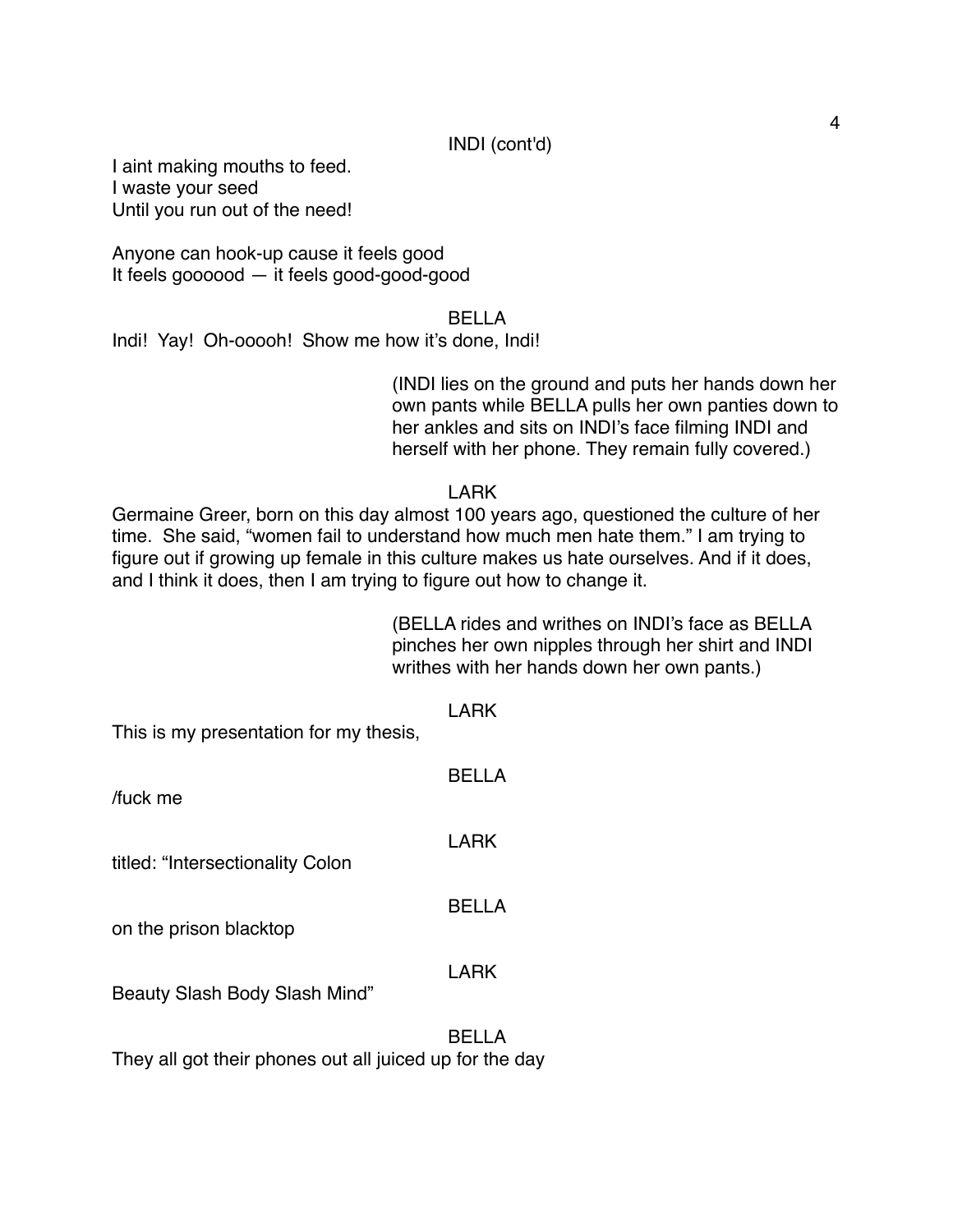#### LARK

My mother always hoped I'd grow tall, and considering she's only 5 feet and my father's only 5 foot five, I didn't have much of a chance. But she wanted me tall, so she'd always ask me after school, "did you hang from the jungle gym?" She thought it would help me grow.

# BELLA

in front of the whole school

# LARK

Bella seemed to be enjoying herself.

# BELLA

Make me cum, bitch.

LARK

I didn't go to Lincoln High. I went to a private school. On my phone, it looked like Indi was taking orders from Bella.

# BELLA

You got your hands down your pants?

# LARK

Watching them, I felt like a prude. Like if you look at Indi's shoes — this is a choice. Should I ATTRACT or should I choose to move easily with comfort and speed and maintain the health of my feet, my ankles, my knees?

# BELLA

Fuck me.

# LARK

The choice pits us against ourselves. For me, attraction is less of an issue because of my face, but we'll get to that. And the thing about Bella and Indi is that Bella is never on top. Never. So this seemed strange to me, but then Bella is also the one being done to, so is she really on top? And who actually likes to walk in heels?

> (INDI starts to suffocate and tries to get BELLA's attention by thrashing and grabbing at her.)

# BELLA

they'll post your pretty fucked face

# LARK

So they make your legs look better, but better in what context?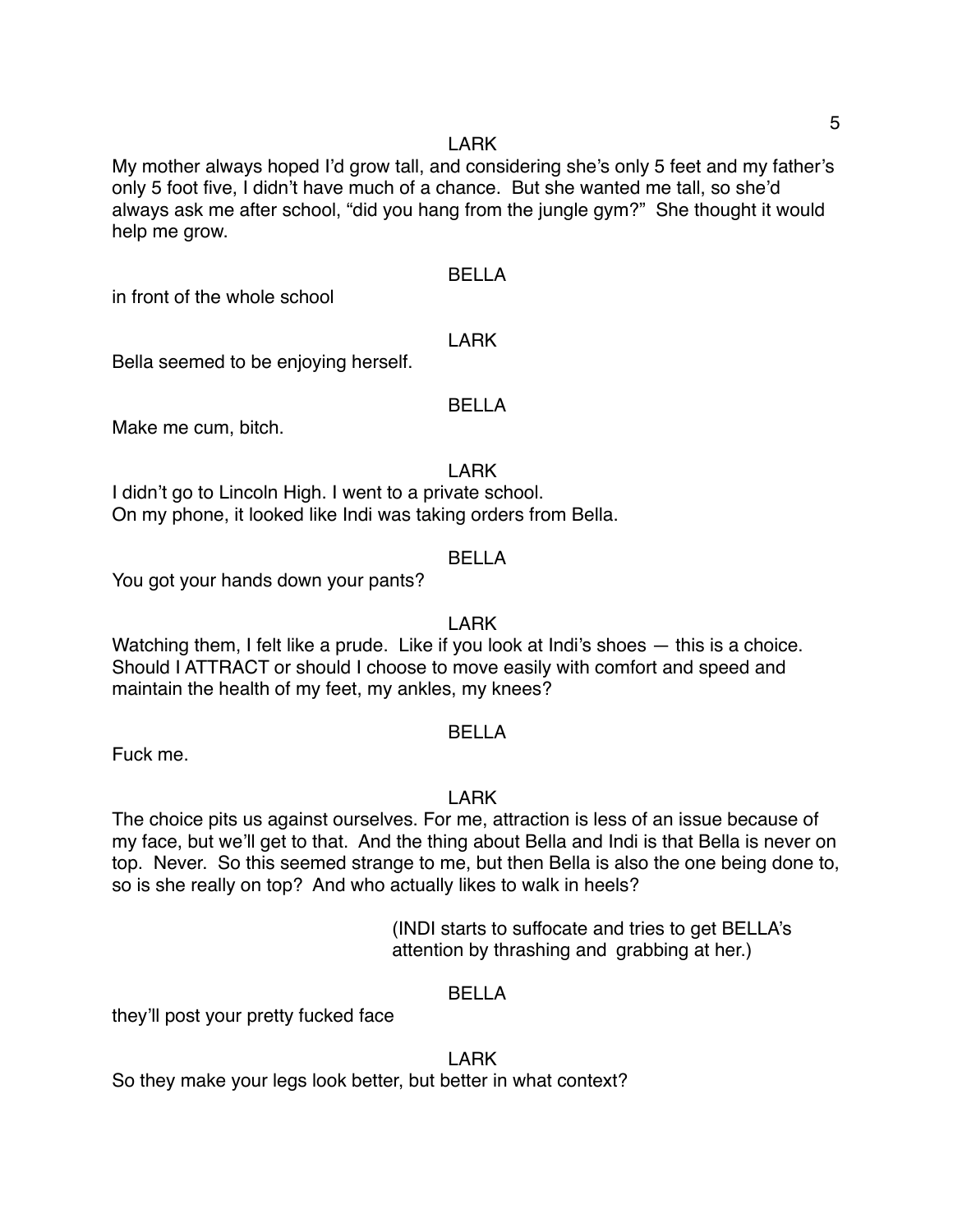| such a pretty girl-bitch                                             |                                                                                                        |
|----------------------------------------------------------------------|--------------------------------------------------------------------------------------------------------|
| why walk? Why not just wear my heels to bed?                         | <b>LARK</b><br>I wouldn't mind wearing heels to make my legs look better in a sexual context, but then |
| for all the world to see as soon as I roll offa you                  | <b>BELLA</b>                                                                                           |
| Why is my sexuality a part of my every day life and presentation?    | <b>LARK</b>                                                                                            |
| soon as you make me cum                                              | <b>BELLA</b>                                                                                           |
| Why isn't it private?                                                | <b>LARK</b>                                                                                            |
| so do it bitch                                                       | <b>BELLA</b>                                                                                           |
| And for that matter, what is private?                                | <b>LARK</b>                                                                                            |
| Fuck yourself, Indi-bitch, and fuck me!                              | <b>BELLA</b>                                                                                           |
|                                                                      | (BELLA hits INDI, and INDI finds air.)                                                                 |
| What do we keep private today? Anything?                             | <b>LARK</b>                                                                                            |
| Right in front of Lincoln Freedom High!                              | <b>BELLA</b>                                                                                           |
| The fact that I've had seven surgeries on my face is hardly private. | <b>LARK</b>                                                                                            |
| Get me high, girl.                                                   | <b>BELLA</b>                                                                                           |
|                                                                      | <b>LARK</b>                                                                                            |

BELLA

Anyone can see it and wonder if I'm just vain or if there's a reason.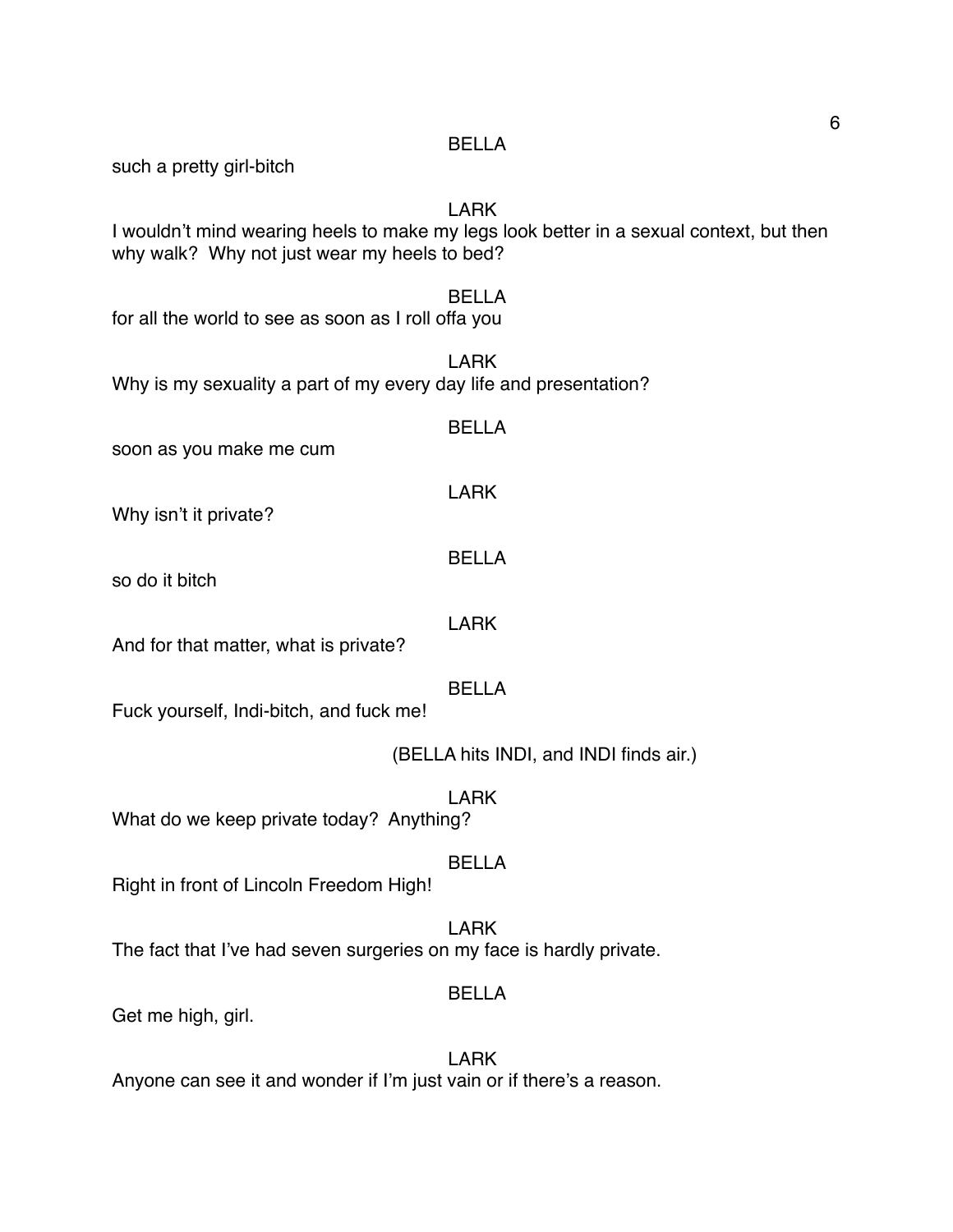| Set me free!                                                                  | <b>BELLA</b>                               |
|-------------------------------------------------------------------------------|--------------------------------------------|
| But I didn't get cancer, or a rare disease,                                   | <b>LARK</b>                                |
| At the prison door,<br>Lincoln-Free,<br>because we're slaves until we're free | <b>BELLA</b>                               |
| No one ever guesses what happened to me                                       | <b>LARK</b>                                |
| /fuck me                                                                      | <b>BELLA</b>                               |
| How does culture happen?                                                      | LARK                                       |
| Do me!                                                                        | <b>BELLA</b>                               |
| How do we learn it and abide by it or not?                                    | <b>LARK</b>                                |
| oh bitch                                                                      | <b>BELLA</b>                               |
| How do we resist?                                                             | <b>LARK</b>                                |
| you bitch                                                                     | <b>BELLA</b>                               |
| What if we don't? What are the consequences?                                  | <b>LARK</b>                                |
| you cunt! Oh-oooh!                                                            | <b>BELLA</b>                               |
|                                                                               | (BELLA cums and ro<br>gets up and poses, h |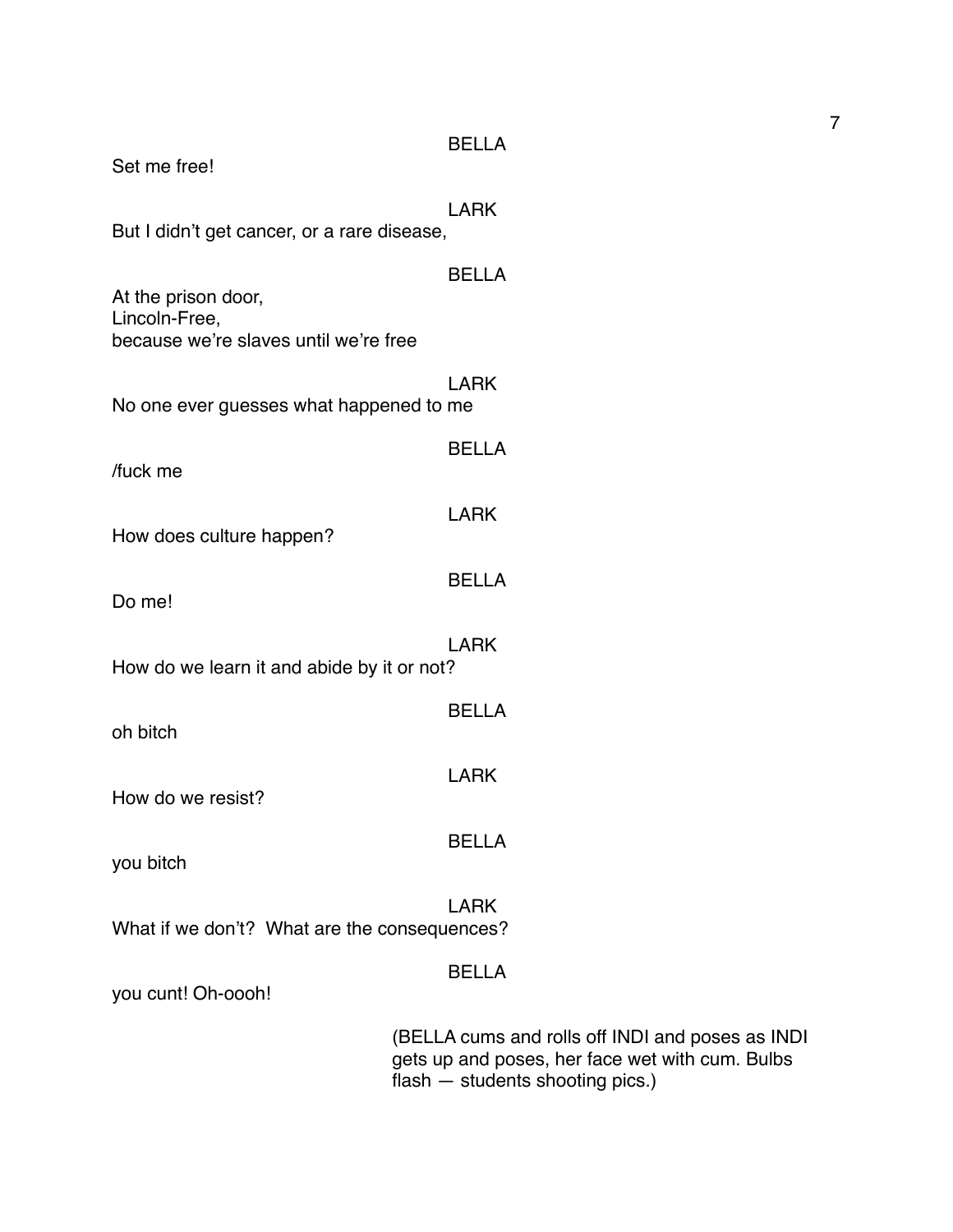Here's an oldie.

(LARK cues her phone to play "Wrecking Ball" by Miley Cyrus.)

# LARK

(sings with music) "I came in like a wrecking ball"

# ALL

"All you ever did was wreh-eh-eck me!"

# LARK

Remember that? I was eight years old. As a child, I loved Hannah Montana, so it was natural for me to want to love the real grown-up Hannah, Miley Cyrus. So of course that's in my head.

> (The school bell rings. BELLA and INDI see the crowd disperse.)

#### BELLA

Thank you! Thank you all for coming!

(INDI slaps BELLA across the face. More camera clicks and flashes. INDI waits for students to leave, and then INDI backs BELLA into the jungle gym so that it becomes a prison)

#### INDI

I am not your bitch.

#### BELLA

Ow-ooh!

#### LARK

But my mother used to sing a song by a band called The Beatles — from a really long time ago — even before she was born

# BELLA

INDI

Indi, I'm sorry! What?

You are my bitch.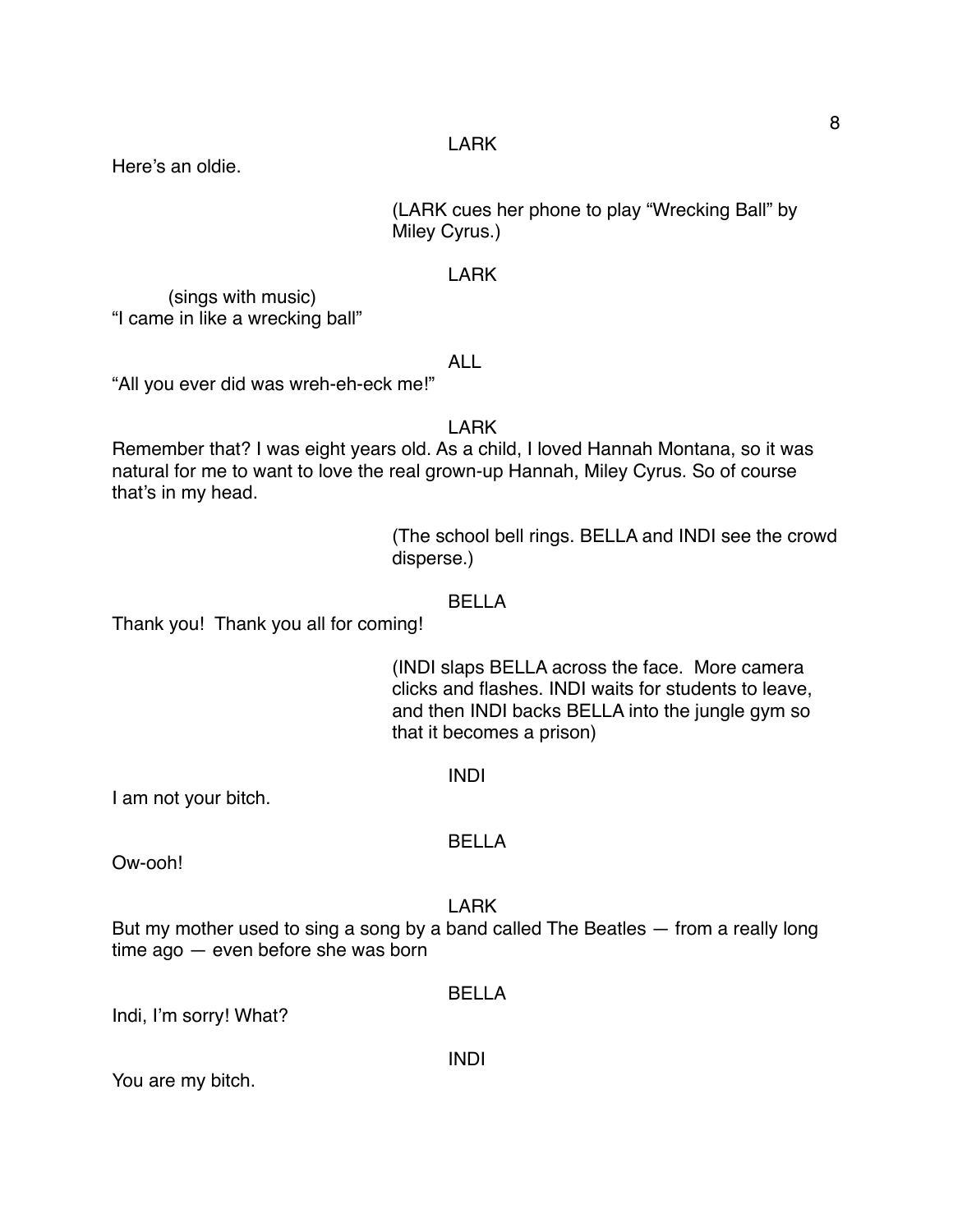#### BELLA

Ow-ooh, I am gonna swell up.

# INDI

And don't you forget it.

LARK

and my mother is a smart woman, with a PhD in nuclear physics, but she sings this song about a serial killer

#### BELLA

I didn't mean it Indi, but you always say that to me.

# INDI

Did I make you cum?

(INDI has climbed on top of the jungle gym and towers over BELLA)

#### BELLA

Yes, thank you.

#### LARK

a serial killer who murdered women by crushing their skulls with a hammer. Supercatchy little tune! Some days she cannot get it out of her head.

### BELLA

Did I make you cum?

INDI

Don't forget who's in charge of you, Bella.

BELLA

Not always Indi. Sometimes I get to be on top.

Only when I say so.

(INDI slips into the jungle gym with BELLA)

LARK

BELLA

INDI

So culture is the air we breathe.

You wanna tie me up later?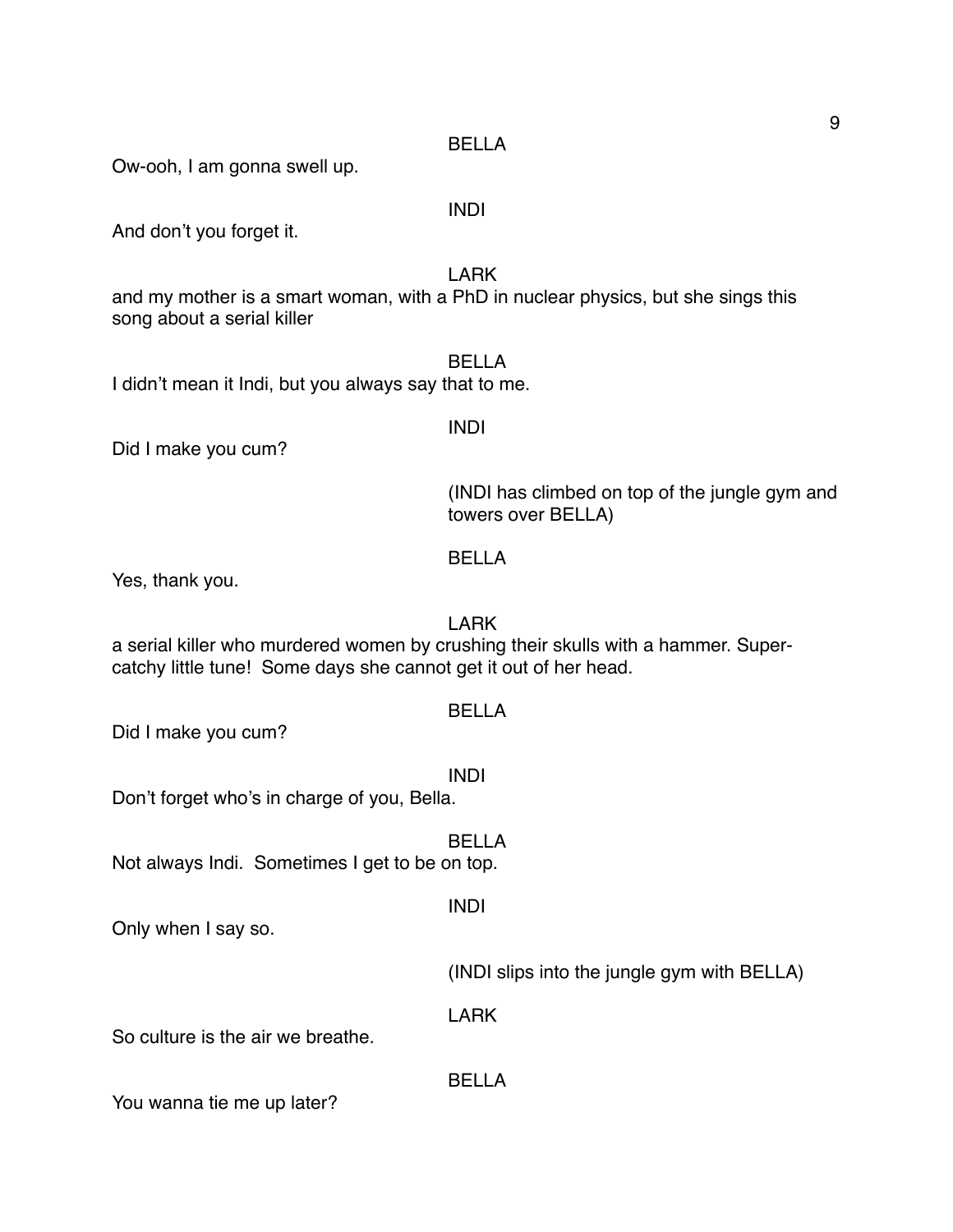#### LARK

It's not something we think about.

INDI I'm gonna tie you up and beat you with the stick.

| It's something we bathe in. | LARK  |
|-----------------------------|-------|
| I'll cum for you, Indi.     | BELLA |
| Unconsciously.              | LARK  |
|                             |       |

I know you will.

#### LARK

And my mother, with her degree in nuclear physics, teaches high school science because we moved to be near the hospital where my father practices brain surgery. This is the economics of female-non-personhood, it's a system.

| You know I like it when you beat me.                 | BEI I A      |
|------------------------------------------------------|--------------|
| So she passes out petri dishes.                      | LARK         |
| It's better for me than cutting.                     | <b>BELLA</b> |
|                                                      | LARK         |
| Once a year she cuts up fetal pigs.                  |              |
| The stick never makes me bleed.                      | BELLA        |
| How do we change the air?                            | LARK         |
| The stick only leaves a bruise, but I still feel it. | BELLA        |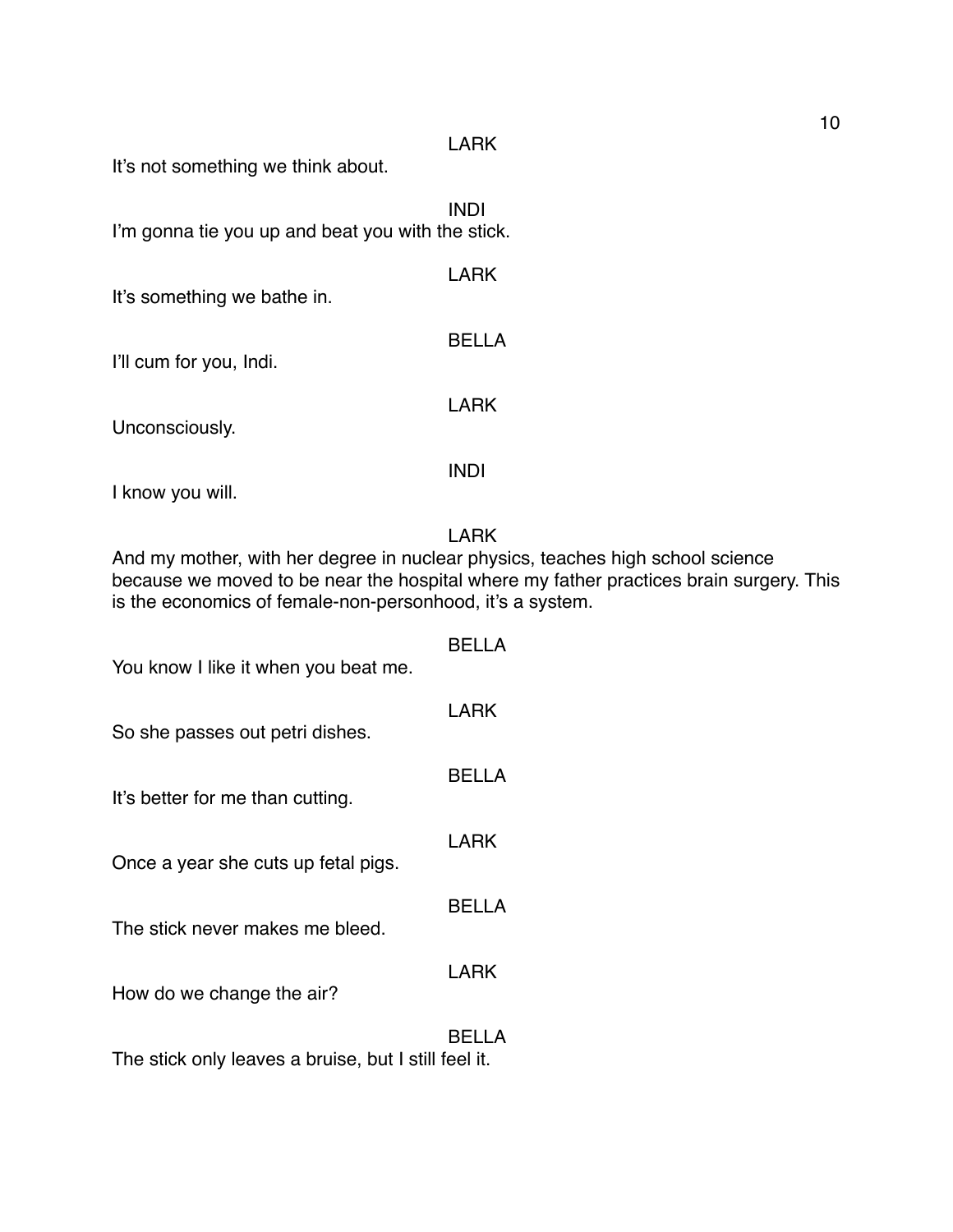LARK Is there someone I could point to, some place some where? A they? A person who claims to be the patriarch?

| That's all I want, Indi.         | <b>BELLA</b> |
|----------------------------------|--------------|
| We're all singing the same song. | <b>LARK</b>  |
| What's "what you want"?          | <b>INDI</b>  |
| To feel something.               | <b>BELLA</b> |
| Sometimes you are so dumb.       | <b>INDI</b>  |
| I'm, I love you, Indi.           | <b>BELLA</b> |
| Save it for my grave.            | <b>INDI</b>  |
| Don't say that.                  | BELLA        |
|                                  | <b>INDI</b>  |

I can't stand that love shit. You know that.

BELLA

I want to feel whatever you want to do to me. You know that.

# LARK

Whatever we might do in this world, as female persons, like finish this degree or get a PhD, or switch back to biology or write a book on female sexuality I'd call it Whorticulture with a W, or do it all, it all depends on one thing.

INDI

You know what I know?

BELLA

No, Indi, what?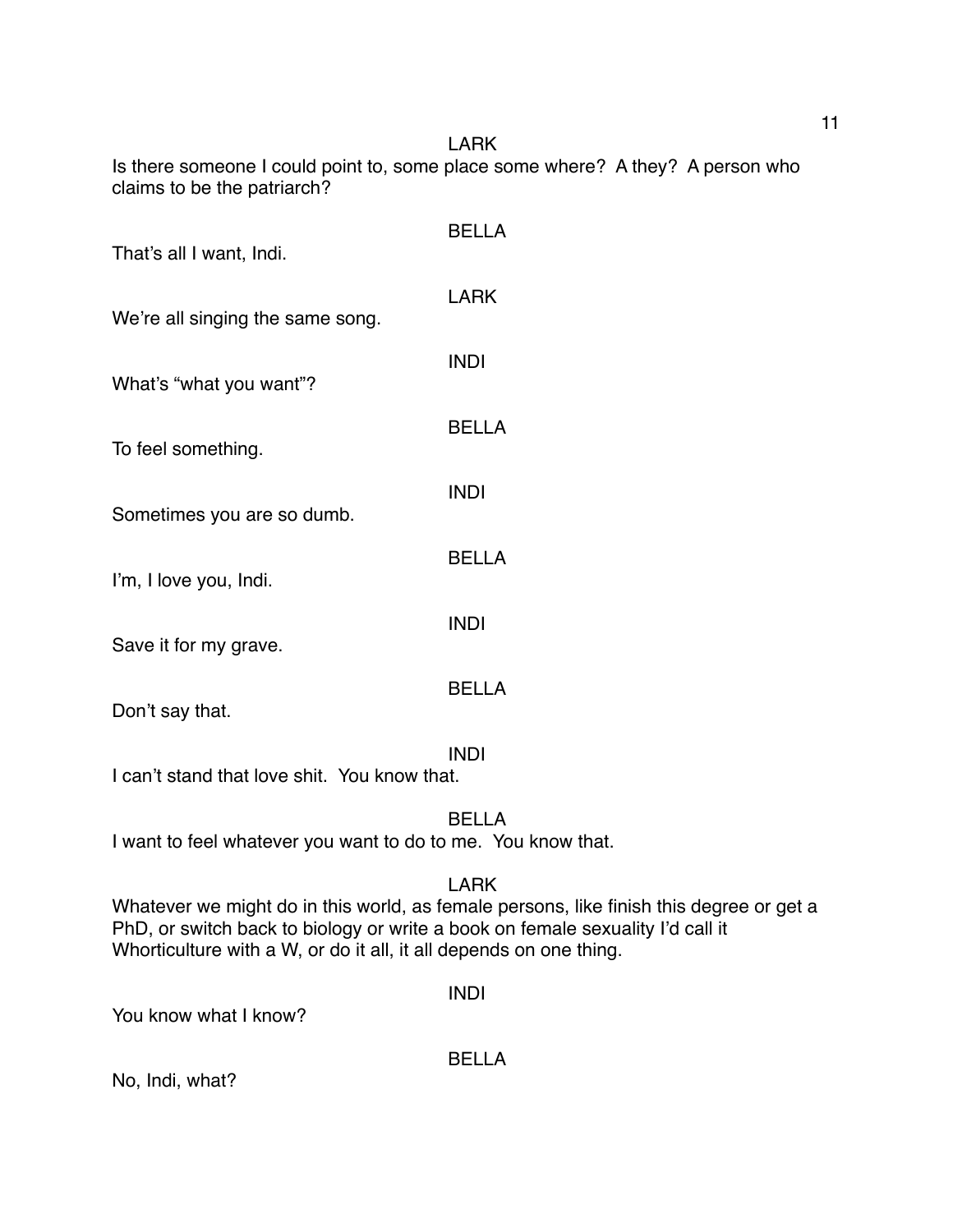| We are what we think we are.                                    | <b>LARK</b>  |
|-----------------------------------------------------------------|--------------|
| I know you're my bitch.                                         | <b>INDI</b>  |
| You know I am.                                                  | <b>BELLA</b> |
| Say it.                                                         | <b>INDI</b>  |
| I'm your bitch.                                                 | <b>BELLA</b> |
| It all depends on what we think we can be. What we can Imagine. | <b>LARK</b>  |
| What the fuck took you so fucking long?                         | <b>INDI</b>  |
| What do you mean?                                               | <b>BELLA</b> |
| It took you forever to cum.                                     | <b>INDI</b>  |
| It was hard with all the people, Indi.                          | <b>BELLA</b> |
| My whole face is fucking numb.                                  | <b>INDI</b>  |
| I tried, I just $-$                                             | <b>BELLA</b> |
| At one point, I thought I'd suffocate.                          | <b>INDI</b>  |
| It was your idea.                                               | <b>BELLA</b> |
| Okay-okay-okay, blame it all on me.                             | <b>INDI</b>  |

12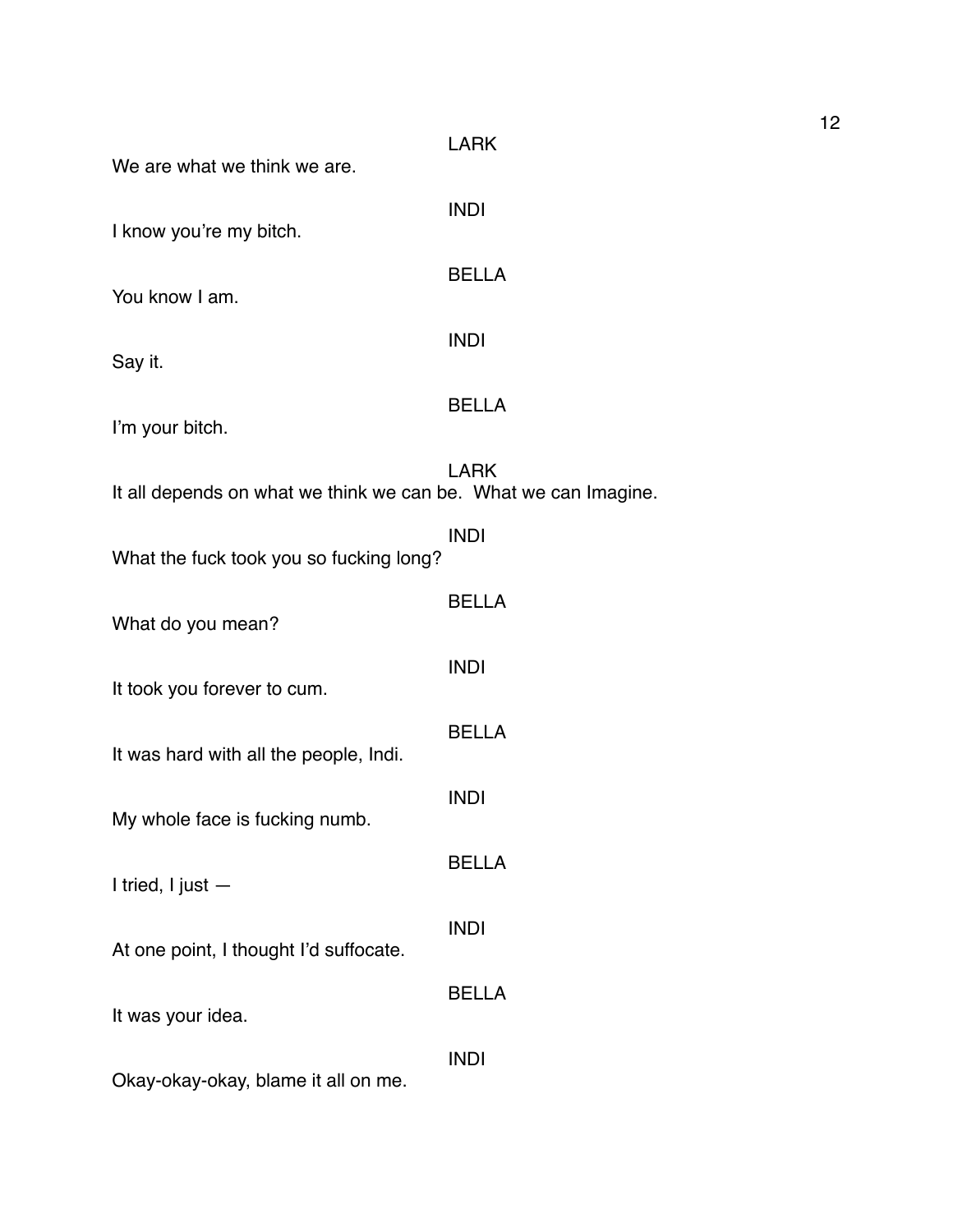| You're the one who has the ideas.                                | <b>BELLA</b>                                                                                           | יי |
|------------------------------------------------------------------|--------------------------------------------------------------------------------------------------------|----|
| Okay, I just had to say something.                               | <b>INDI</b>                                                                                            |    |
| So you hate me now?                                              | <b>BELLA</b>                                                                                           |    |
| No. I have to have boundaries.                                   | <b>INDI</b>                                                                                            |    |
| I didn't mean to suffocate you.                                  | <b>BELLA</b>                                                                                           |    |
| I'm here, okay?                                                  | <b>INDI</b>                                                                                            |    |
| I would die. I would die, Indi, if anything happened to you.     | <b>BELLA</b>                                                                                           |    |
| No, you wouldn't.                                                | <b>INDI</b>                                                                                            |    |
| I would. I'd spontaneously combust from the grief of it.         | <b>BELLA</b>                                                                                           |    |
| Don't say that shit.                                             | <b>INDI</b>                                                                                            |    |
| way we                                                           | <b>BELLA</b><br>But it's true. You know how hard it's been with us — because we are two of a kind/ the |    |
| /Don't start, Bella.                                             | <b>INDI</b>                                                                                            |    |
| in the way that's important, on the inside,/ after what happened | <b>BELLA</b>                                                                                           |    |
| <b>I AM WARNING YOU BELLA</b>                                    | <b>INDI</b>                                                                                            |    |
|                                                                  | <b>BELLA</b>                                                                                           |    |

I'm just saying our parents /and all that shit,

13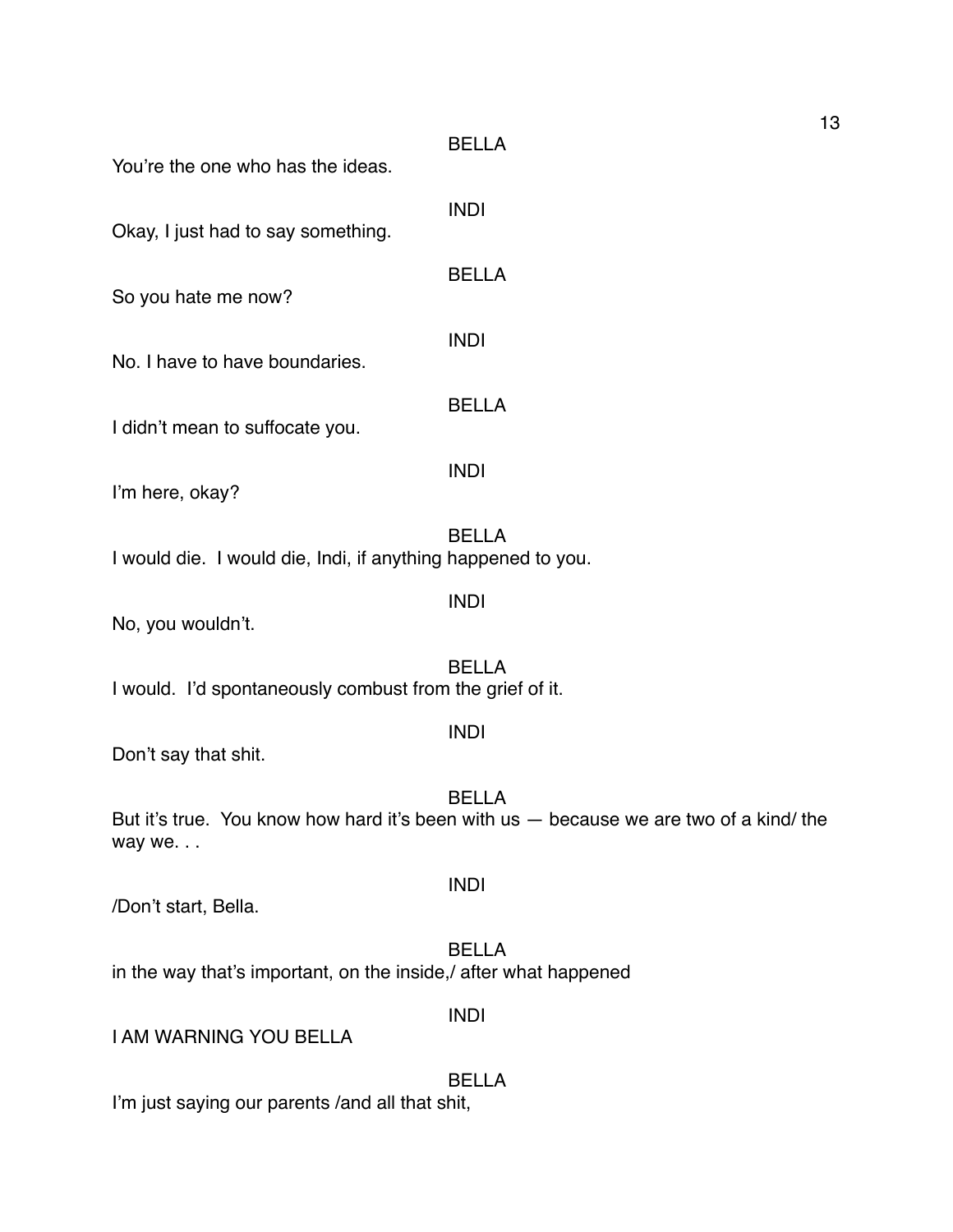| Yours. Not mine. Okay,/ okay, okay                                            | <b>INDI</b>                                                                                                | 14 |
|-------------------------------------------------------------------------------|------------------------------------------------------------------------------------------------------------|----|
| What are you talking about?                                                   | <b>BELLA</b>                                                                                               |    |
| Just Forget it, okay?                                                         | <b>INDI</b>                                                                                                |    |
| What are you saying? Not Yours?                                               | <b>BELLA</b>                                                                                               |    |
| What are you talking about?                                                   | <b>INDI</b>                                                                                                |    |
| You forgot? You think we didn't both go through/ the same fucked up shit that | <b>BELLA</b>                                                                                               |    |
| <b>BELLA WHAT THE FUCK???</b>                                                 | <b>INDI</b>                                                                                                |    |
|                                                                               | <b>BELLA</b><br>I am not the only one, and I will never forget it/ Indi never, and you should never forget |    |
| STOP IT! BITCH, YOU BITCH_____                                                | <b>INDI</b>                                                                                                |    |
|                                                                               | (INDI lashes out violently at BELLA.)                                                                      |    |
| You happy now? You got me. I'm down. You happy?                               | <b>BELLA</b>                                                                                               |    |
|                                                                               | <b>INDI</b>                                                                                                |    |
| so you and me forever                                                         | <b>BELLA</b>                                                                                               |    |
|                                                                               | <b>INDI</b>                                                                                                |    |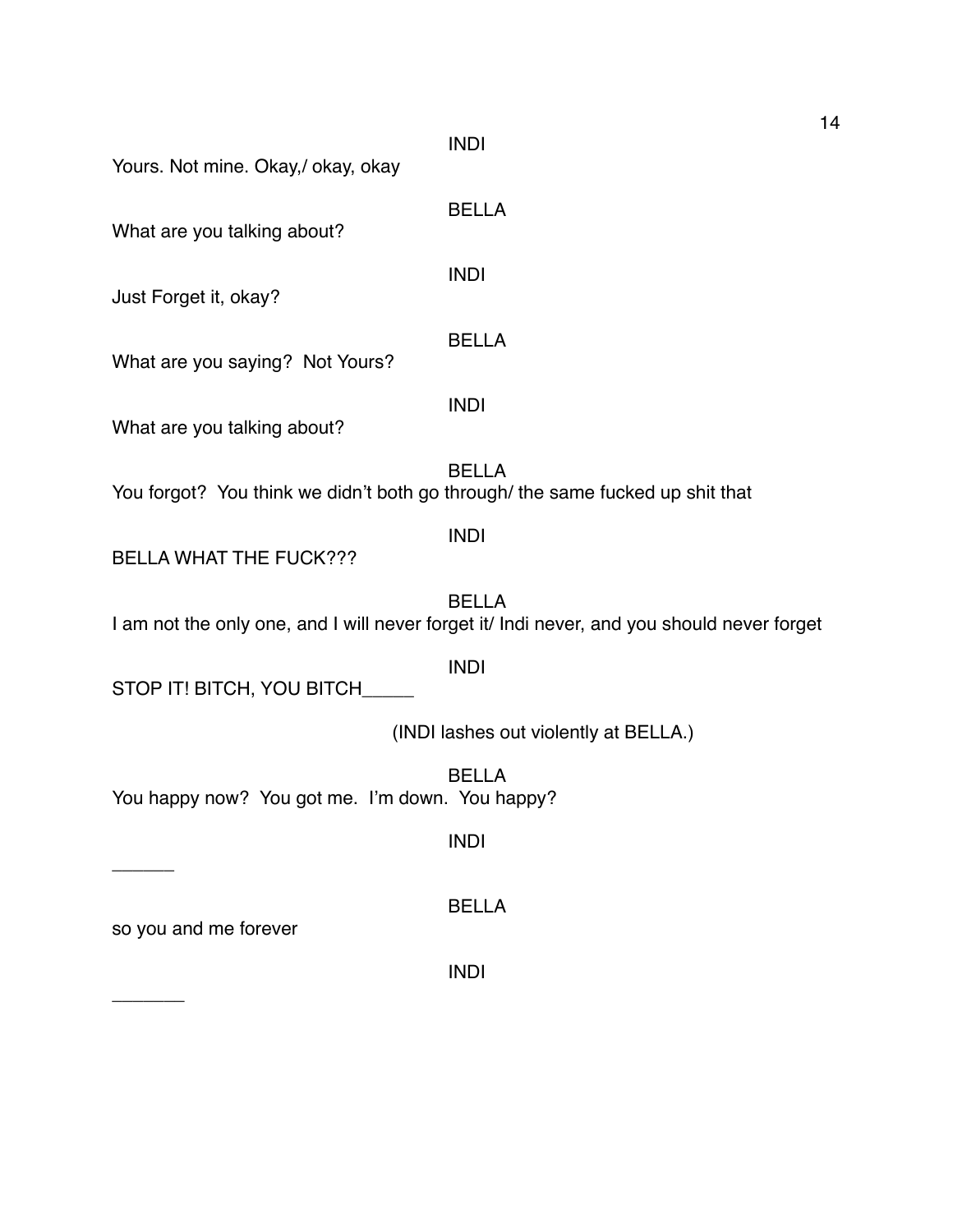#### BELLA

Two of a kind. Okay, I know you're straight and just wanna play around and do crazy shit like we did today, but I love you, Indi, /and I'd do anything for you.

#### INDI

GET the fuck out.

#### BELLA

Come on. It's okay — I'll be okay. Promise. It doesn't even hurt anymore.

#### INDI

Did you post it?

BELLA

Yeah. We have a ton of likes. And trolls. And haters. I AM FULL OF LOVE AND JOY! (gasps) Sorry!

> (BELLA bursts into tears. INDI holds and comforts BELLA.)

#### LARK

It was all posted. Someone spliced them all together. 6 million hits the first day.

> (N.B. The following HATER CHORUS could become a wall of texts that continues to scroll throughout the show.)

(A chorus of POSTED RESPONSES performed by INDI as BEAUTY, BELLA as BODY and LARK as MIND. These performances could be masked.)

|       | BODY (BELLA) | <b>BEAUTY (INDI)</b> | MIND (LARK) |
|-------|--------------|----------------------|-------------|
| Ho's! |              | So what?             | Whores!     |

BEAUTY

Black bitch sits on a white girl's face.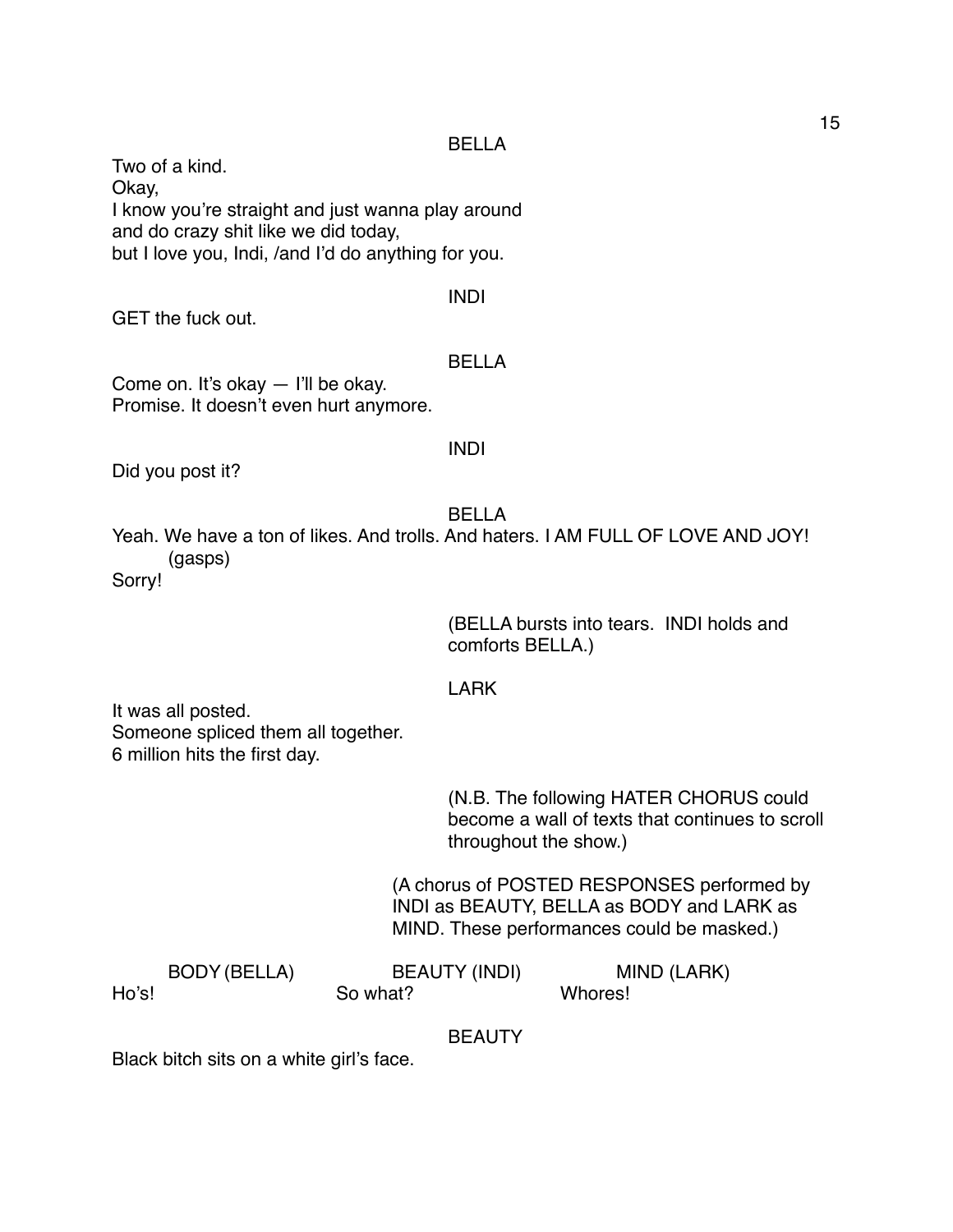| <b>BODY</b> | <b>BEAUTY</b>                             | <b>MIND</b> |
|-------------|-------------------------------------------|-------------|
| Who cares?  | Puta!                                     | Fuck that!  |
|             | <b>BODY</b>                               |             |
|             | Why does it always have to be about race? |             |
| <b>BODY</b> | <b>BEAUTY</b>                             | <b>MIND</b> |
| Skanks!     | Die bitches.                              | Eat my ass! |

| <b>BODY</b>   | <b>BEAUTY and MIND</b> |
|---------------|------------------------|
| Fuck you all. | Can't you see          |

Can't you see that female

| <b>BODY BEAUTY AND MIND</b> |
|-----------------------------|
|-----------------------------|

sexuality

is a nasty thing?

BODY MIND A dark thing. The corrupt shit

BODY BEAUTY and MIND Can't you fuck off and die? Kill yourselves.

You're not even cute.

You bitches suck.

MIND

BODY

BODY

Where's the sequel?

— let's see the white chick cum.

**BEAUTY** 

She's the worst.

BODY BEAUTY MIND Ugly cunt. Blow me! Fuck off and die. 16

BEAUTY

**BEAUTY**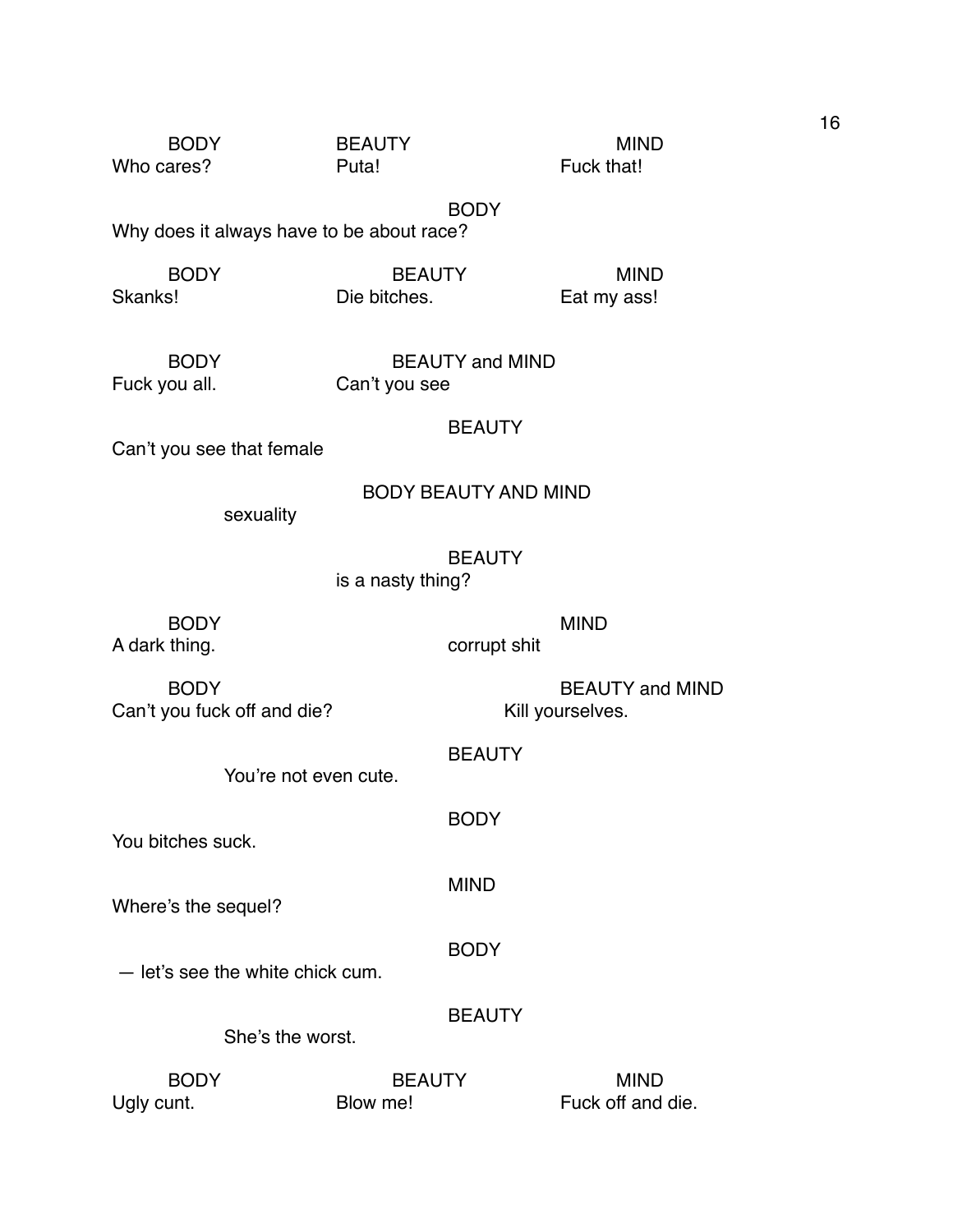#### BODY

Suck my cock.

And you suck **I'll fuck you** Fuck you!

BODY BEAUTY MIND

BEAUTY

# and you should kill yourselves

and you should die! Die ugly bitches! Die bitch die!

BODY BEAUTY MIND

(Removing their masks/lights shift/BELLA sobs and INDI comforts her by pushing her playfully in a passive aggressive way all over the playground.)

#### BELLA

(crying) Don't push me.

INDI

You like it.

#### BELLA

(crying) I'm a happy girl, Indi. I'm happy!

(INDI holds BELLA.)

# LARK

One thing we do in my family is make fun of ourselves and tell jokes, so my father, the brain surgeon, always says, "it's not brain surgery",

(laughs)

and then my mom will say, "it's not nuclear physics"!

(laughs)

Like anything at all is easier than that, right? But that is what they were taught. There are rules and reasons for how to do that. A person can do what is expected and it all works out. So I envy them, because life feels harder than that to me. Like finding the right thing to wear. Or the right thing to say. Or like when somebody. Offs herself. You can be smart as a whip and still flunk life.

> (INDI in a corner tears out her hair. CLAIRE, INDI's MOM might be BELLA wearing a cartoonish white-face mask.)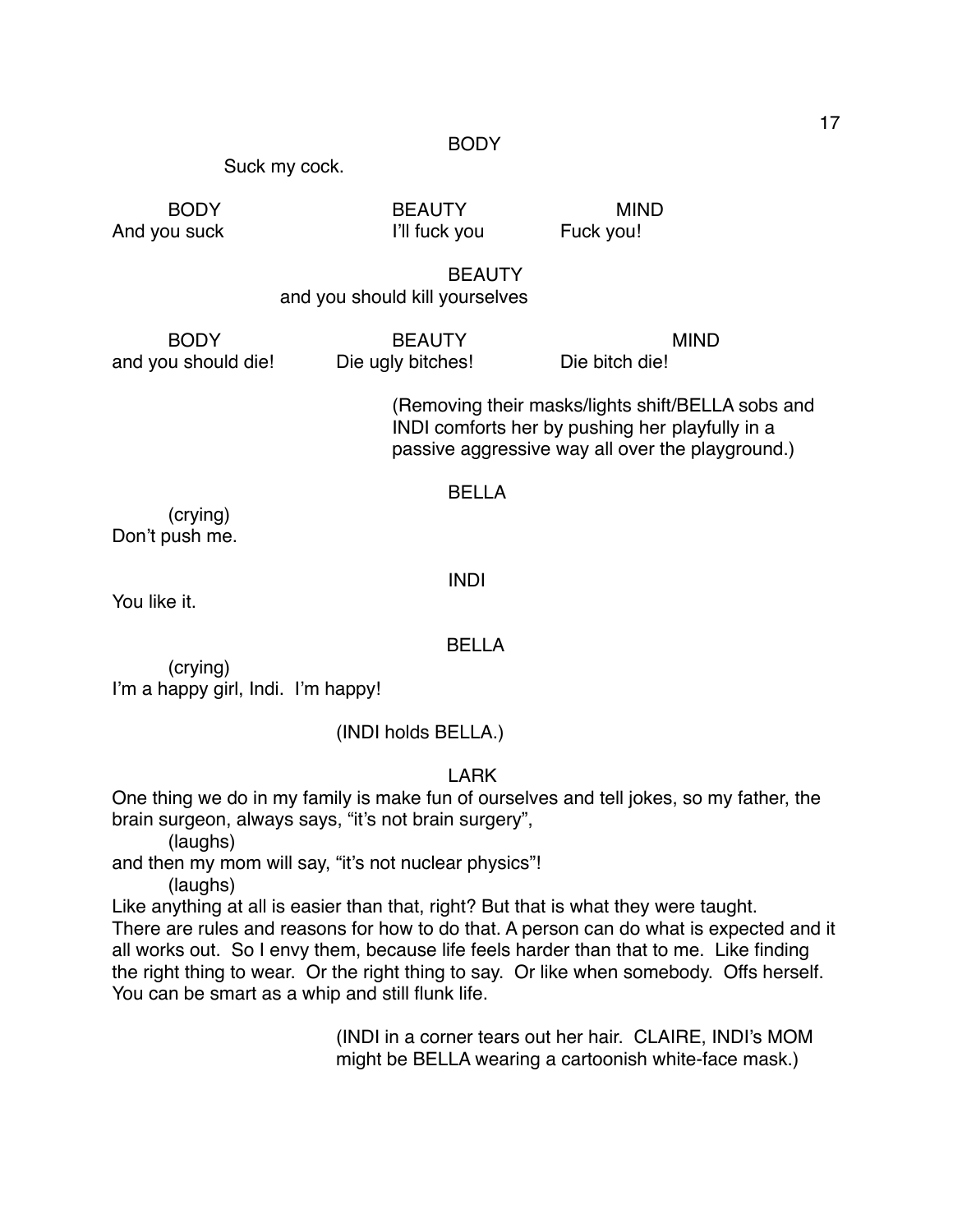# CLAIRE (INDI'S MOM played by BELLA)

What's going on, Indi?

Nothing.

### **CLAIRE**

INDI

INDI (18)

Your hair. You're shedding all over the house.

I guess I'm your dog then.

# **CLAIRE**

Do you feel like a dog?

INDI "Do you feel like a dog"? What about you, Mom? Do you feel like a dog?

Frank?

#### INDI

CLAIRE

Oh, okay, (loudly calling out, mimics Claire) "Frank"! Daddy!

### CLAIRE

Indi, your voice.

# INDI

My voice?/ Yes, I will keep it down. / (as to a dog, to herself) Down girl! Down! Down!

FRANK (INDI's DAD played by LARK) (the line from Some Girls by the Stones, can be spoken or falsetto'd) "pretty-pretty-pretty-pretty-pretty-pretty-gurul." What's all the —

# CLAIRE

INDI

She's been tearing out her hair again.

Again?

18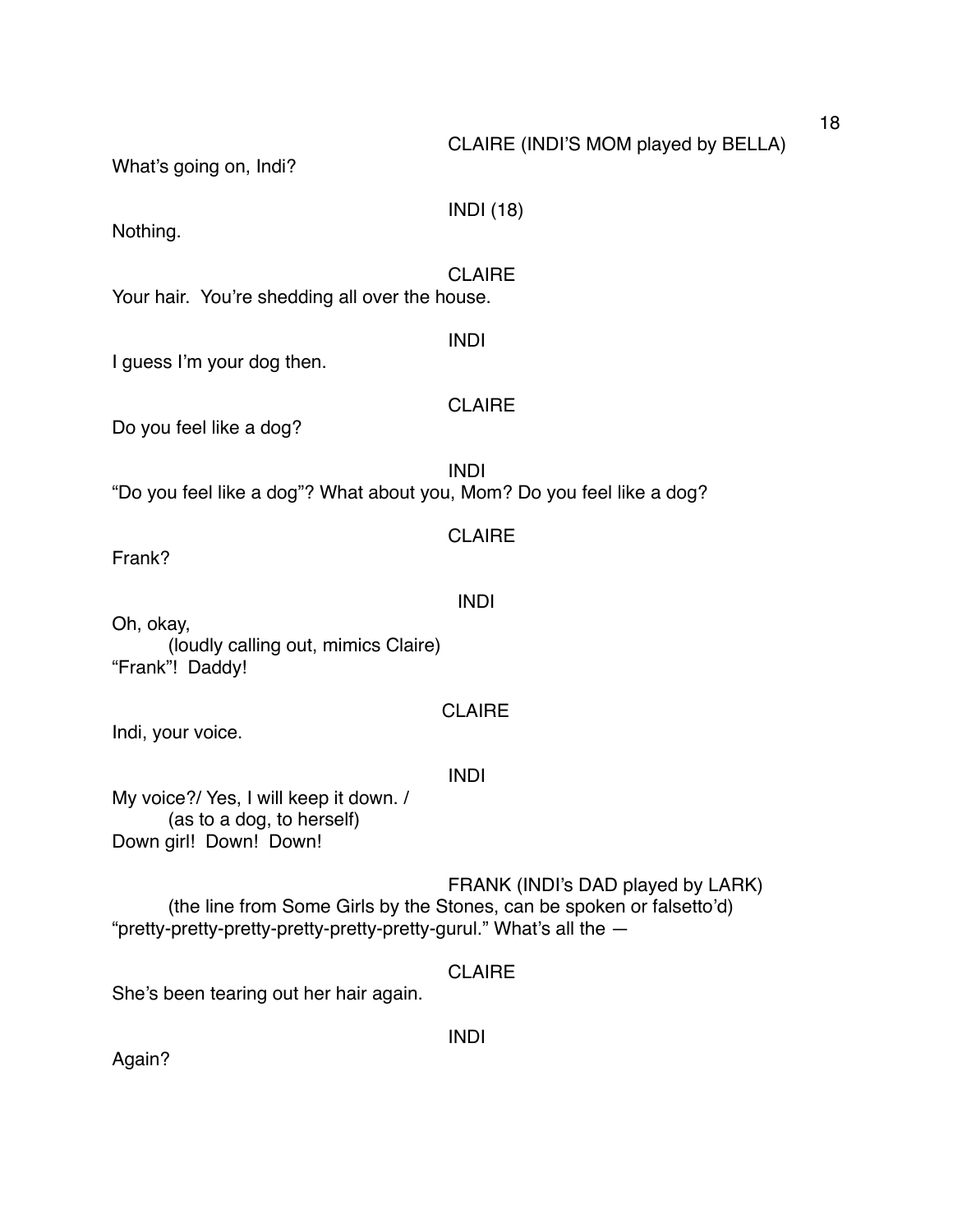| It was nothing.                                                     | <b>CLAIRE</b>                                                       |
|---------------------------------------------------------------------|---------------------------------------------------------------------|
| Nothing?                                                            | <b>INDI</b>                                                         |
| Years ago. A nervous habit. But you stopped. You stopped years ago. | <b>CLAIRE</b>                                                       |
| When? I don't remember.                                             | <b>INDI</b>                                                         |
| No reason to remember.                                              | <b>CLAIRE</b>                                                       |
| You mean 4th Grade?                                                 | <b>INDI</b>                                                         |
| So you do. You remember. No big deal.                               | <b>CLAIRE</b>                                                       |
| What else do you remember?                                          | <b>FRANK</b>                                                        |
| Frank                                                               | <b>CLAIRE</b>                                                       |
| Why do you want to know?                                            | <b>INDI</b>                                                         |
| We love you.                                                        | <b>CLAIRE</b>                                                       |
| We love you, Ind./                                                  | <b>FRANK</b>                                                        |
| "come-awon-baybay-please-please-please"                             | (as a coping mechanism quietly, again from the song under dialogue) |
| Do you?                                                             | <b>INDI</b>                                                         |
| Of course.                                                          | <b>CLAIRE</b>                                                       |

19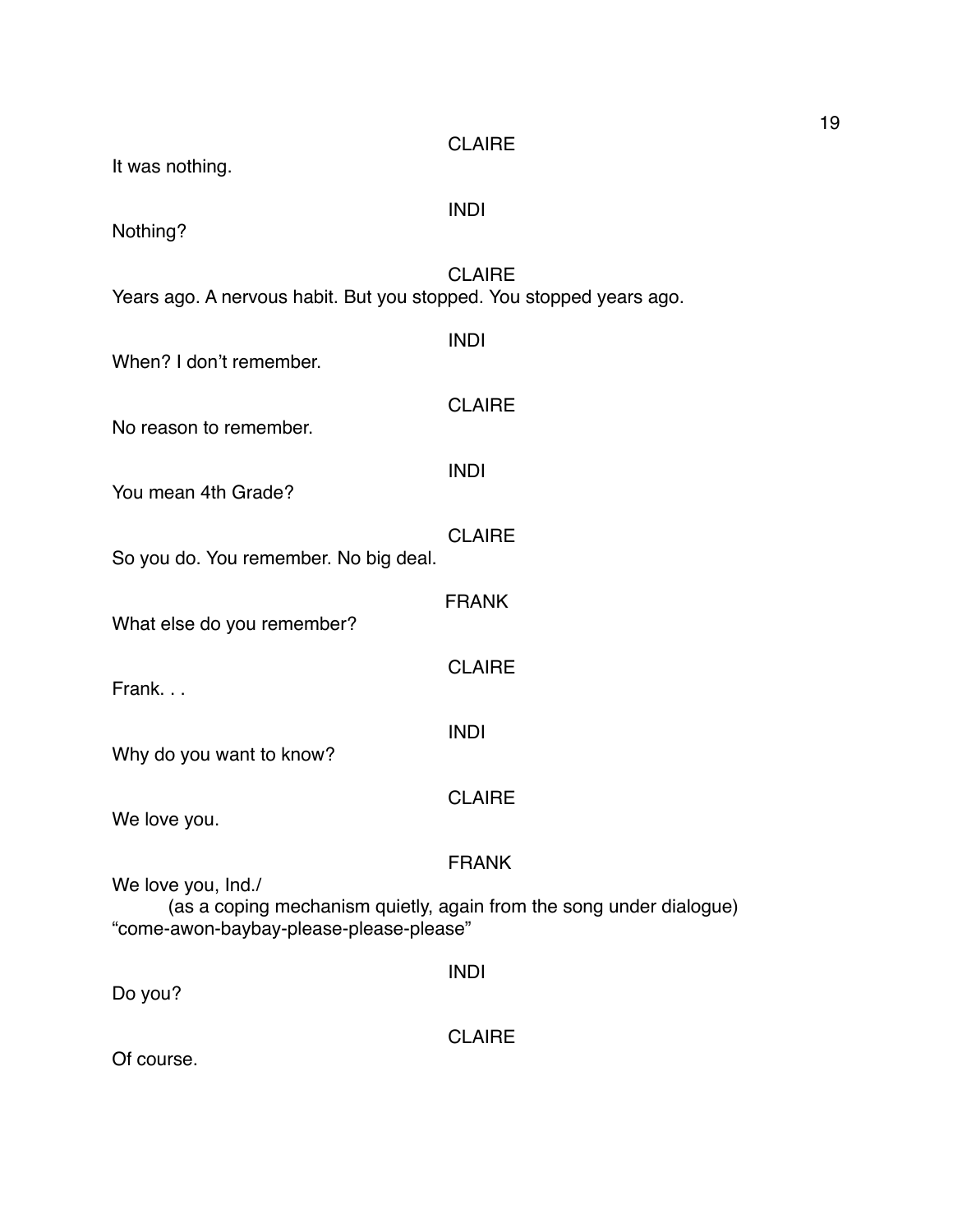20

INDI

Do you really?

CLAIRE

Frank?

# FRANK

(snapping to it) You know we do.

# INDI

(to FRANK) Because Bella says that you . . .

CLAIRE What? What do you mean Bella says what? What?

| Y'knowyou-know |
|----------------|
|----------------|

FRANK

CLAIRE

INDI

Who knows? Knows what?

What are we talking about Indi?

| (THEY ALL KNOW what they are talking about.) |  |
|----------------------------------------------|--|
|----------------------------------------------|--|

| You know!                                                    | <b>INDI</b>   |
|--------------------------------------------------------------|---------------|
| I know? What do I know?                                      | <b>FRANK</b>  |
| From when I was little.                                      | <b>INDI</b>   |
| I knew it.                                                   | <b>CLAIRE</b> |
| When Bella and I were in grade school.                       | <b>INDI</b>   |
| والمعاصر والمحاصر الملادية والمستحدث والمستحل المستحل المرار | <b>CLAIRE</b> |

I knew she would say something. . .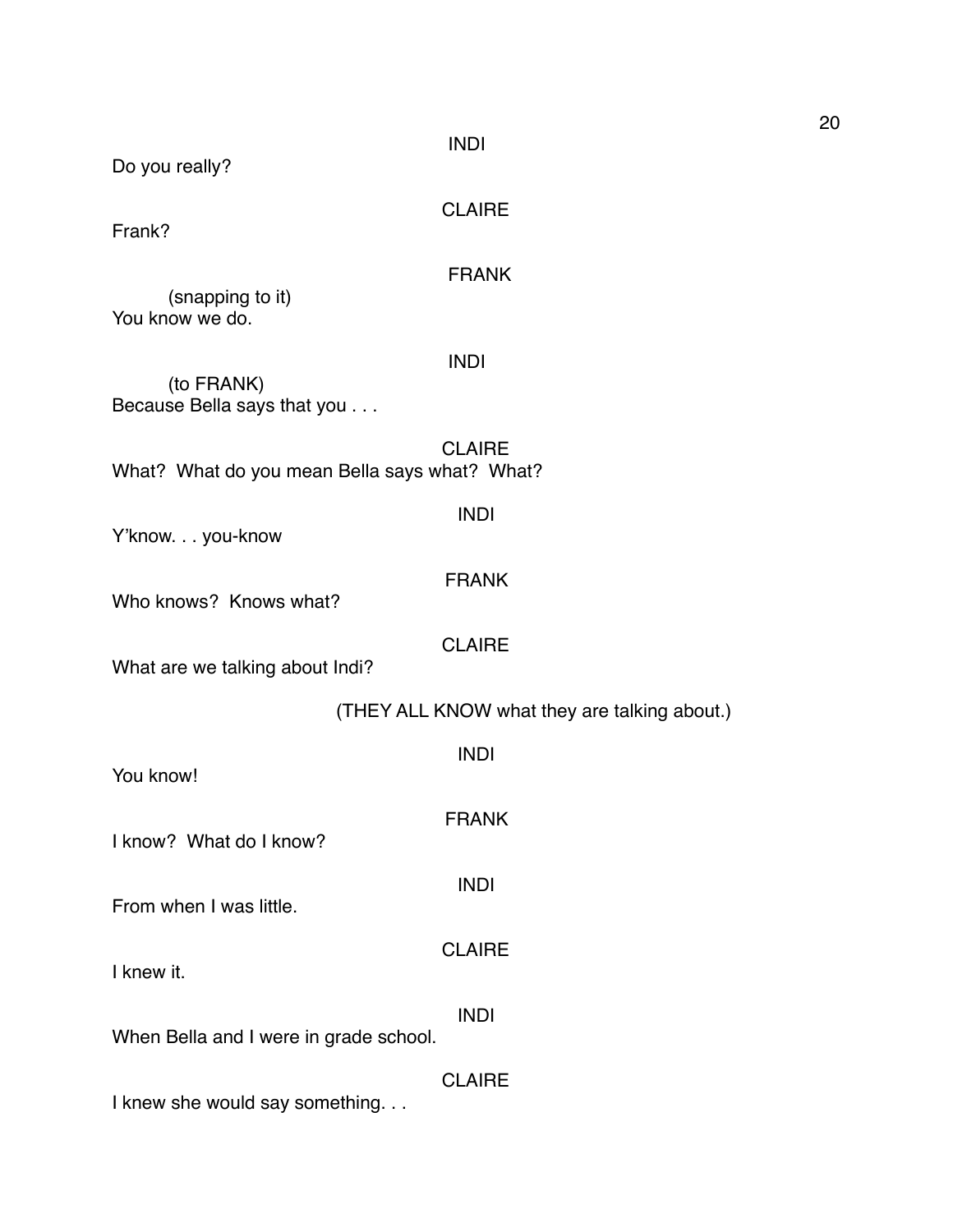# INDI

| (to CLAIRE)<br>What do you mean you knew?                      |               |  |
|----------------------------------------------------------------|---------------|--|
| Frank, say something.                                          | <b>CLAIRE</b> |  |
| What do you want me to say?                                    | <b>FRANK</b>  |  |
| We should have put her in that private school.                 | <b>CLAIRE</b> |  |
| I would have done it, Claire. But you said/                    | <b>FRANK</b>  |  |
| We don't need /to go into that.                                | <b>CLAIRE</b> |  |
| What did you say? Mom?                                         | <b>INDI</b>   |  |
| I/ thought we should                                           | <b>CLAIRE</b> |  |
| (to CLAIRE)                                                    | <b>FRANK</b>  |  |
| You were the one who                                           |               |  |
| Frank/                                                         | <b>CLAIRE</b> |  |
| It was the money, right?                                       | <b>INDI</b>   |  |
| What?/ No, it wasn't that                                      | <b>CLAIRE</b> |  |
| You wouldn't spend the money for private school. So it's true? | <b>INDI</b>   |  |
| What exactly did Bella say?                                    | <b>CLAIRE</b> |  |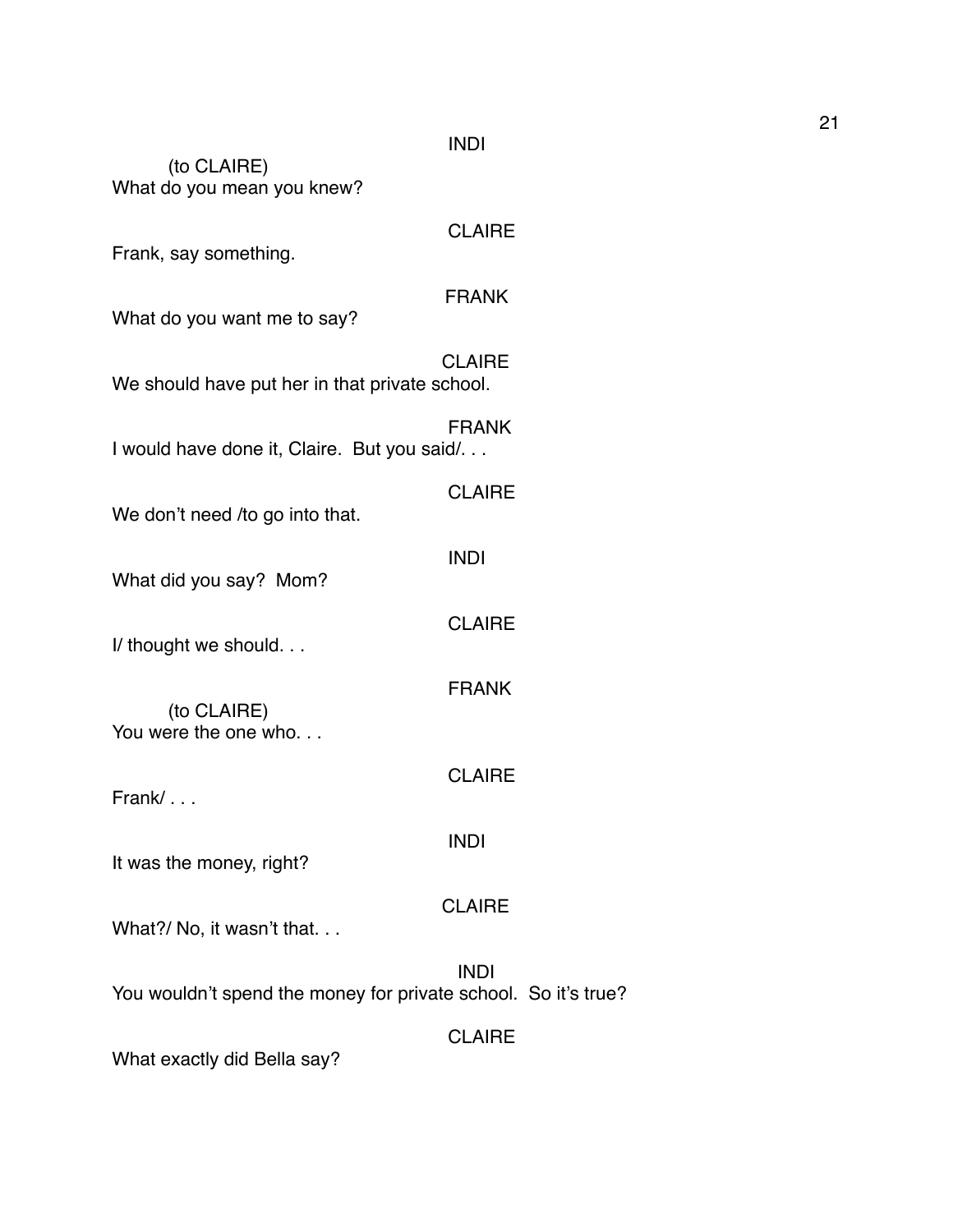INDI

You're denying it?

FRANK

INDI

INDI

No one is denying anything —

**CLAIRE** Bella says this because. . . /she's upset with you?

Bella loves me.

**CLAIRE** and loving you includes confusing you, upsetting you?

She just assumed I knew

You had a fight, right?

INDI

**CLAIRE** 

You don't know anything about us.

**CLAIRE** So now she's telling lies? Or are you making up lies?

INDI  $No/I -$ FRANK Claire, stop. **CLAIRE** We can help you, Indi. INDI What? No. / No, you can't. **CLAIRE** We have always helped you. FRANK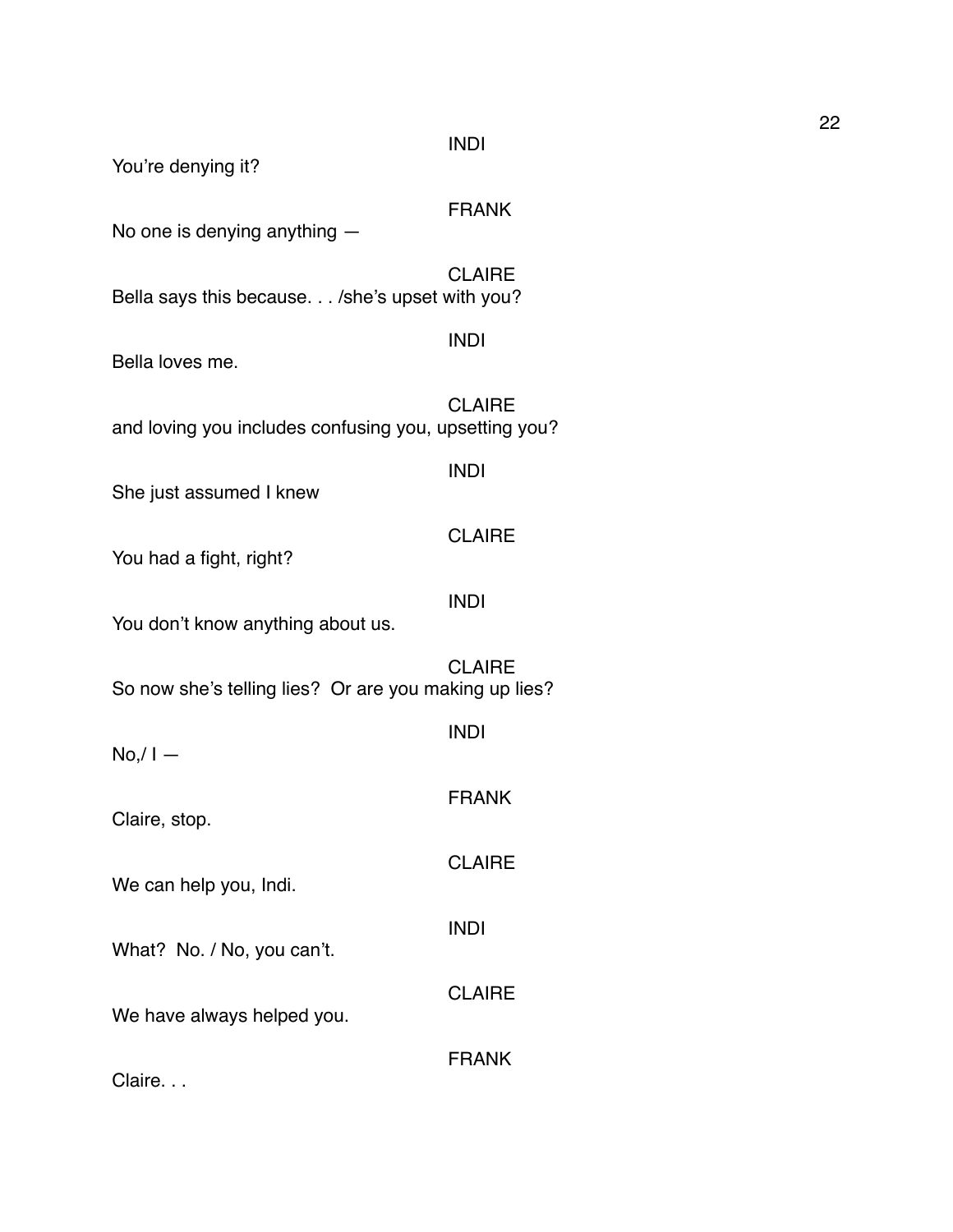| <b>CLAIRE</b><br>Remember how we used to play "therapy"?            |
|---------------------------------------------------------------------|
| <b>INDI</b>                                                         |
| <b>CLAIRE</b>                                                       |
| <b>FRANK</b>                                                        |
| <b>INDI</b>                                                         |
| <b>CLAIRE</b>                                                       |
| <b>INDI</b><br>We played therapy? Fuck you. Fuck you!               |
| <b>CLAIRE</b>                                                       |
| <b>INDI</b>                                                         |
| <b>CLAIRE</b>                                                       |
| <b>INDI</b>                                                         |
| <b>CLAIRE</b>                                                       |
| <b>INDI</b>                                                         |
| <b>CLAIRE</b>                                                       |
| Indi, do we have to have so much drama all the time?<br><b>INDI</b> |
|                                                                     |

Drama?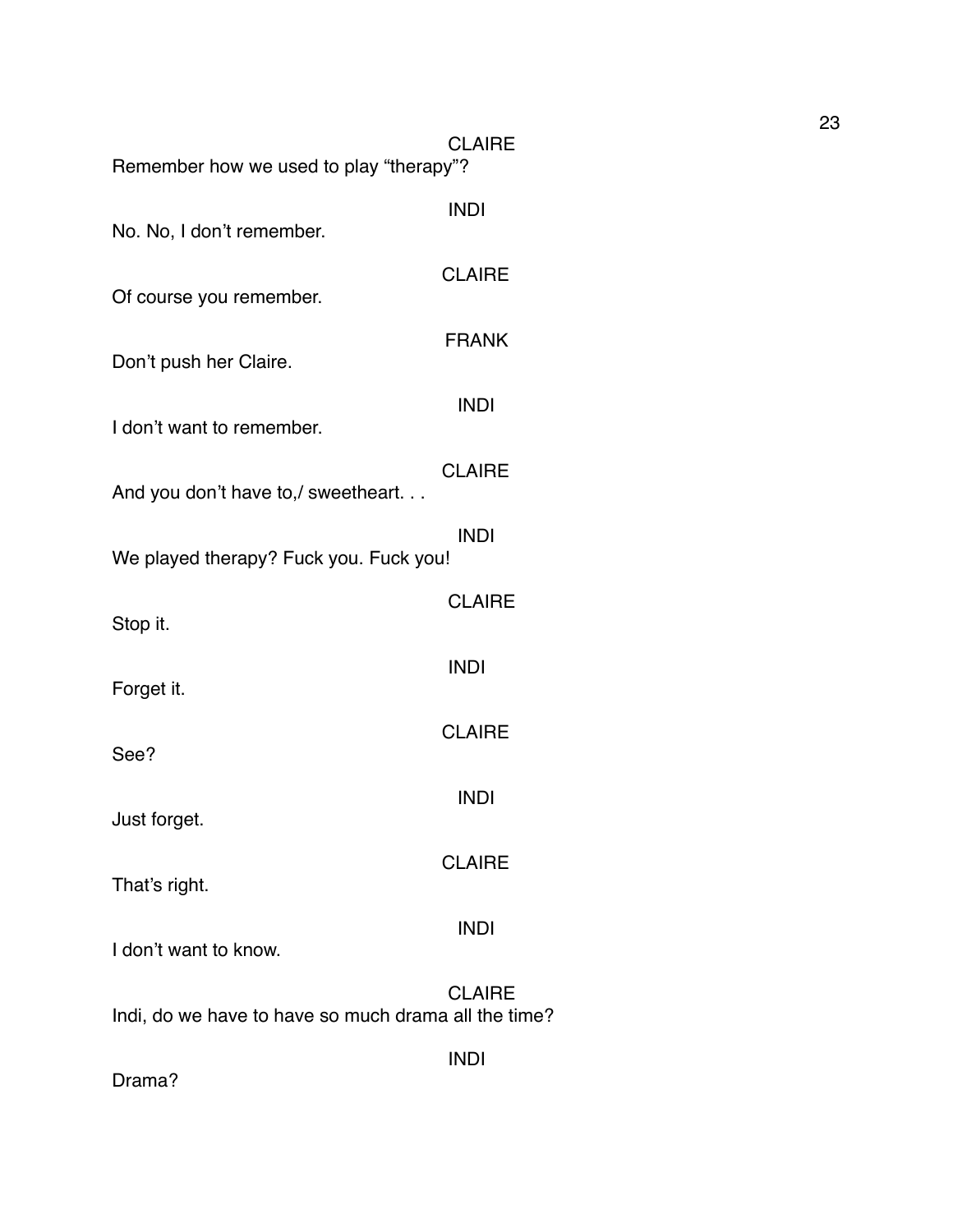**CLAIRE** Why don't you change out of that and fix your face? You're such a pretty girl! (INDI decides to leave.) FRANK Where are you going, young lady? (a la Jagger) But you're my pretty-pretty/--gurul INDI

Shut it, Dad. I have to go./ Going out!

Indi?

CLAIRE

Like that?

CLAIRE (BELLA)

FRANK (LARK)

You should not go outside like that.

(THEY block her way or cage her in the jungle gym.)

CLAIRE and FRANK (LARK and BELLA)

Indi!

(MASKS off. BELLA goes into jungle gym and holds INDI who is passed out in BELLA's arms.)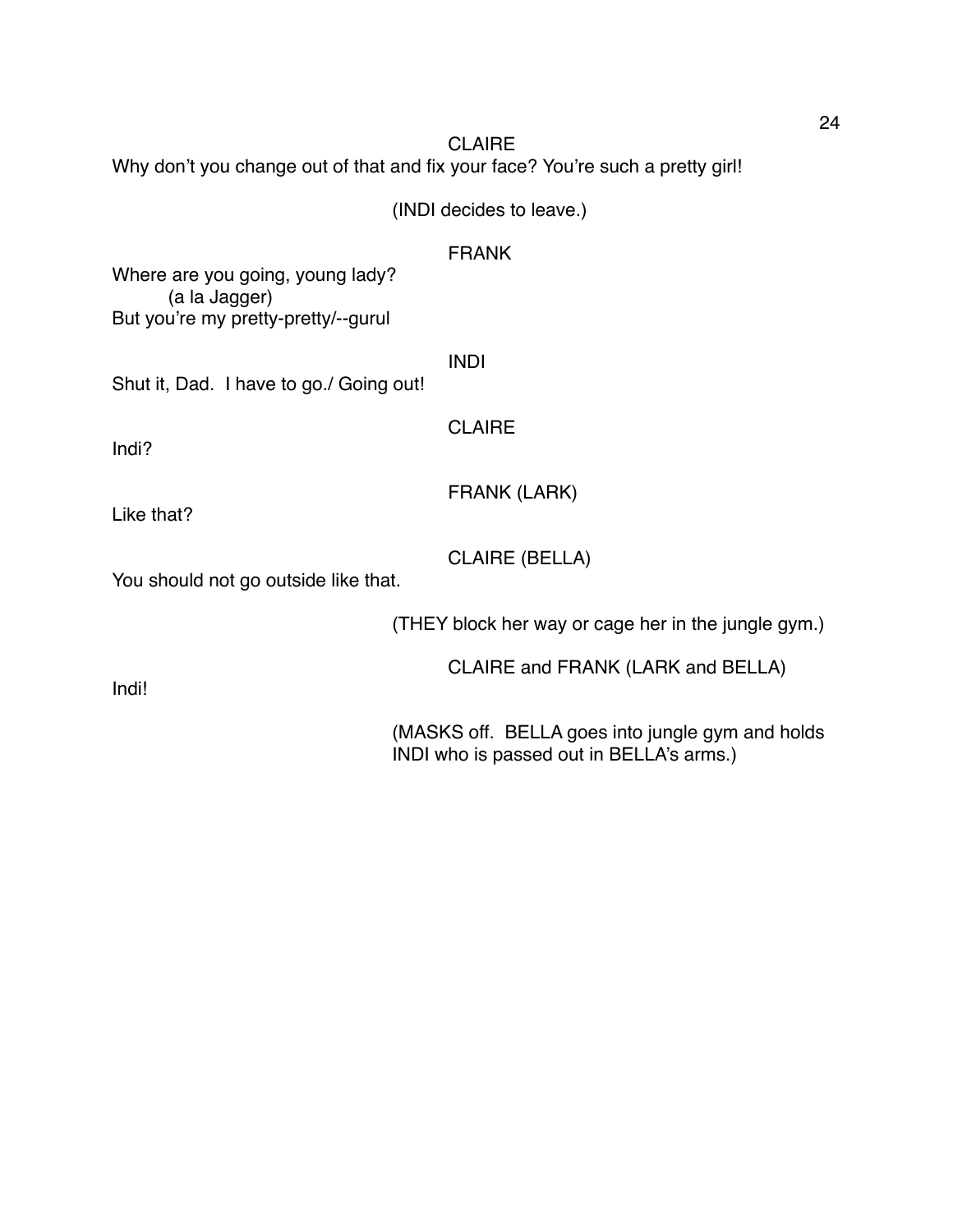LARKSPUR

If I were a Man I'd be Funny If I belched as a Man at the Table you would Laugh it off if You were a Man you'd be Able to Belch even Louder we would Laugh, we'd be Prouda how we're Funny I'd be Funny as a Man if I Farted no one would walk away all brokenHearted another Man would light a Match and Fart on Cue What a Night we could Have Trying to outdo each other's escapades We could belch and fart some serenades and later on y'Know we'd both get laid If I were a Man I'd be Funny.

(INDI, 15, climbs on the jungle gym.)

(NB: There are 2 Mr. Cestrums in matching CESTRUM MASKS because he carries twice the weight and has twice the power here over Indi, although she may use her sexuality as a counter-power, but as two actors, he may intimidate her from many directions in many ways. First THEY must bring her down from the jungle gym.)

MR. CESTRUM A (BELLA)

We need to discuss your paper.

| Yes, Mr. Cestrum. | <b>INDI</b>          |
|-------------------|----------------------|
| I am concerned.   | MR. CESTRUM B (LARK) |
| Yes, Mr. Cestrum. | <b>INDI</b>          |

INDI

MR. CESTRUM A I wonder about your personal experience with your topic.

Yes, Mr. Cestrum.

25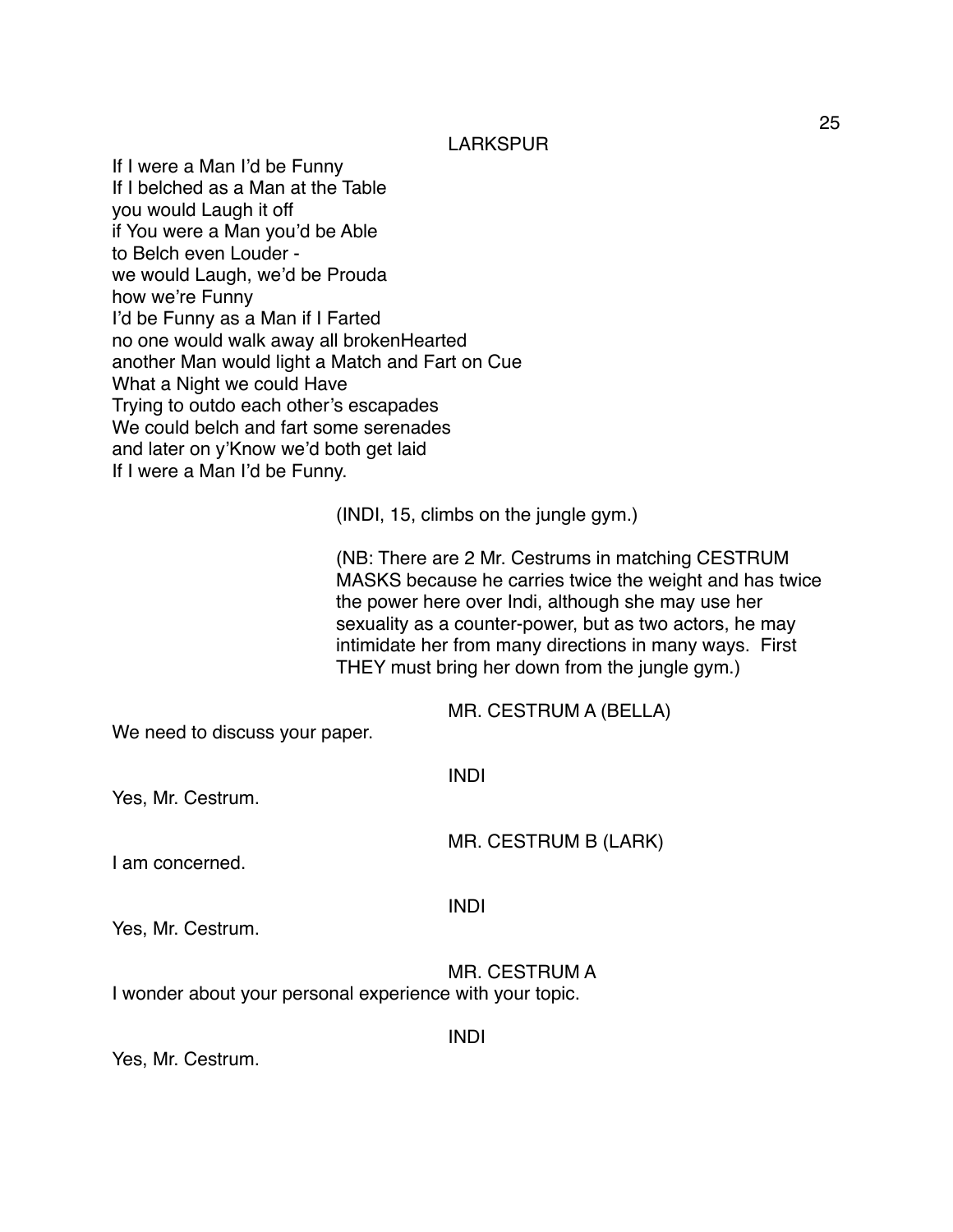|                                                       | 26<br>(INDI may move or cover herself in ways that make it<br>clear SHE is trying to make eye contact with<br>CESTRUM even though HE is only looking at her<br>chest.) |
|-------------------------------------------------------|------------------------------------------------------------------------------------------------------------------------------------------------------------------------|
| Stop saying that.                                     | <b>MR. CESTRUM B</b>                                                                                                                                                   |
| Okay, Mr. Ces -                                       | <b>INDI</b>                                                                                                                                                            |
| And stop doing that.                                  | <b>MR. CESTRUM A</b>                                                                                                                                                   |
| I'm not aware of doing any -                          | <b>INDI</b>                                                                                                                                                            |
| That $-$ stop it $-$                                  | MR. CESTRUM B                                                                                                                                                          |
| What?                                                 | <b>INDI</b>                                                                                                                                                            |
| Your eyes                                             | MR. CESTRUM A                                                                                                                                                          |
| My eyes?                                              | <b>INDI</b>                                                                                                                                                            |
| All right. Abortion statistics in our county          | <b>MR. CESTRUM B</b>                                                                                                                                                   |
| have little to do with this other information that is | <b>MR. CESTRUM A</b>                                                                                                                                                   |
| purely anecdotal.                                     | MR. CESTRUM A AND B                                                                                                                                                    |
| Statistics don't tell stories, Mr. Cestrum.           | <b>INDI</b>                                                                                                                                                            |
| These can be interpreted.                             | <b>MR. CESTRUM A</b>                                                                                                                                                   |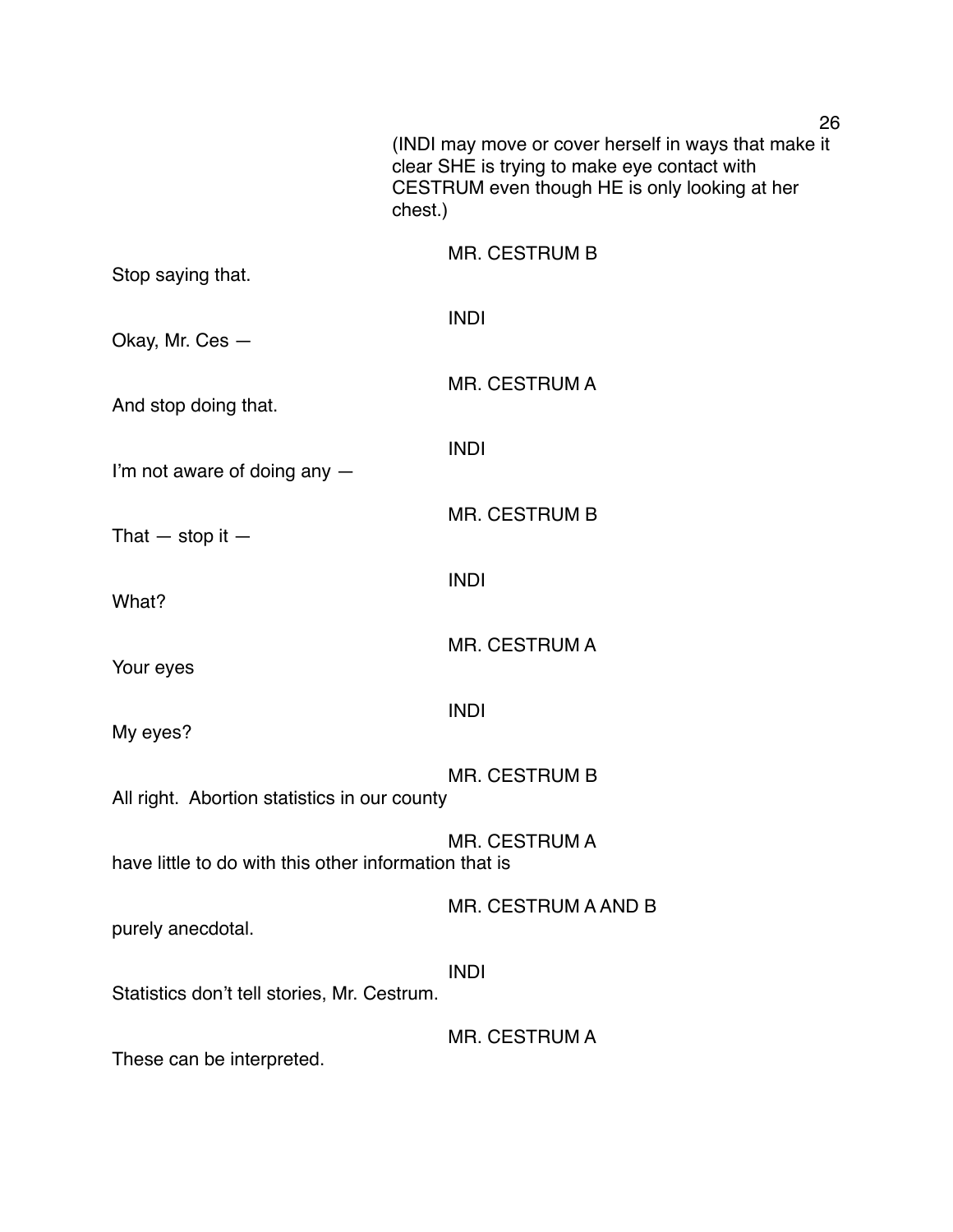INDI Yes, Mr. Cestrum, but you asked for 10 pages/, and —

Welcome to Tenth Grade.

INDI

If you are saying you have personal experience with this topic

MR. CESTRUM B

MR. CESTRUM B

then I'll have to report it by law.

MR. CESTRUM A

I am a mandatory reporter.

INDI I never said these are my own personal experiences.

MR. CESTRUM B

But you've written here/ that

#### INDI

INDI

That is a quote from a source

MR. CESTRUM A But you don't cite your sources, like here, another quote

No one wants to be identified.

MR. CESTRUM B

 $But -$ 

INDI

Mr. Cestrum, am I in trouble for writing this?

MR. CESTRUM A I don't see how you can claim to know this.

#### INDI

You think I lied or made it up?

MR. CESTRUM B If it's not your own personal experience, then. . .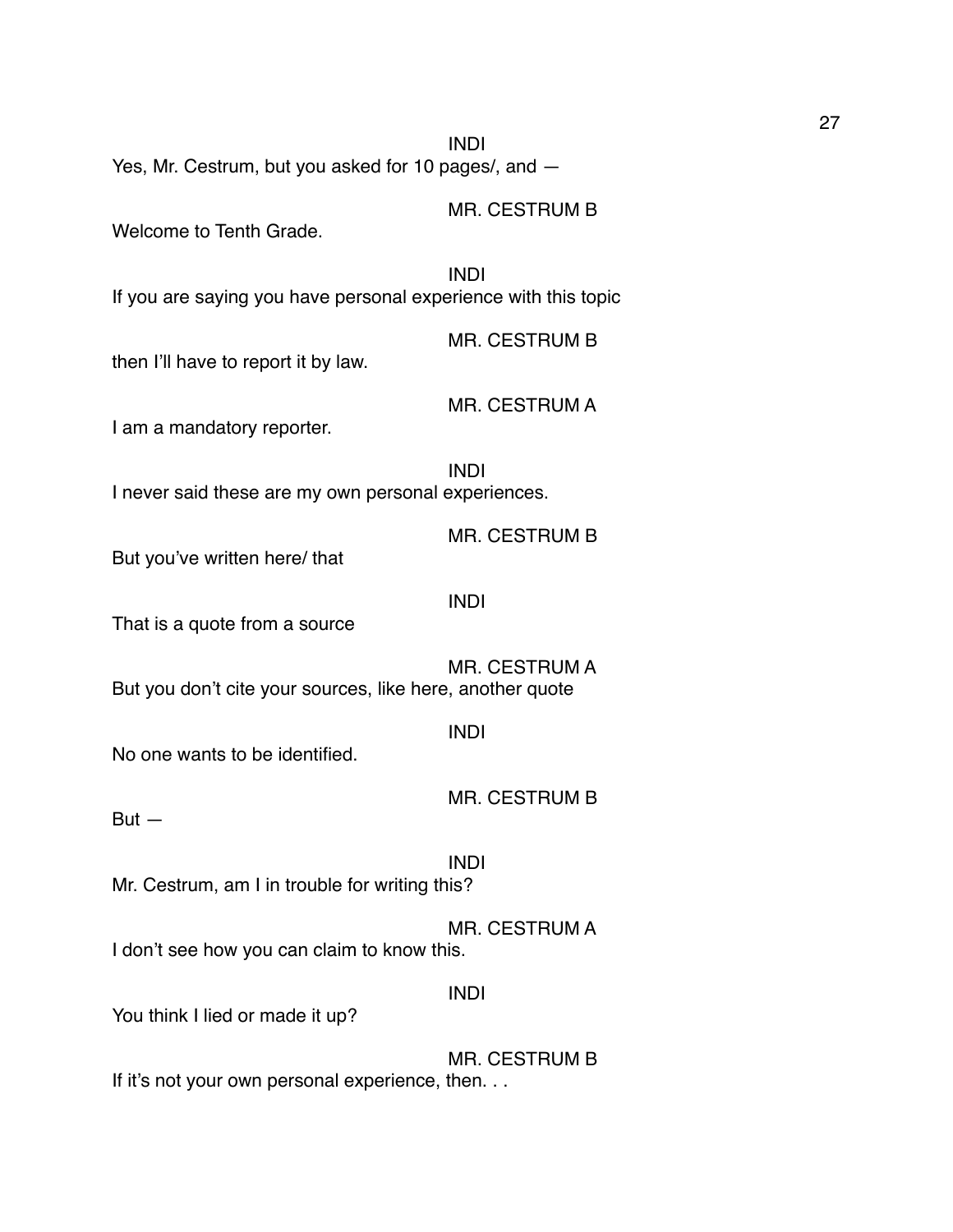So either I say "yes, Mr. Cestrum, I had an abortion", and you report me to Children's Services, and they investigate me and my family, or I'm lying and making stuff up. MR. CESTRUM A In a report on the increase in abortions INDI over the past few years in this county, MR. CESTRUM B basically, yes. INDI I think I should choose a different topic MR. CESTRUM A But the final paper is due in two weeks. MR. CESTRUM B You'll be late. INDI If I can't quote people anonymously, I'll have to change topics MR. CESTRUM B But topics had to be approved last month INDI And you approved this MR. CESTRUM A if you provide your sources INDI How about I write about day care? MR. CESTRUM B You mean little kids? INDI Isn't that a social study — like how available and affordable day care is in our county MR. CESTRUM A

INDI

Nothing controversial about that!

28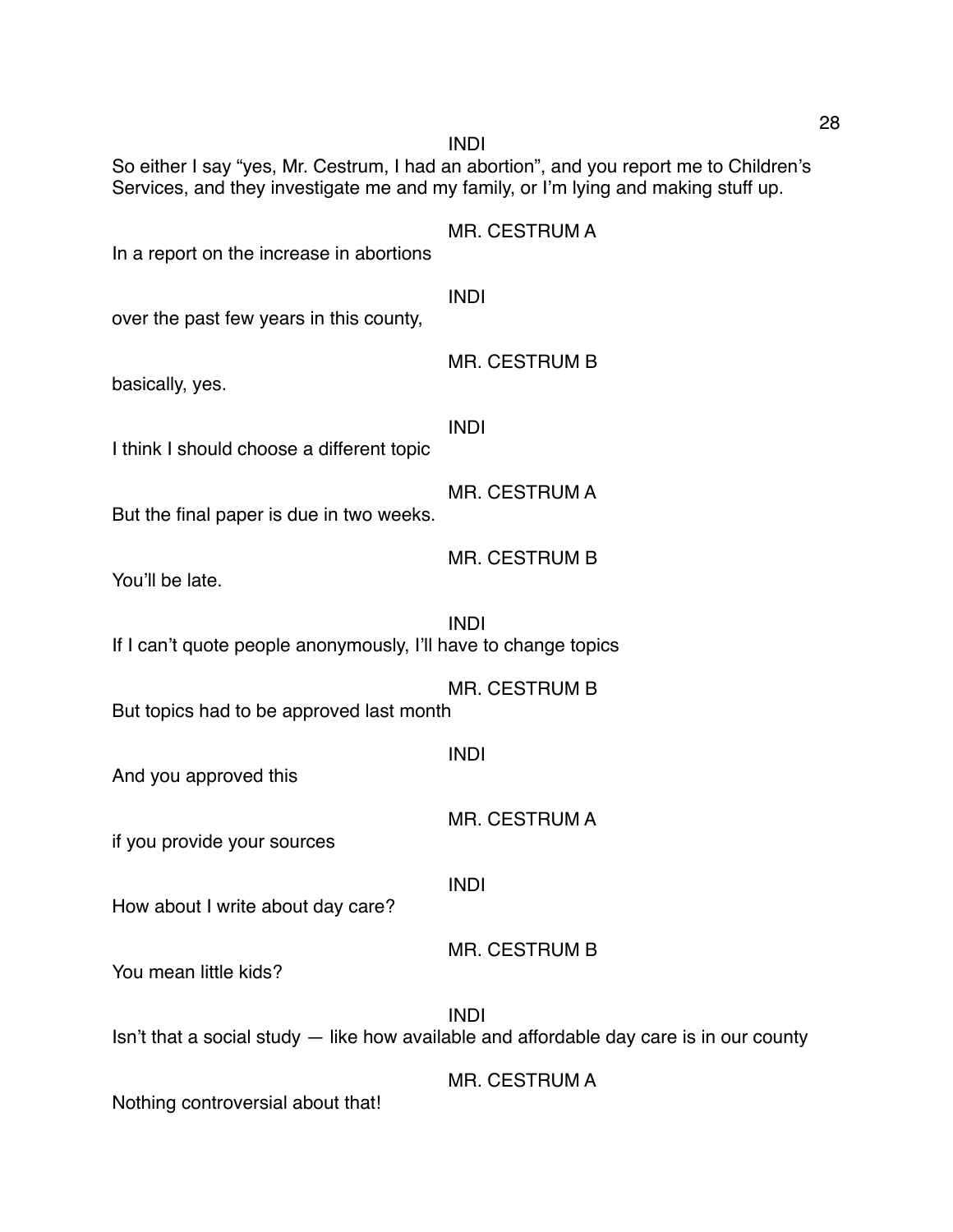INDI

If you say so, Mr. Cestrum.

(MASKS off. BELLA goes back to cradling INDI.)

LARKSPUR

If I were a Man i'd get Paid More I'd slip in Easy through the Front Door If I were a Man I'd work Half as Hard for Twice the Pay take Credit for the Things I Say get Credit for the Things you Say more Credit when I Take iDeas What's yours is mine cause it actually is Your thoughts Sound More like Mine than Yours Cause men are men who own the floors the ceiling made of glass or plaster won't crack to let me squeeze through faster even if I did beg and implore If I were a Man eQuipment Opens the Door If I were a Man I'd get Paid More

> (BELLA meets LARK at the playground in Laurel Glades, a suburban enclave.)

> > BELLA (18)

Why would you want to meet me here?

LARK (18)

I thought/ I would try to

#### BELLA

I totally fucked you up.

#### LARK

Well, I am actually/ having that worked on.

# BELLA

I have no special love for you, Lark.

#### LARK

I wasn't expecting any/ love, Bella, I just —

### BELLA

I don't feel bad either. I would do it again.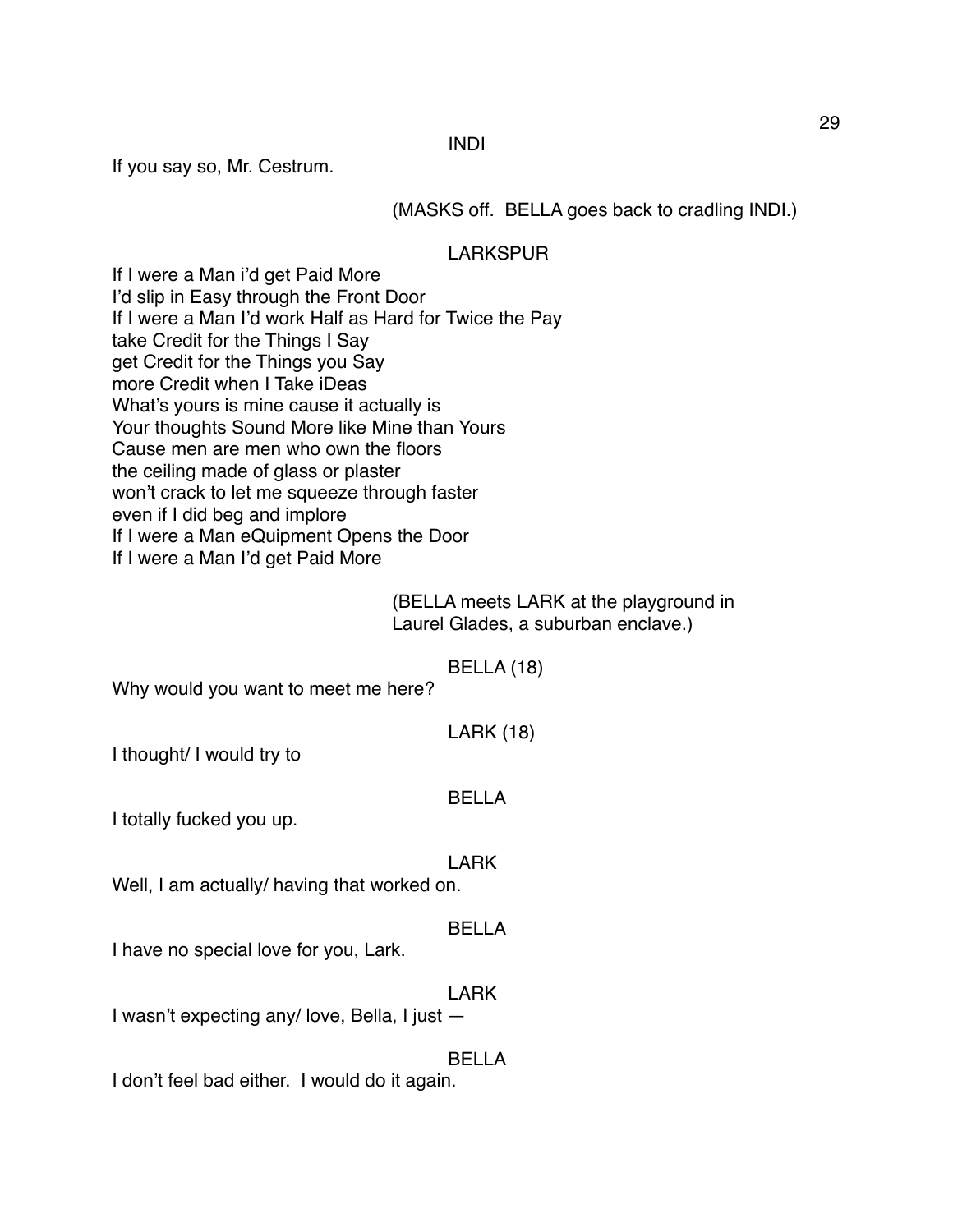| You would?                                                                                         | <b>LARK</b>                                                                                            |
|----------------------------------------------------------------------------------------------------|--------------------------------------------------------------------------------------------------------|
| I consider it justice.                                                                             | <b>BELLA</b>                                                                                           |
| For $\ldots$ ?                                                                                     | <b>LARK</b>                                                                                            |
| I think you got what you deserved<br>but I also feel like<br>it's over. Like<br>an eye for an eye. | <b>BELLA</b>                                                                                           |
| An eye for an eye? As in the laws of Hammurabi?                                                    | <b>LARK</b>                                                                                            |
| Who?                                                                                               | <b>BELLA</b>                                                                                           |
| How we mark/ the beginning of civilization,                                                        | <b>LARK</b>                                                                                            |
| /Who's we?                                                                                         | <b>BELLA</b>                                                                                           |
| but it's a far cry/ from actual justice.                                                           | <b>LARK</b>                                                                                            |
| that I'm a fucked up person.                                                                       | <b>BELLA</b><br>But Lark, if you could stop interrupting me, Lark, you, of all people, you should know |

/I should?

LARK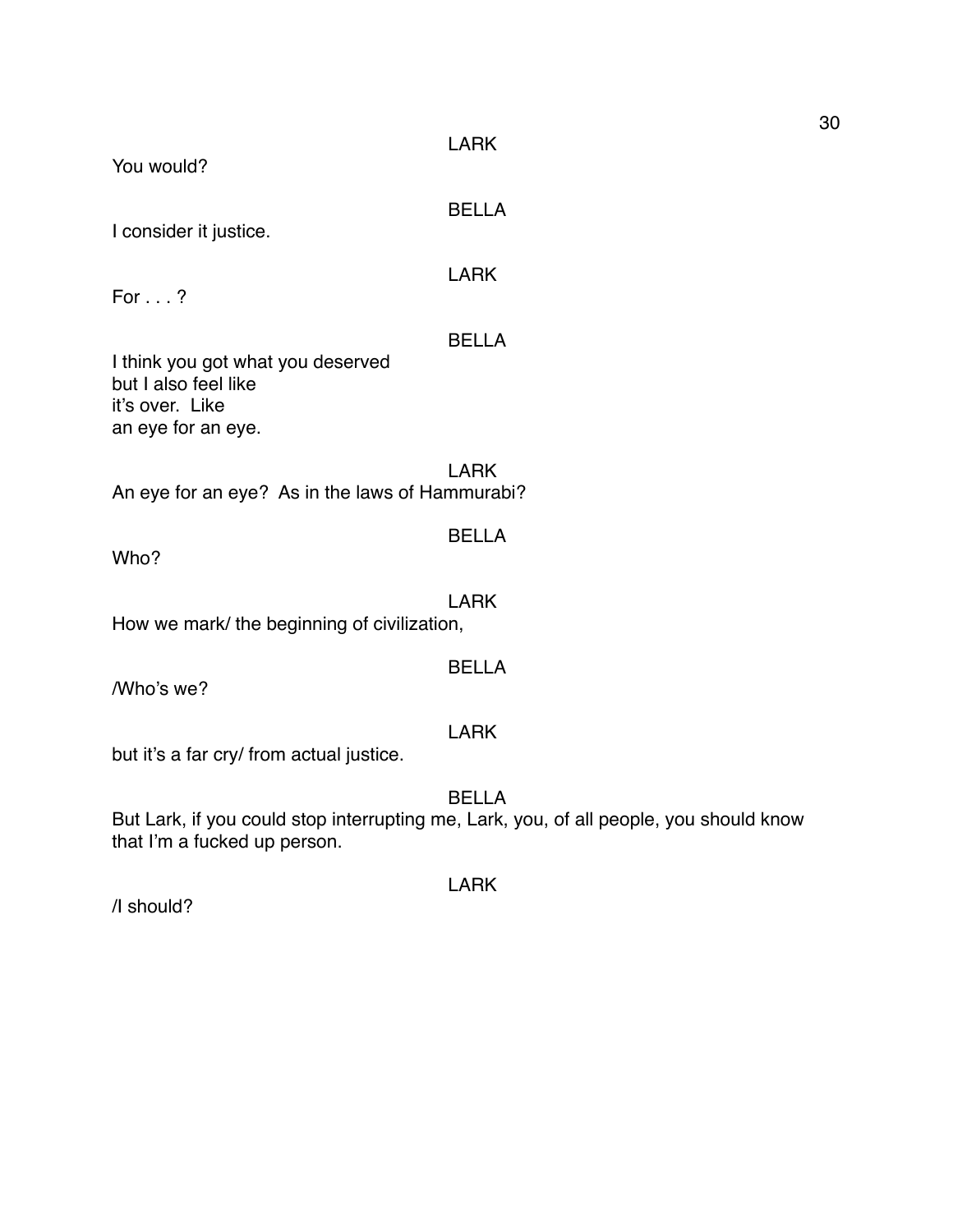# BELLA

I used to spend hours sticking pens in my vagina.

I wedged myself in between my bed and the door to my room.

If I press my legs against the door,

I'm pretty sure my brothers can't bust in on me.

I started when I was little,

right after we had to move away from here,

once my dad left, thanks to you, Lark The Fucktard,

and my mom went to work, and my brothers went berserk,

and I used to scrunch myself up against the door to my room with one pen,

just slipping it in easy.

I added one at a time until I had five or six in a circle.

But my muscles would contract and try to push everything out —

I couldn't stop them — so I worked on it.

I taught my body to accept them. To hold them.

I can relax, and let them be there. Because I want to.

Because I want to enlarge myself. Because I like to please people.

I got to the point where I could take twelve at once.

That's when I knew that sex wouldn't hurt me, that I could do it.

Cause that's a lot of pens!

#### LARK

**Okay** 

# BELLA

So don't you see?

#### LARK

You like sex now

# BELLA

I don't like anything now.

Right now. This minute.

Since this whole fucked up fucked up fucked up shit, you shouldn't be here, Lark.

I could do a lot of fucked up shit right now.

# LARK

That's kind of why I thought we should talk.

# BELLA

What the fuck? And you had to ask me to come here?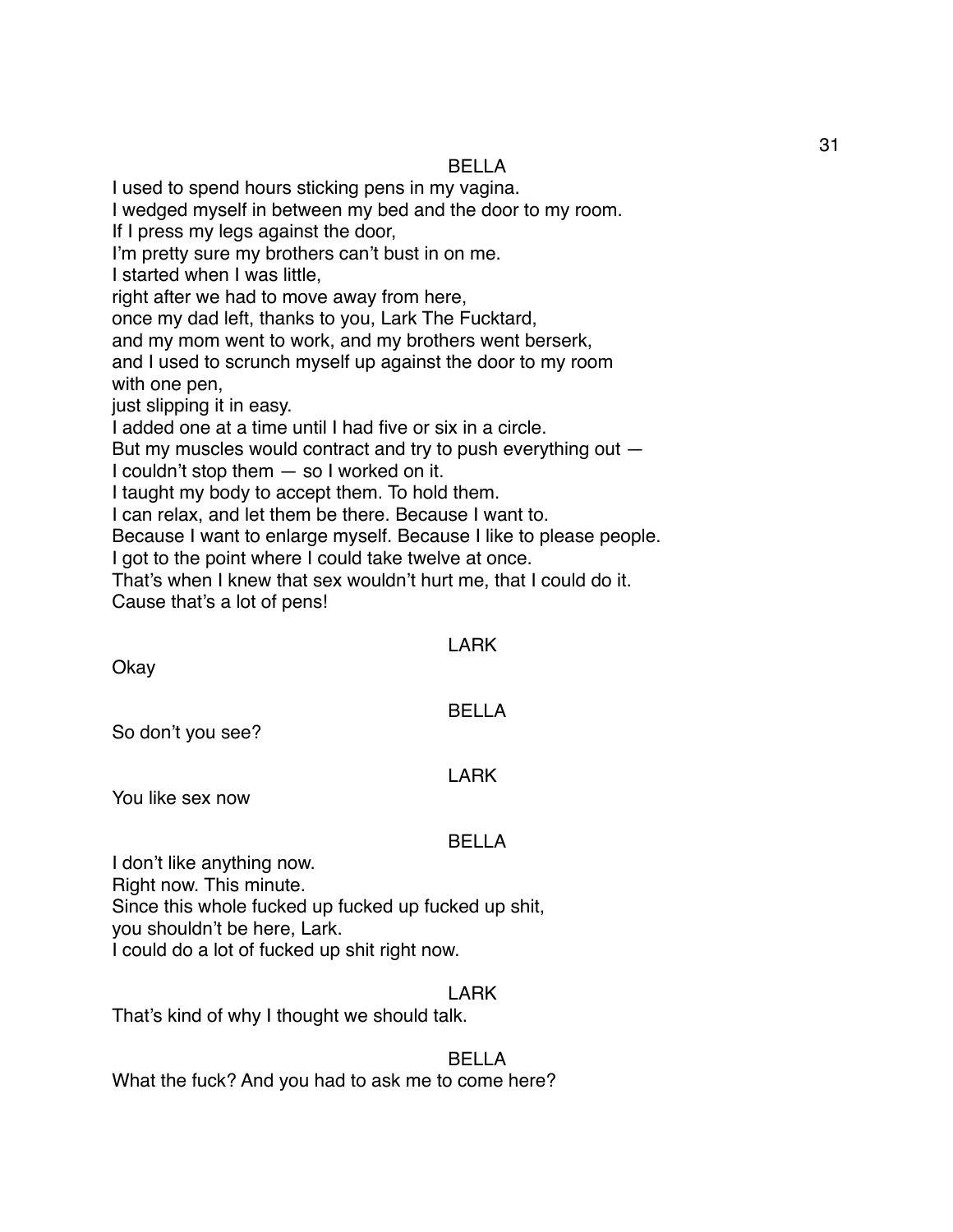(INDIGO SPIKES rises from the bottom of the jungle gym and climbs it entwining herself in the bars while filming a vlog of herself. LARK and BELLA watch)

#### INDIGO SPIKES

(suicide note as a vlog)

Indigo dye is a dark, dark blue. The end of the rainbow before violet. Is violet a poisonous plant too?

Indigo creeper, fucking lowlife, almost un-killable. Almost. But kill or be killed. (laughs)

Tiny creeper with a red flower, such a pretty face. If her beauty isn't enough to attract you, Indigo tastes sweet like candy. Stay away. Dangerous. Weed her out. Get her by the root. Pull her up and root her out. And keep your eyes out for more.

Tiny creeper, flowered pretty-pretty. But the seed pods are sharp. They'll cut you open. Fuck you up. You can't imagine it. Because Beauty is its own curse. Because you see what you see. But you don't know me.

Nobody. Knows. Indigo.

Dark. Dark. Blue.

(INDI collapses to a puddle on the inside of the jungle gym.)

#### LARK (18)

(to BELLA) I never wanted anything bad to happen to you.

BELLA (18)

A lot of bad shit happened.

#### LARK

I was only trying to help.

#### BELLA

My Dad left.

#### LARK

You know I could not have ever imagined the consequences.

BELLA

We had to leave Laurel Glades and move to a crappy neighborhood, none of this fancy playground shit.

LARK

I was nine.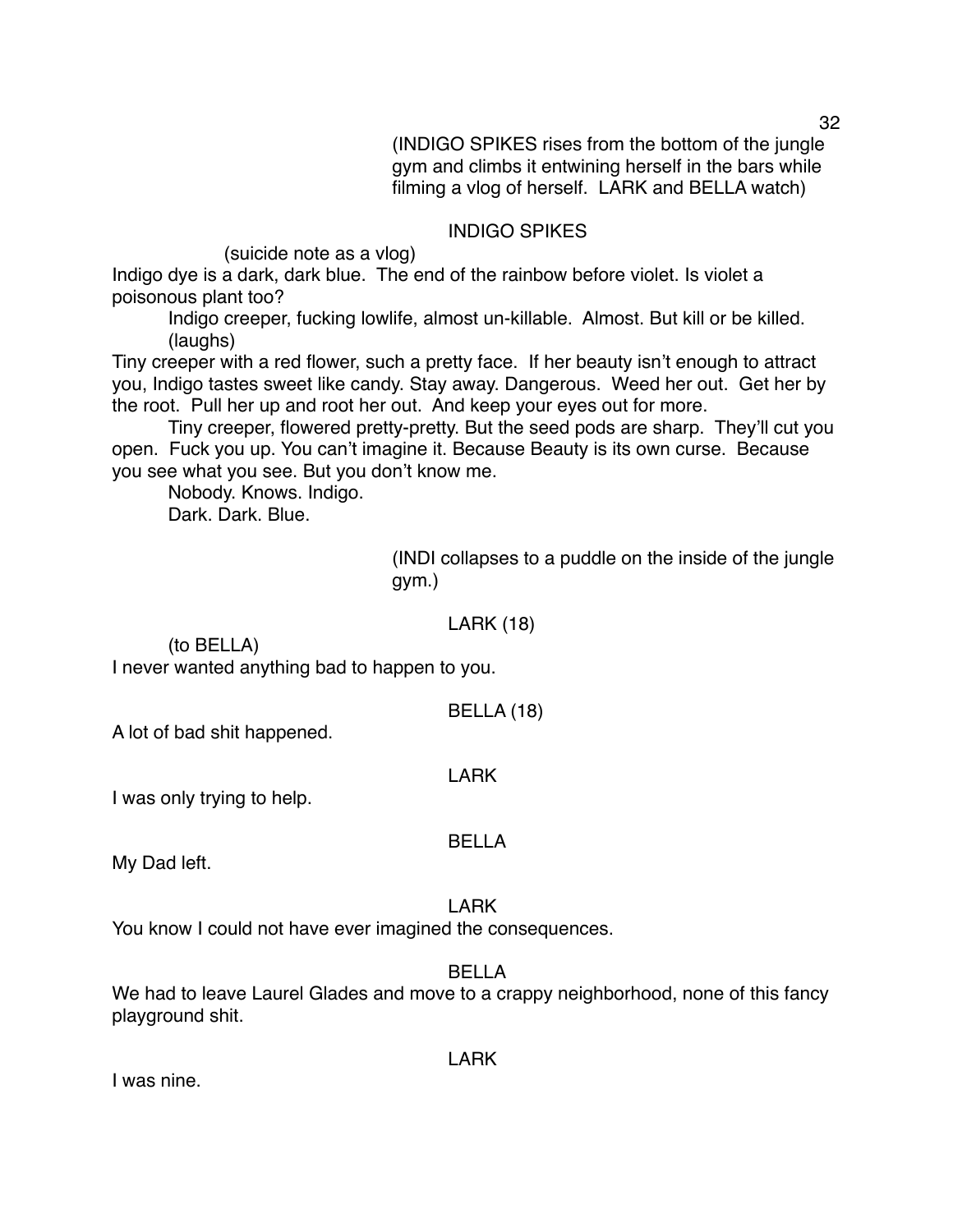#### BELLA

And now this.

#### LARK

And even if I could have imagined them, the consequences, I think, in the long run, well, it doesn't matter what I think, I think, I think I would do it again too, so we're even that way. All right?

#### BELLA

You don't know shit, Lark.

#### LARK

I know you must be hurting right now/ which is why I texted you because, because

#### BELLA

YOU don't know anything about me. I don't HURT. I don't get all feely-weepy, I do shit.

#### LARK

(as fast as possible, all at once) That's a good thing to know about yourself. I mean, I just wanted you to know that I am here. I mean I would listen to you if you wanted to talk to me about it, about anything, because I'm not staying long.

#### BELLA

Because you go to college? Go on. Tell me all about it. Blab!

#### LARK

Bella, . . . I'm leaving soon and I really appreciate that you drove over to see me. Thanks.

#### BELLA

Indi hurt, not me.

#### LARK

 $\sqrt{l}$  just meant  $-$ 

#### BELLA

I KNOW she was in pain, cause I put her there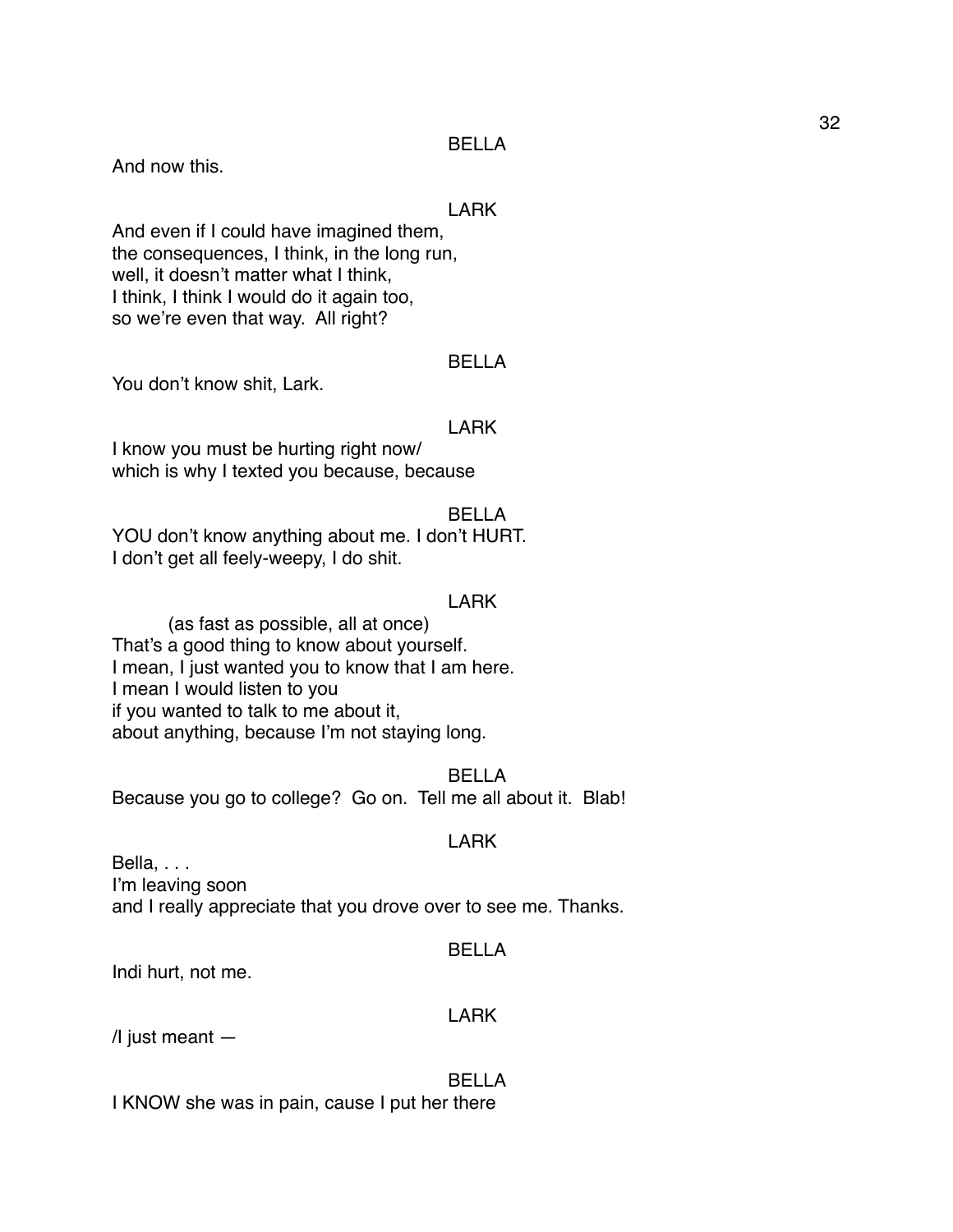| No Bella, Indi was in pain long before she met you.                                                         | <b>LARK</b>     |
|-------------------------------------------------------------------------------------------------------------|-----------------|
| Okay                                                                                                        | <b>BELLA</b>    |
| You know it.                                                                                                | <b>LARK</b>     |
| maybe I know, and you know, but she forgot.                                                                 | <b>BELLA</b>    |
| What?                                                                                                       | <b>LARK</b>     |
| She forgot, all of it.                                                                                      | <b>BELLA</b>    |
| What are you talking about?                                                                                 | <b>LARK</b>     |
| It was years ago and she forgot.                                                                            | <b>BELLA</b>    |
| $But -$                                                                                                     | <b>LARK</b>     |
| We had a fight and she                                                                                      | <b>BELLA</b>    |
| and I was like<br>and nothing she was saying was really making sense<br>Hell,                               |                 |
| I reminded her<br>and she was like no-way<br>and I was like yes-way<br>and she was like NO!                 |                 |
| She didn't believe me<br>and she was hitting me and screaming at me<br>and I was ducking                    |                 |
| and she was saying I was lying<br>and I was trying to be my happy self<br>cause I have been practicing this | and not respond |

(MORE)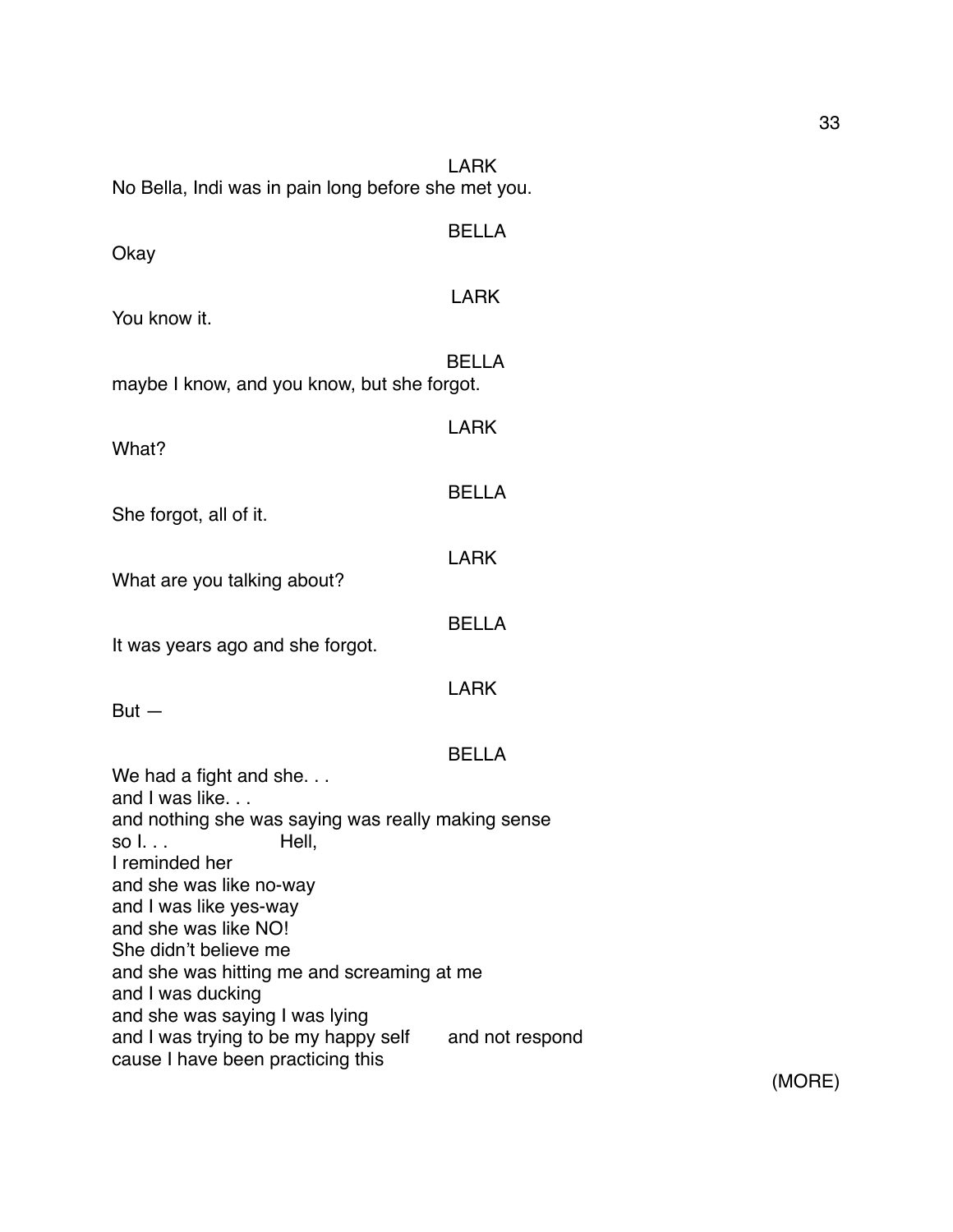BELLA (cont'd)

but I just lost it and I was yelling and I was telling her what she said **you know** what she said that she was just like me . . . that that was the only reason she liked me anyway because no one that pretty would ever talk to me if we weren't connected that way but she didn't believe me she defended him said he would never do that like she had completely forgotten but I reminded her and then she was freaking out and she threw me out and then I went to see her later to apologize, to make it up and her mom said she'd gone out LARK It's not your fault. BELLA You don't know that. LARK Yes, I do. I know that. BELLA You can't say that. LARK Anyone could know that. BELLA What is that, some Ninja fucking smart shit? Fuck you, Lark. You didn't know her. I knew her, and I remember her. (INDI, 13, at the top of the jungle gym.) INDI

He's gotta real cute dick. It's pink, and it's got this funky blue vein, and a very defined ridge.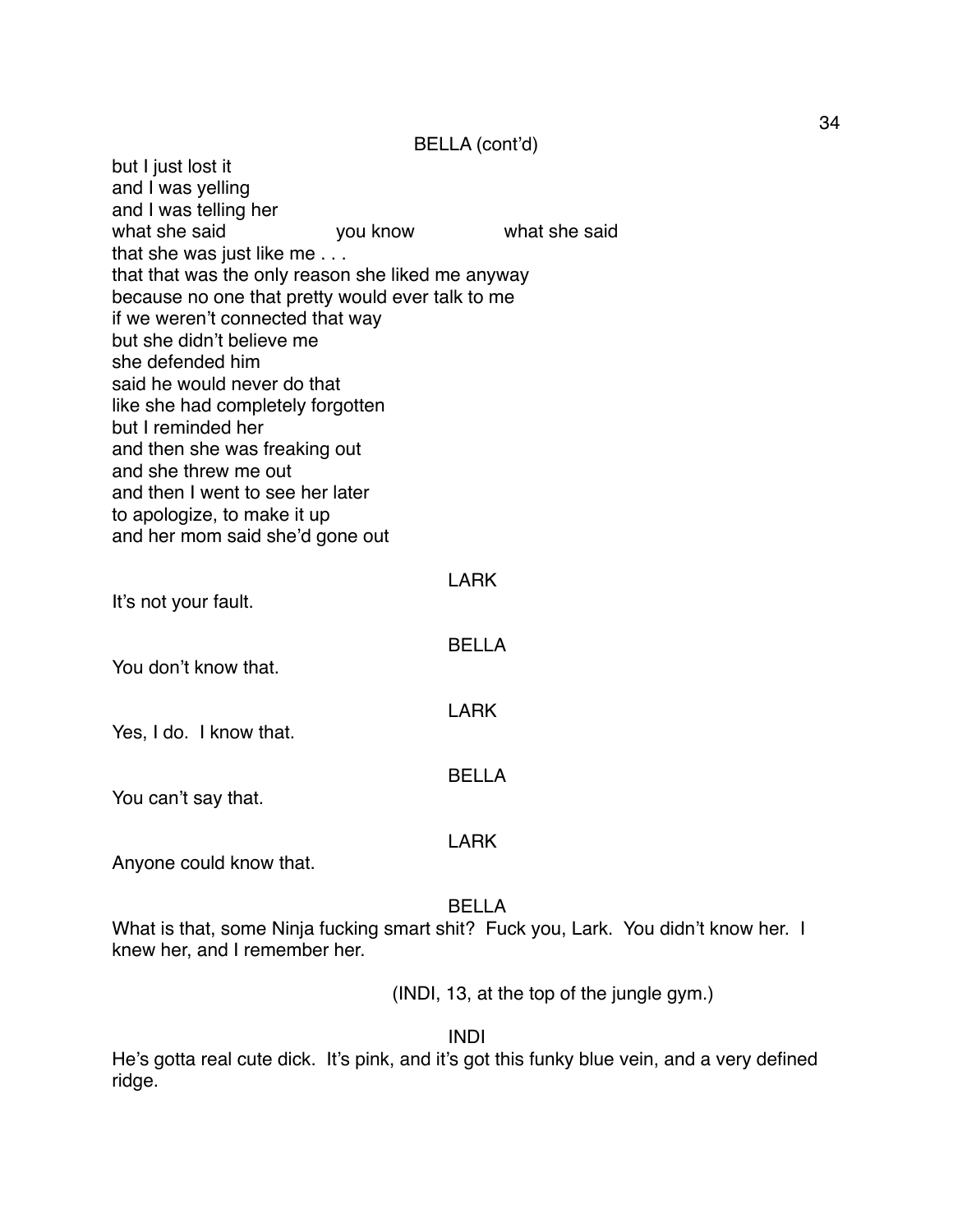# (BELLA climbs up to join her.)

| You like that, huh?                        | BELLA (13)   |
|--------------------------------------------|--------------|
| The ridge? Yeah, it's a thing.             | <b>INDI</b>  |
| I don't care. I don't think I even notice. | <b>BELLA</b> |
|                                            | <b>INDI</b>  |
| You fucked up your vagina.                 | <b>BELLA</b> |
| I did not.                                 | <b>INDI</b>  |
| You know you did.                          | <b>BELLA</b> |
| I didn't mean to.                          | <b>INDI</b>  |
| So you don't feel shit.                    |              |
| I was worried.                             | <b>BELLA</b> |
| You're flaccid.                            | <b>INDI</b>  |
| I am not.                                  | BELLA        |
| You are.                                   | <b>INDI</b>  |
| Am not. And that's a word for a dick.      | <b>BELLA</b> |
|                                            | <b>INDI</b>  |

Say cock. I think it's more grown up. Sexier.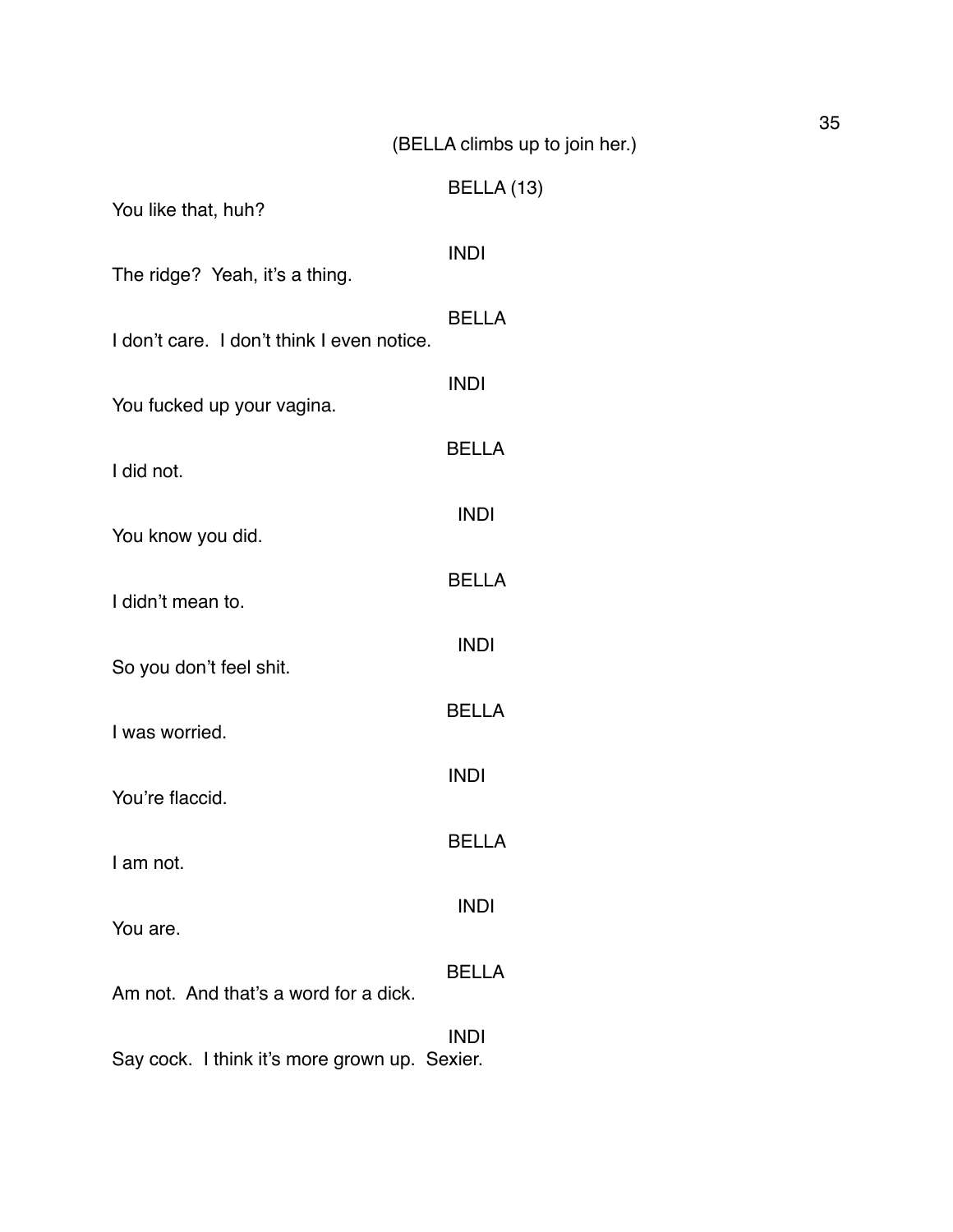BELLA Cock. Cock cock cock cock cock cock cock cockadoodle doooooo!

Shut the fuck up!

# BELLA

INDI

Fuck you.

INDI I like the small ones that grow more when they get hard.

# BELLA

Why?

INDI It's like a surprise. You know, you see it or you feel it in your hand, and you're like, this is a nub

Nubby hubby

Do not say that  $-$  that is gross.

Everything's gross to you!

INDI Who gets married anyway? Like, why would you?

BELLA I think you have to care for someone, like it's a personal thing

INDI

Mutually beneficial, that's what my mother says. It's mutually beneficial.

BELLA

Your mon is so — okay, Indi, if you say so. But I would though. Get married. I want that, that, you know, commitment. . .

INDI

So nubs?

INDI

BELLA

BELLA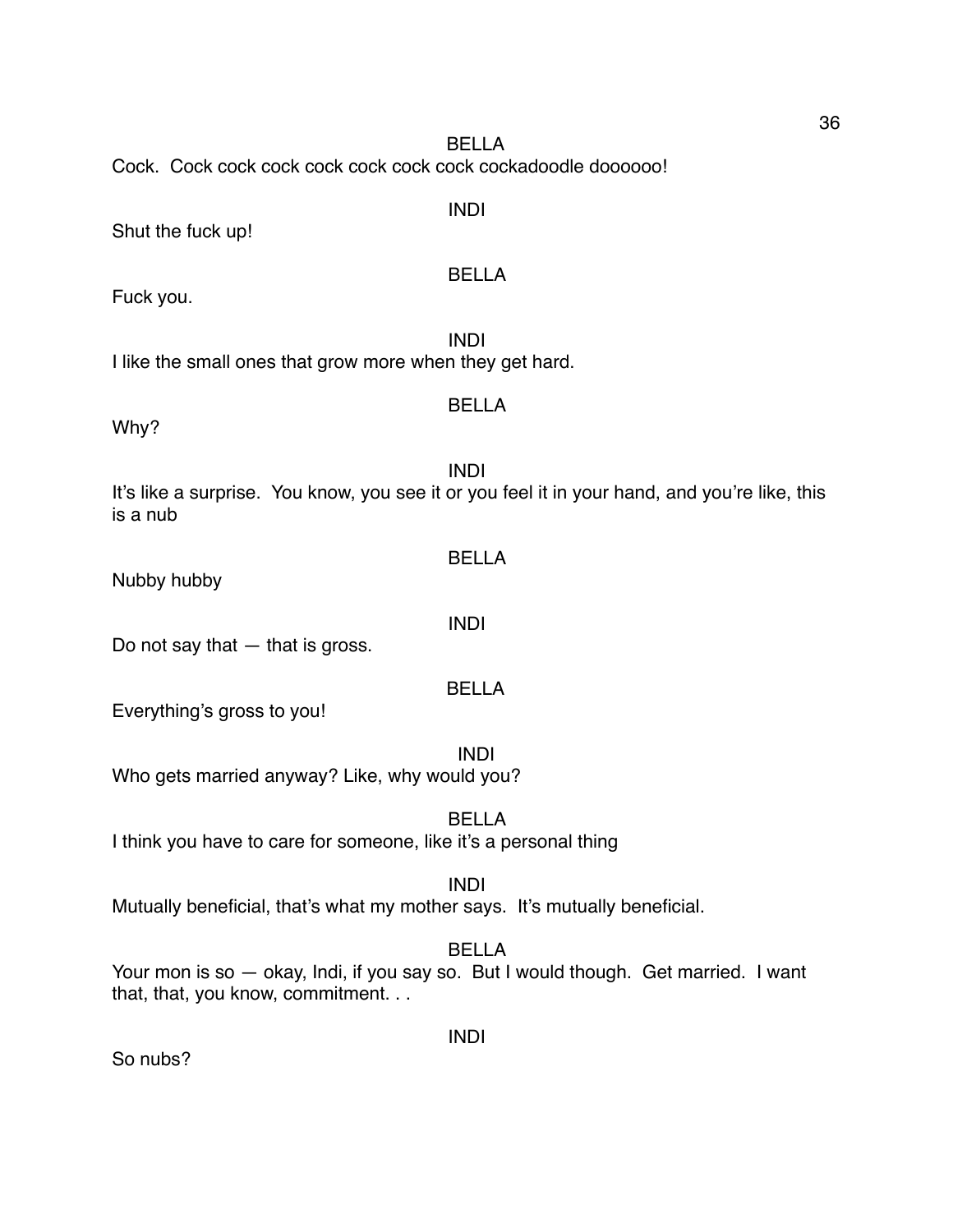Yeah.

INDI

Or fatties?

# BELLA

They're different from nubs?

INDI A nub grows and surprises you. A fatty is wide but not long. Those are the ones you can doggie style and not have to worry about getting a piss infection.

| Good idea. Yeah, cause I like doggie style. | <b>BELLA</b> |
|---------------------------------------------|--------------|
| Why?                                        | <b>INDI</b>  |
| I can sneak my finger onto my clit.         | <b>BELLA</b> |
| Why sneak?                                  | <b>INDI</b>  |
| I'm shy.                                    | <b>BELLA</b> |
| You are not shy.                            | <b>INDI</b>  |
| I am.                                       | <b>BELLA</b> |
|                                             | <b>INDI</b>  |
| Get the fuck out.                           | <b>BELLA</b> |
| No for real.                                | <b>INDI</b>  |
| Shy?                                        | <b>BELLA</b> |
| At heart.                                   |              |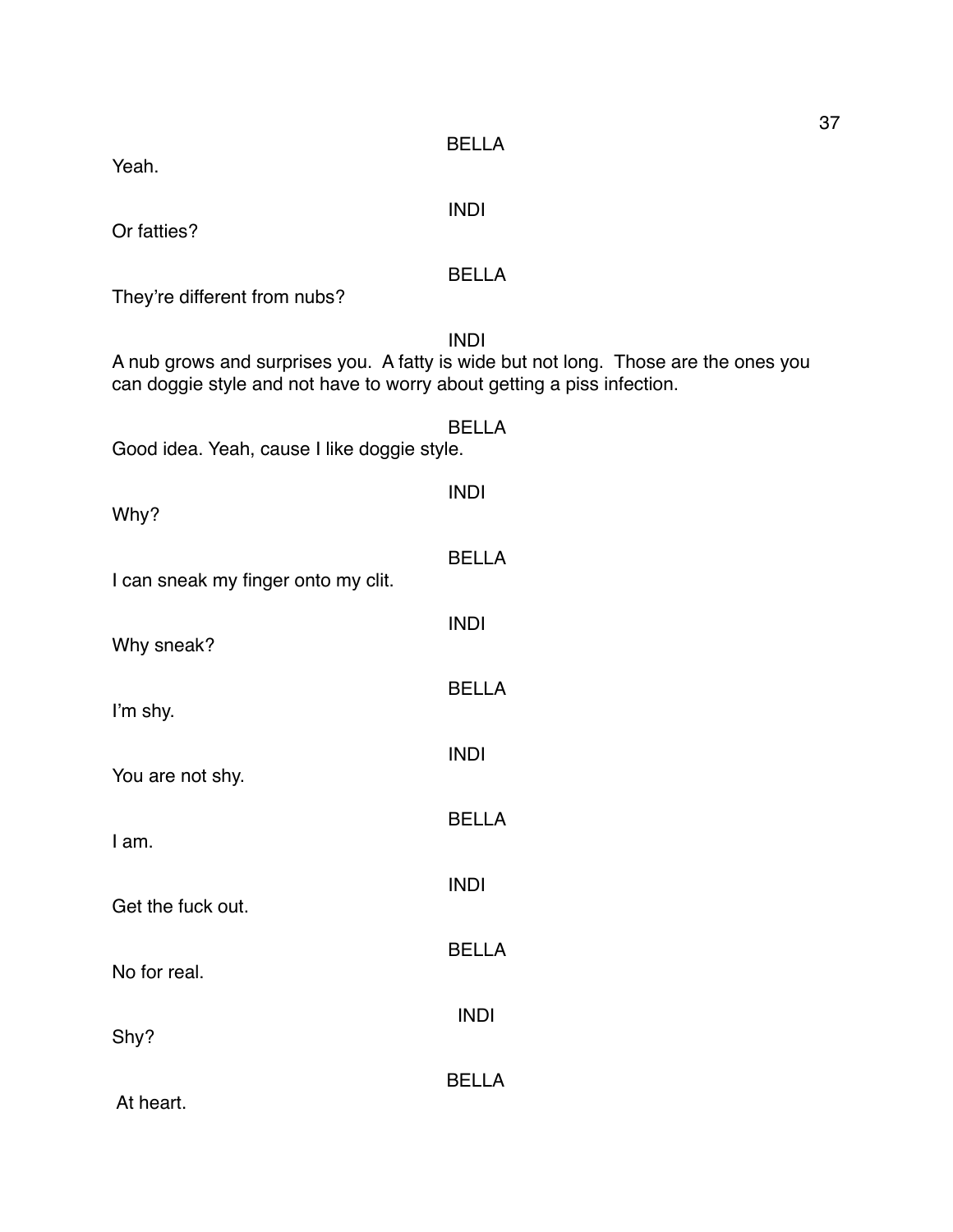BELLA No. He'd be freaked. They freak. INDI You're right. Guys just — they're not — guys are like wired for one thing, and when you over-excite them, they think you're a whore BELLA They think that anyway INDI or they don't think at all BELLA No, once you do it with them, they think you're a ho, INDI Only cause we don't have good boundaries BELLA That's stuff your mother tells you. She's like, she lives in some other world. INDI That's the way it is. BELLA So lick my ass! INDI They won't. BELLA I can ask. INDI No you can't. BELLA Why not? INDI

Cause you are shy.

#### INDI

You don't think a guy would get off if you were touching yourself in front of him?

38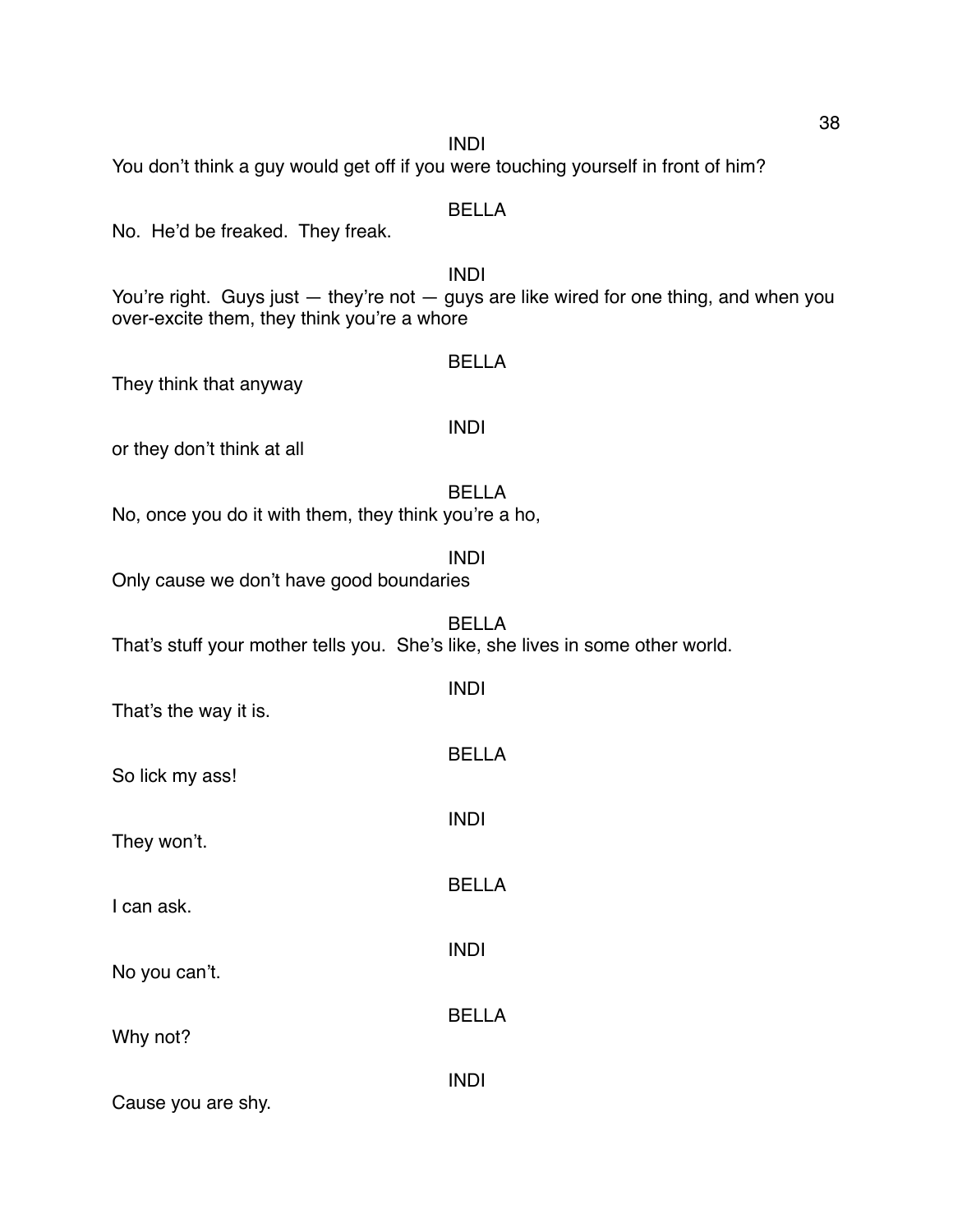LARK would play with them, but THEY are doing their thing and don't let her join them.) INDI and BELLA (chanted like "Miss Mary Mack" with hand motions/claps) Not every girl is shy Not every girl is smart Not every girl gets high Not every girl's a tart (LARK and BELLA age back up to 18) LARK If I were you,/ I would hurt. BELLA

(LARK cartwheels! The GIRLS are all younger - like 8.

SHUT UP!

You pretend you don't feel.

YOU ARE NOT ME.

I would hurt.

BELLA Get the fuck out. Get the FUCK OUT LARK!

LARK What are you gonna do? It's a public space. Plus it's my--

#### BELLA

LARK

LARK

BELLA

LARK

What? Your playground? In your neighborhood, your fucking Laurel Glades, and I don't get to be here anymore? Because of what you did.

No, I didn't mean that.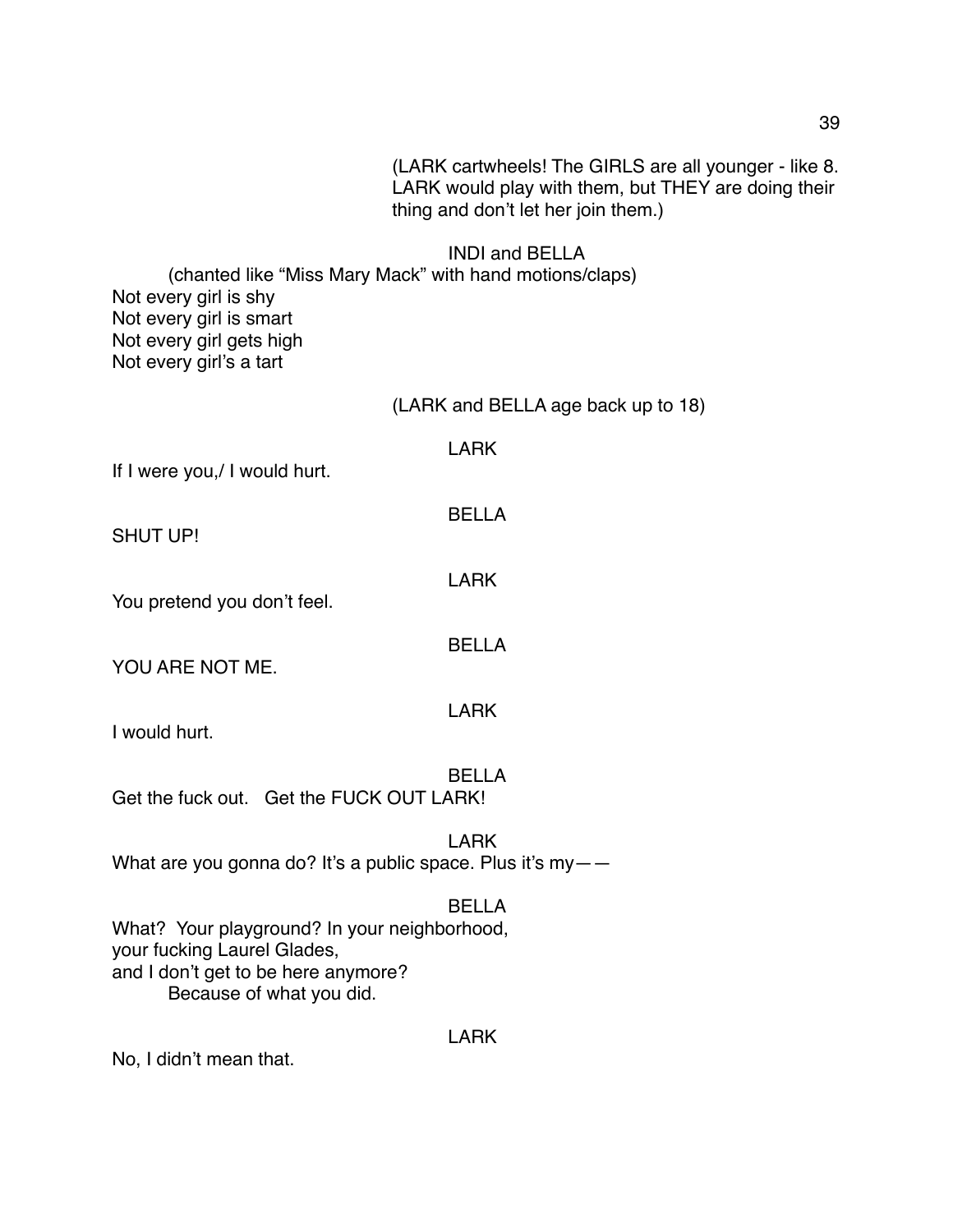Then what do you mean?

#### LARK

You want me to apologize, I apologize. But only because I did not know the consequences. I could not have known, Bella. I was nine. I was nine years old. So think about that. I was like this big.

BELLA I know. I was like so much bigger than you. Still am.

#### LARK

Yeah, so?

#### BELLA

Just saying.

# LARK

If you blame yourself, you don't know what will happen.

# BELLA

So? What do you think? I have a glowing future out there? You think I've got a college scholarship waiting for me on the east coast?

#### LARK

I don't know.

# BELLA

I'm not even getting my degree.

They suspended me for lewd behavior in the school yard. Indi too.

#### LARK

Well. . . the video. . .

# BELLA

What? Indi tried to help me. She wanted to cure me of my shyness, so don't even start, okay? What? You think we're whores.

#### LARK

I'm not judging you Bella.

# BELLA

You're probably a fucking virgin, right?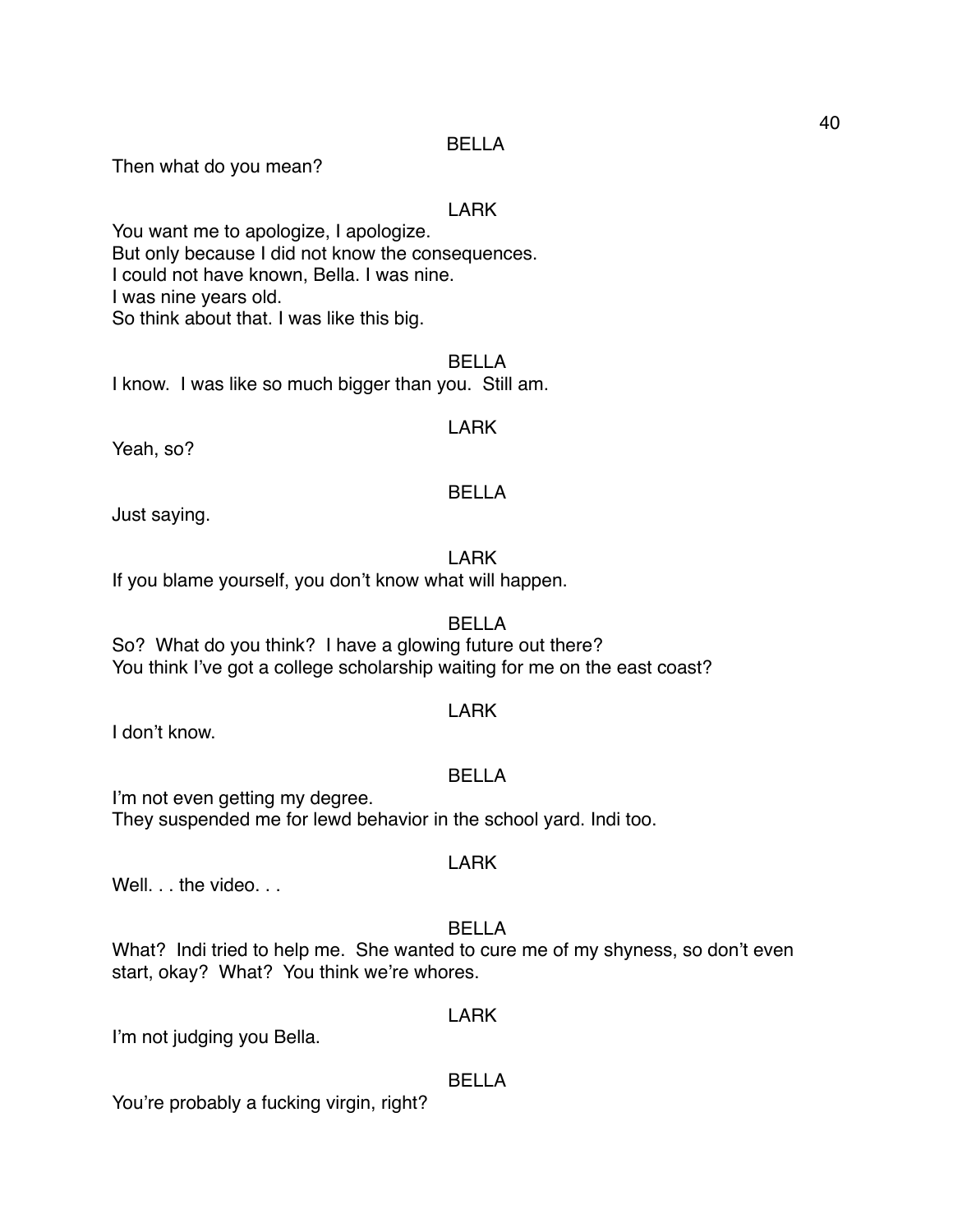#### LARK

You think that because of my face?

BELLA

No, I just meant you're not like us.

LARK

Why not? What's so different about you?

# BELLA

I just — I meant you, oh forget it, forget it Lark.

(INDI does a split. The GIRLS are young again.)

BELLA and INDI (8)

(chanted) Not every girl is tight Not every girl is small And any girl might bite When backed against a wall

> (BELLA, tries to use her body to fill the space of the jungle gym, makes herself as large as she could possibly be, her arms and legs outstretched.)

> > BELLA (13)

If I keep growing and growing, Indi, one day I'm gonna explode, you know?

# INDI (14)

You mean be famous?

# BELLA

I don't know about famous. I just mean pop! Burst into a thousand pieces! If this jungle gym was a model of the earth, and I could cover it all with my happy super-self then there'd be world peace, there'd be sunshine and photosynthesis, there'd be growth and abundance and joy!

INDI

Get the fuck out.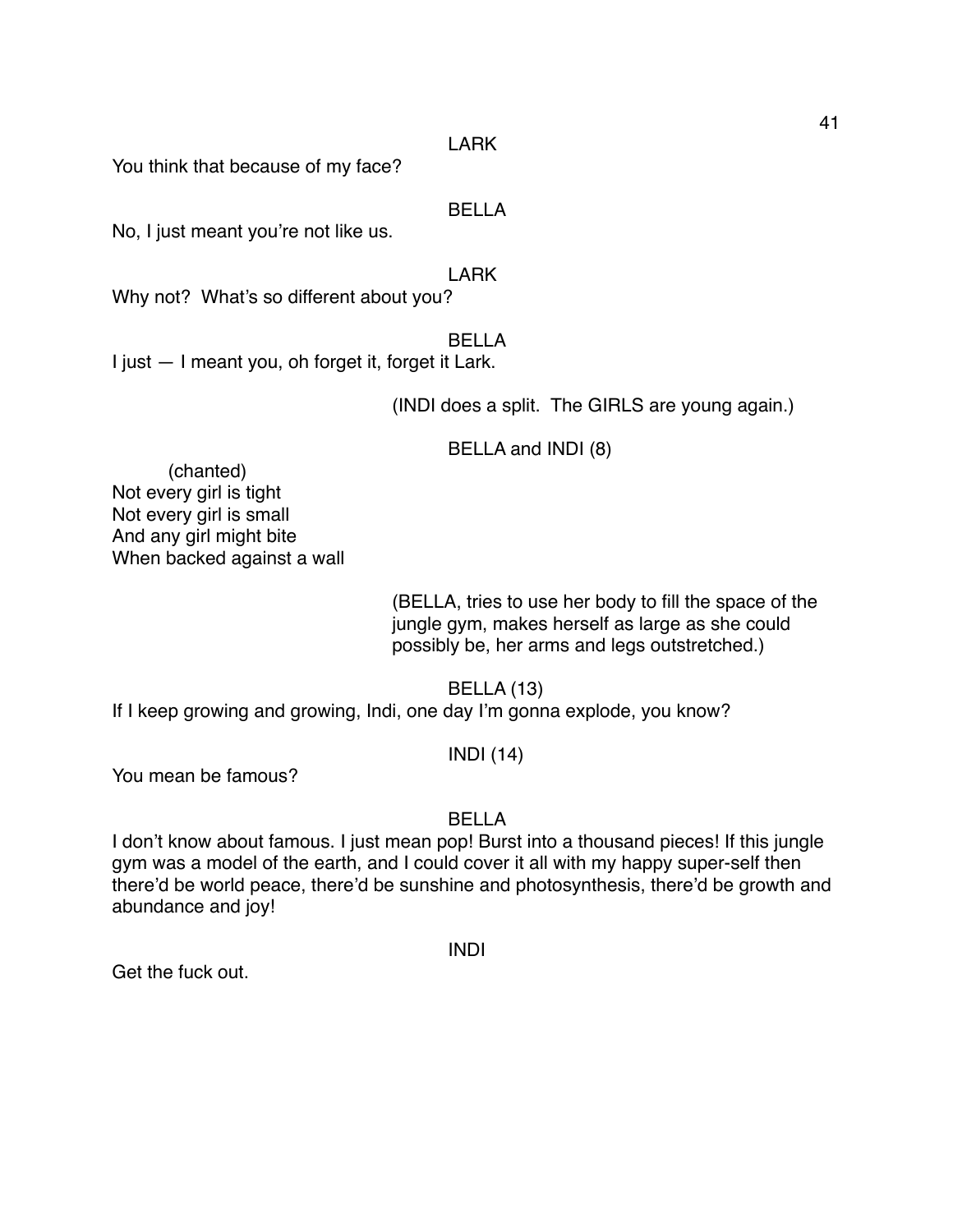Like Christmas-morning-joy that would last more than two seconds like last year when my brothers got a remote control drone  $-$  "Fuck yah"!  $-$  and the first time it flew, it got caught in the only tree for miles, like the only tree I ever saw once I left Laurel Glades, and nothing we could do to get it down, reaching, climbing, jumping, until my mom hit it down with her shoe, and it shattered, buh-bye drone! Buh-bye Christmas!

#### INDI

That musta sucked.

BELLA

We all walked back to the house like, "time for eggs and biscuits and bacon". But I kept thinking if only I was bigger, then I could pick them all up and carry them in my arms, all of them, Mama and Braydon and Bryan. Hold them all, even while I'd still be walking toward breakfast, cause I was hungry, and I wanted them to feel how happiness can come from just thinking it up, you know like I do all the time, right?

# INDI

You do.

# BELLA

Cause what do I have to be happy about? But I do it. I make myself happy. It's a habit.

You're a miracle.

# BELLA

I'm something, Indi. I don't know what yet, but I'm something.

(BELLA cradles INDI under beside the jungle gym)

# LARKSPUR

if I were a Man I'd get Home safe at Night I could Walk the Streets as if I own them and walking streets, I'd give a fright to sweet-meat-girls just tryinga-get Home then I'd Never be Blamed for being Out too Late if some Bastard asked for my Wallet but a Girl out Late is Penis-Bait Her ass is asking for what she deserves to get

LARK (18)

You flaunt your desires.

INDI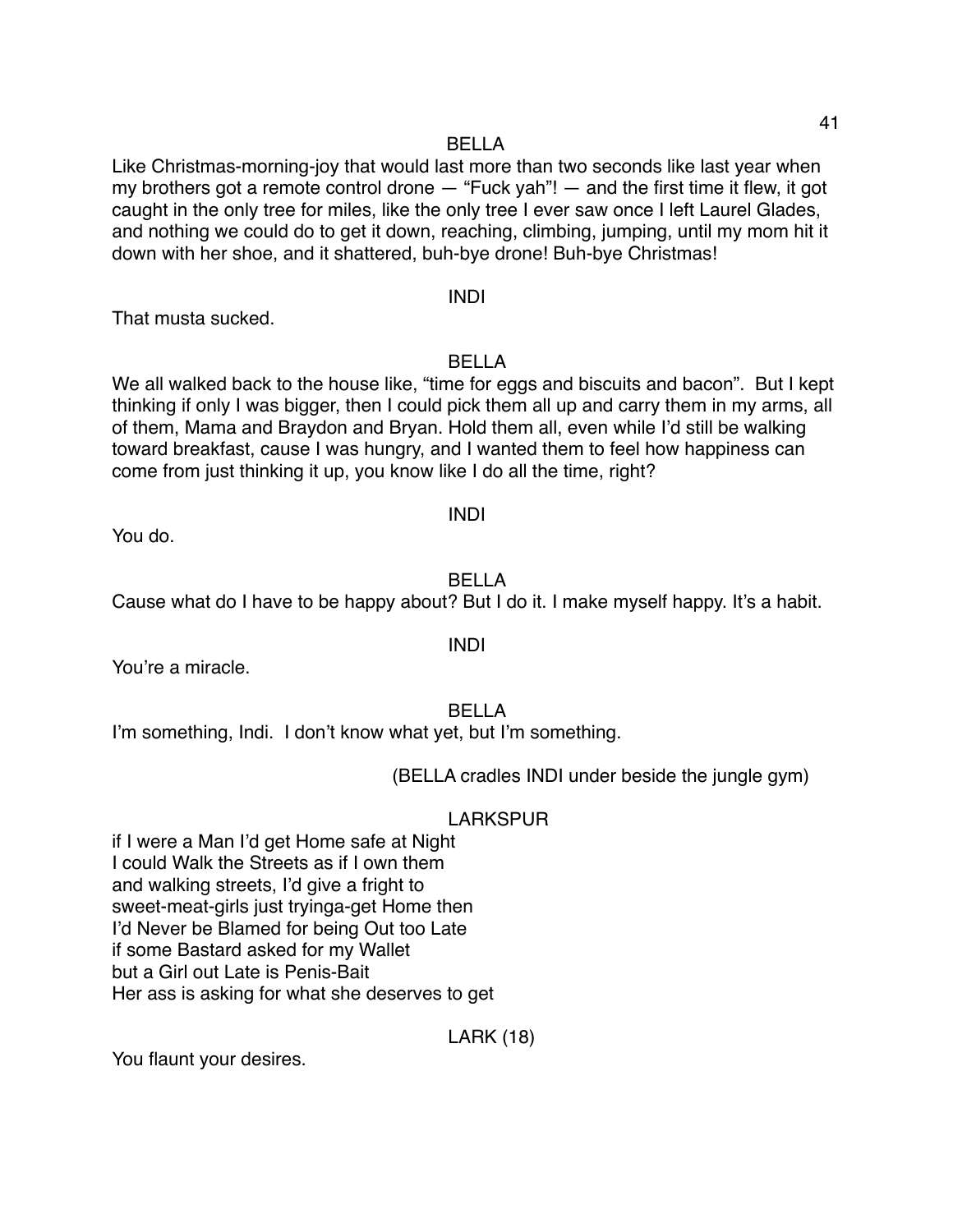| I what?                                                            | BELLA (18)   |
|--------------------------------------------------------------------|--------------|
| That's the difference between us.                                  | <b>LARK</b>  |
| So?                                                                | <b>BELLA</b> |
| I guess I keep mine private.                                       | <b>LARK</b>  |
| But nobody fucks you.                                              | <b>BELLA</b> |
| I have sex.                                                        | <b>LARK</b>  |
| Who would fuck you?                                                | <b>BELLA</b> |
| I have a boyfriend.                                                | <b>LARK</b>  |
| Oh, like, some guy your parents set you up with?                   | <b>BELLA</b> |
| No.                                                                | <b>LARK</b>  |
| Does he fuck you doggie style so he doesn't have to see your face? | <b>BELLA</b> |
| (pause)                                                            |              |
| Bella, I'm sorry it's so hard for you.                             | <b>LARK</b>  |
| What is that supposed to mean?                                     | <b>BELLA</b> |
| I don't think you notice what you feel.                            | <b>LARK</b>  |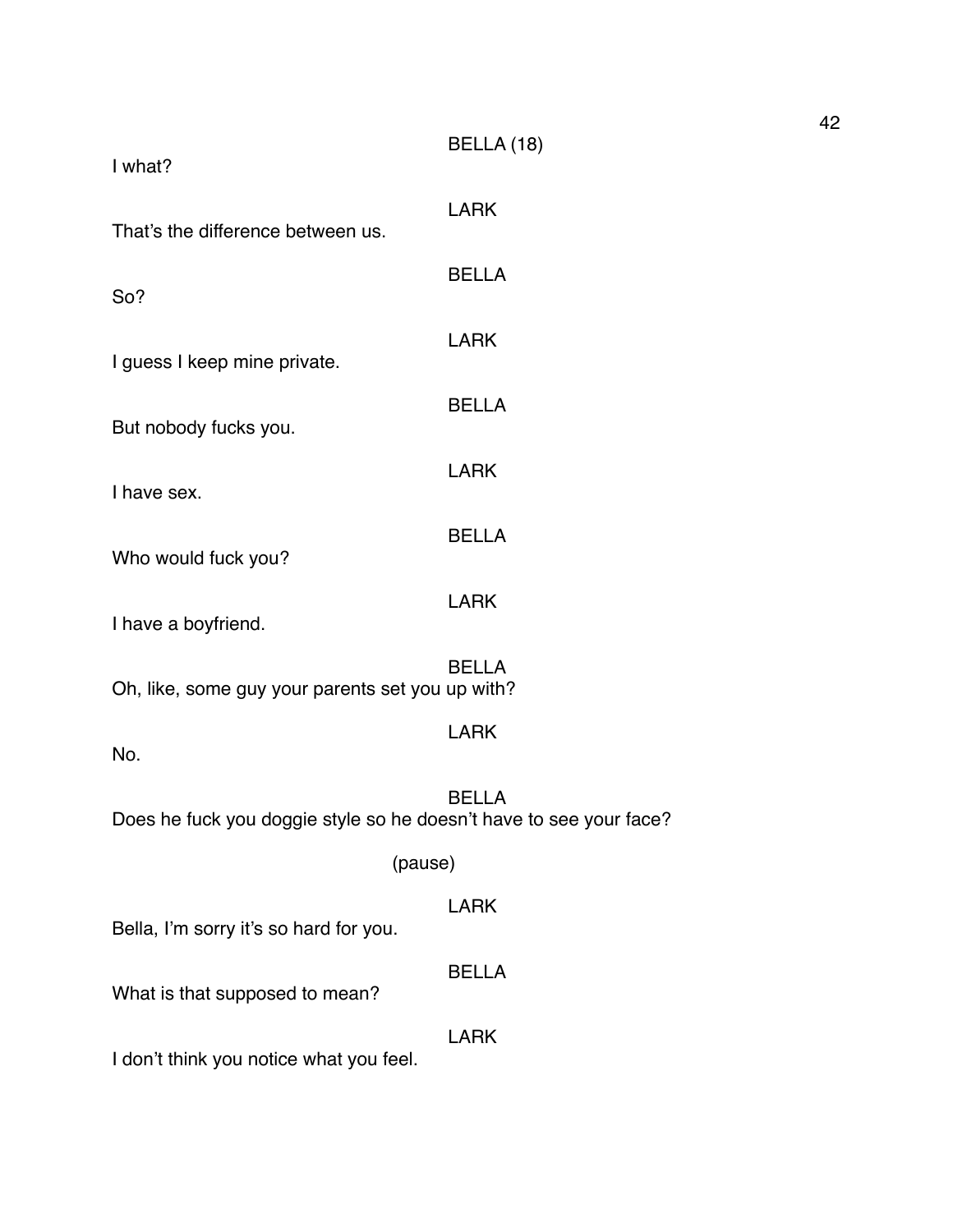What? I don't feel shit

LARK

I know it hurts to be you.

# BELLA

How? How would you know that?

LARK

Cause you keep trying to make me feel bad, but all I feel is how much you must be hurting.

# BELLA

I didn't want to come here.

# LARK

It's feels as if you're throwing your pain at me, like you want me to feel it.

#### BELLA

You used to be friends with us. Why did you ask me to come here?

LARK Maybe if I feel your pain, you think you won't have to.

# BELLA

You know this is the place, you know, right?

# LARK

What place?

BELLA I'm leaving now, but you said before that it wasn't my fault.

# LARK

It's not.

BELLA You don't know that. But. Thank you. For saying that.

### LARK

So that's something. (pause) Indi would forgive you.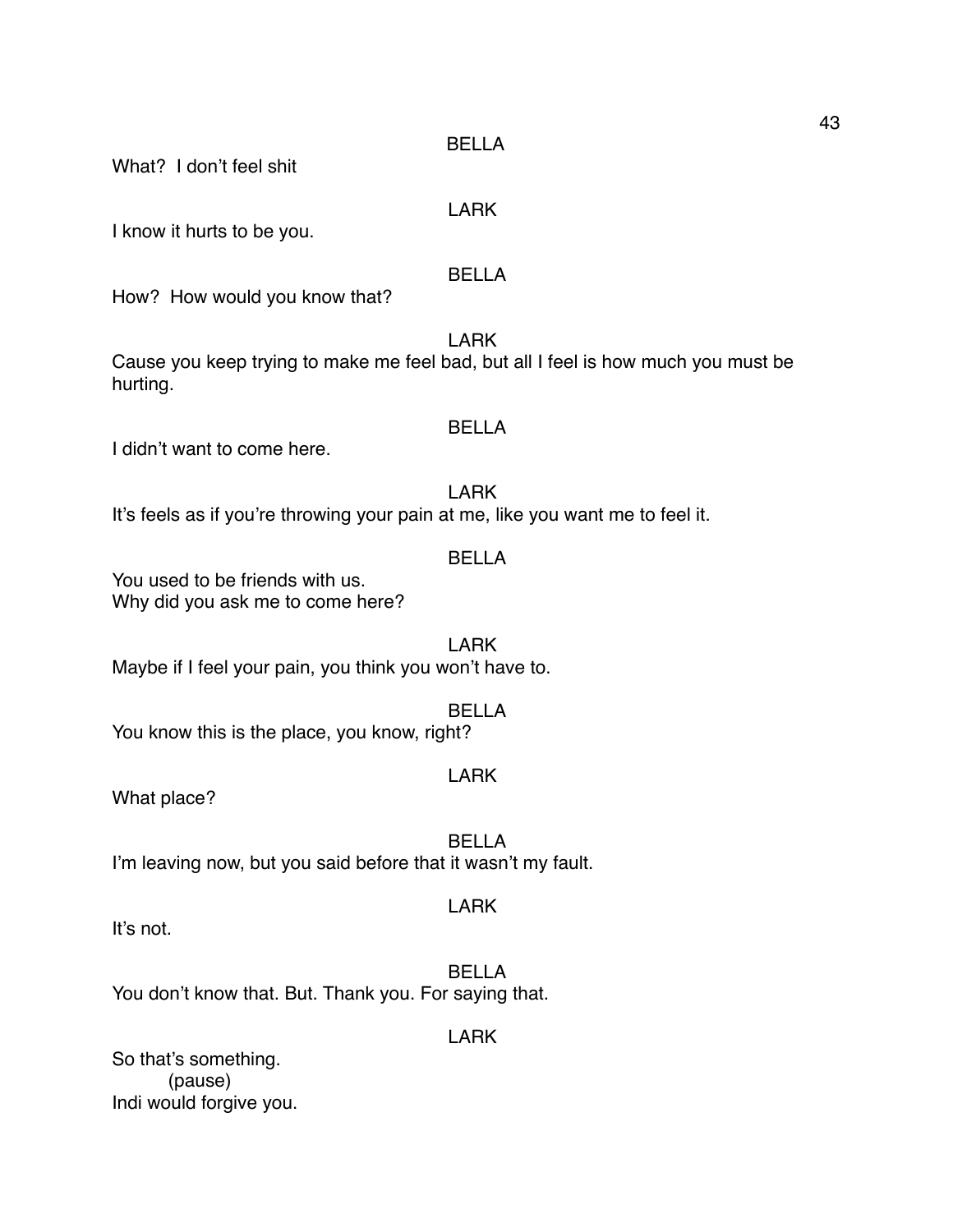You don't know shit about Indi.

LARK

Indi's dead, so it doesn't matter if I'm right or not. If I say Indi would forgive you, take it and believe it. Choose to be free.

I always choose to be free.

Good.

LARK

BELLA

BELLA

You can't free me. I free me.

LARK

Then be free.

(INDIGO SPIKES climbs and entwines herself in the jungle gym filming herself. LARK and BELLA watch)

# INDIGO SPIKES

(from her suicide vlog) when you google images of indigo you get to see the horses who died from eating it little ponies and donkeys in photos lie dying on the ground how soft their ears would be if I could touch them but what I see online is never really around I used to smile I used to say to myself I'm food for butterflies I will become one I'll be a butterfly one day somehow and then I grew and what I knew was how to do this now stick a pin through my chest keep my arms and legs out-stretched on a piece of black velvet put me in a framed case to keep me safe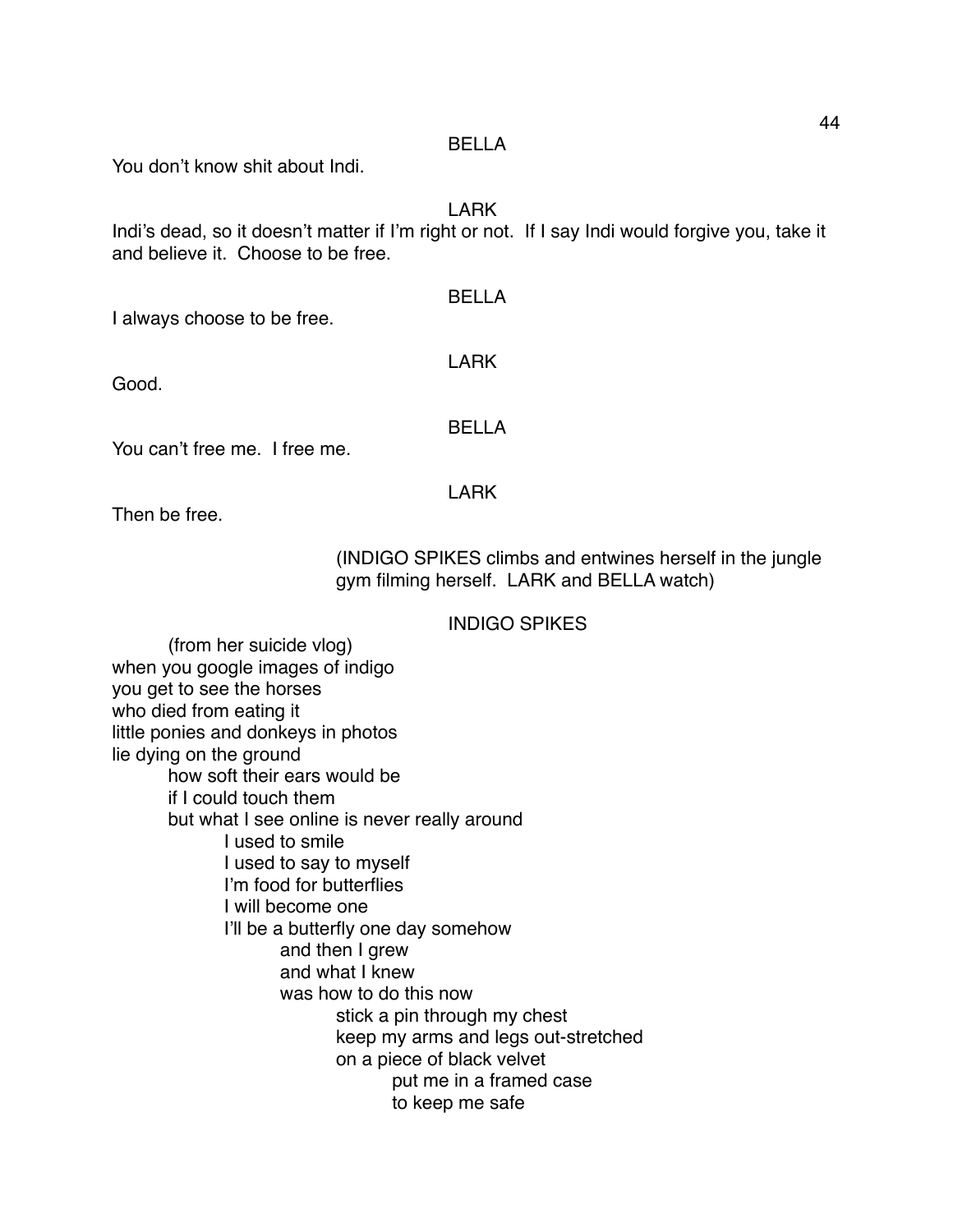# INDIGO SPIKES (cont'd) I am indigo spikes my poison quickly bites into your flesh it causes death toxic like cyanide you better run and hide I'll never leave a trace I'm set to self-destruct click erase

It's not my fault?

BELLA (18)

LARK (18)

No.

# BELLA

How do you know?

# LARK

Come on Bella. You know it.

BELLA

She loved sex. She would have sex with anyone. She loved it any way they wanted it.

#### INDI (16)

One kiss and I can tell what they wanted, like I got radar. I can read them. Cause the faster I can figure it out and do it, the sooner they cum. Get done. It gives me a rush. I provide a service, something I'm good at.

# BELLA

She'd do anything. Not like me. I'll do anything for anyone, but I want them to love me for it. They never do, but that's what I want. She just wanted the sex. Craved it. She'd do it with bands, teams, didn't matter. She was obsessed with it, studying it, like science.

# LARK

There are careers in that actually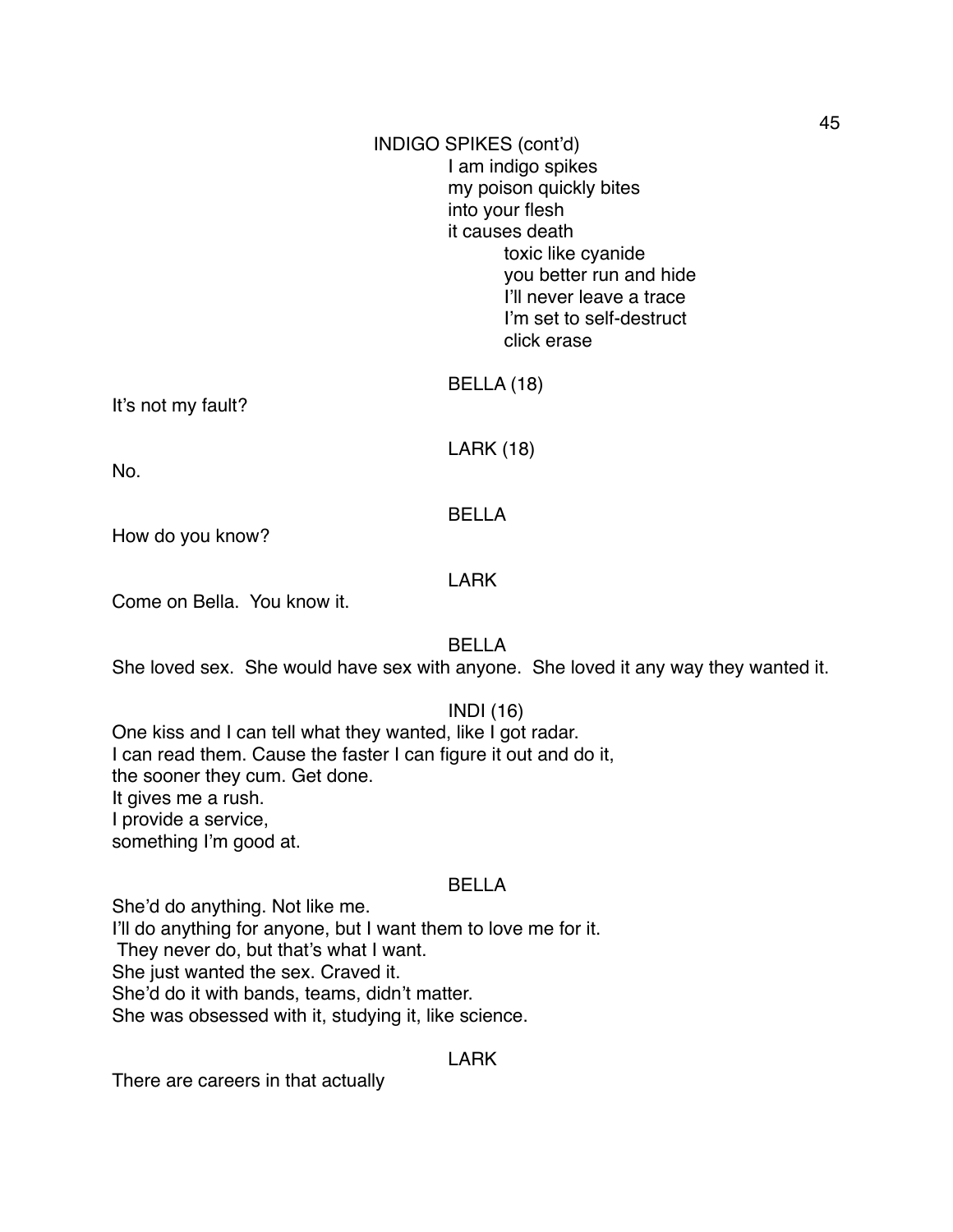No way!

# LARK

Yeah. I've been taking Biology thinking I might go Premed, but then you know I love Botany

#### BELLA

Flowers?

# LARK

Yeah, the /cultivation of —

#### BELLA

Oh, that poison shit. You fucked us up with that.

#### LARK

Uh, I don't understand how that's even possible.

# BELLA

I used to wear these little studs. Five green leaves than fanned out and held a purple berry. I was proud to wear them. My parents said, "look at our happy Belladonna," and you told me the truth, and I became it. Toxic. Evil Belladonna. I thought they loved me til then.

# LARK

Bella, you aren't evil.

#### BELLA

You can't change that.

#### LARK

Yes, you can. It's called Neuroscience. We can change our brains and our ideas and our thoughts all the time.

#### BELLA

Get the fuck out.

# LARK

I might major in it, or Sexuality, Sociology, Gender Studies, I don't know.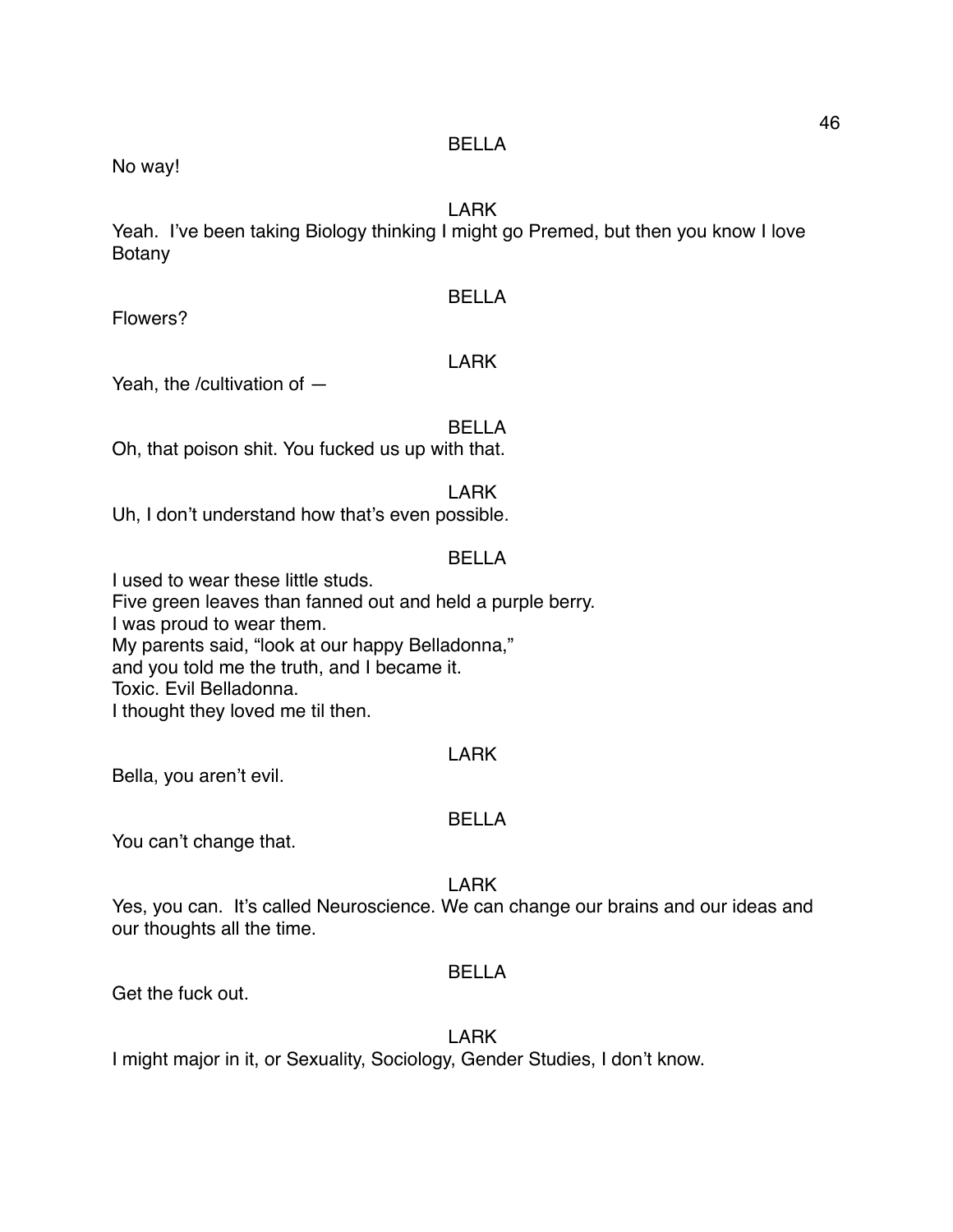Yeah, well, . . . BELLA Yeah but you told Indi all that shit too — Indigo. Think Lark. You gotta think before you speak. That's your fault. Your fault, Lark. LARK I'm sorry. BELLA That's it? She's dead, and you're sorry? Did you see the vlogs she posted? LARK I saw them. BELLA You think she figured that out by herself? LARK She needed help. BELLA Yeah, you. LARK No, I mean professional help. BELLA Right, but it's too late now. I'll let you go — LARK It's not your fault. BELLA Thank you. LARK

Take care of yourself.

Yay, sounds amaze. I do a lot of gaming. I think you know that.

BELLA

# LARK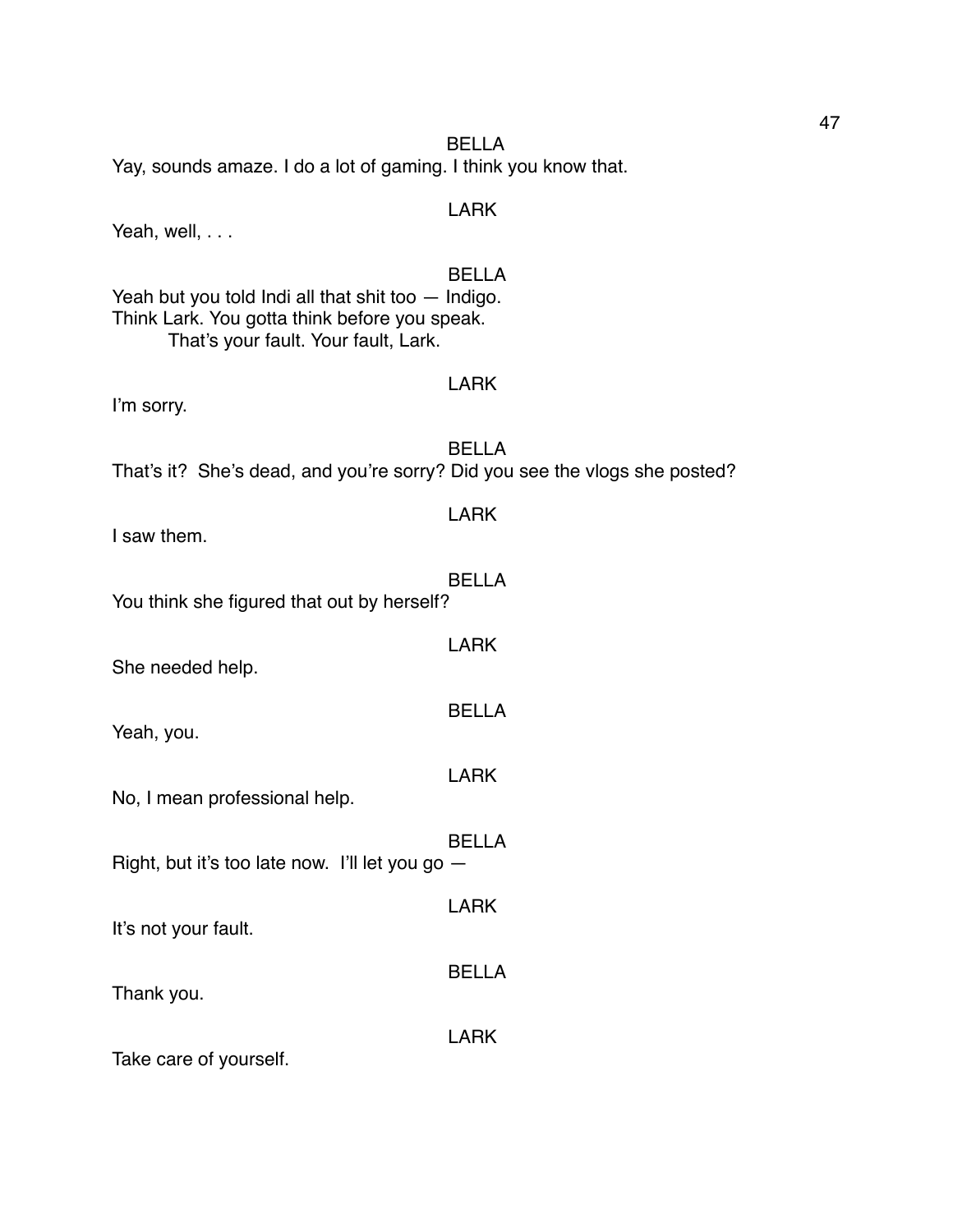| Fuck no!                                     | <b>BELLA</b>                                                                           |
|----------------------------------------------|----------------------------------------------------------------------------------------|
|                                              | (LARK and INDI put on blackface MASKS to become<br>CALLUNA and ABRUS, BELLA's parents) |
| Bella, you can't say no. She's your Grandma! | CALLUNA VULGARIS, BELLA'S MOM (LARK)                                                   |
| She only wants a kiss.                       | ABRUS PRECATORIUS, BELLA'S DAD (INDI)                                                  |
| No!                                          | BELLA (3)                                                                              |
| We don't say no to Granma.                   | <b>ABRUS</b>                                                                           |
| Bella, it's not nice! We don't say no.       | <b>CALLUNA</b>                                                                         |
| No!                                          | <b>BELLA</b>                                                                           |
| You walk straight back in there, young lady. | <b>ABRUS</b>                                                                           |
| Kiss her and give her a hug.                 | <b>CALLUNA</b>                                                                         |
| No, she's smelly, and she'll pinch me!       | <b>BELLA</b>                                                                           |
| I'll pinch you if you don't!                 | <b>CALLUNA</b>                                                                         |
| I will carry you/ back there, and -          | <b>ABRUS</b>                                                                           |
| No! I won't!                                 | <b>BELLA</b>                                                                           |
| Amaryllis Belladonna! I am warning you.      | <b>ABRUS</b>                                                                           |

48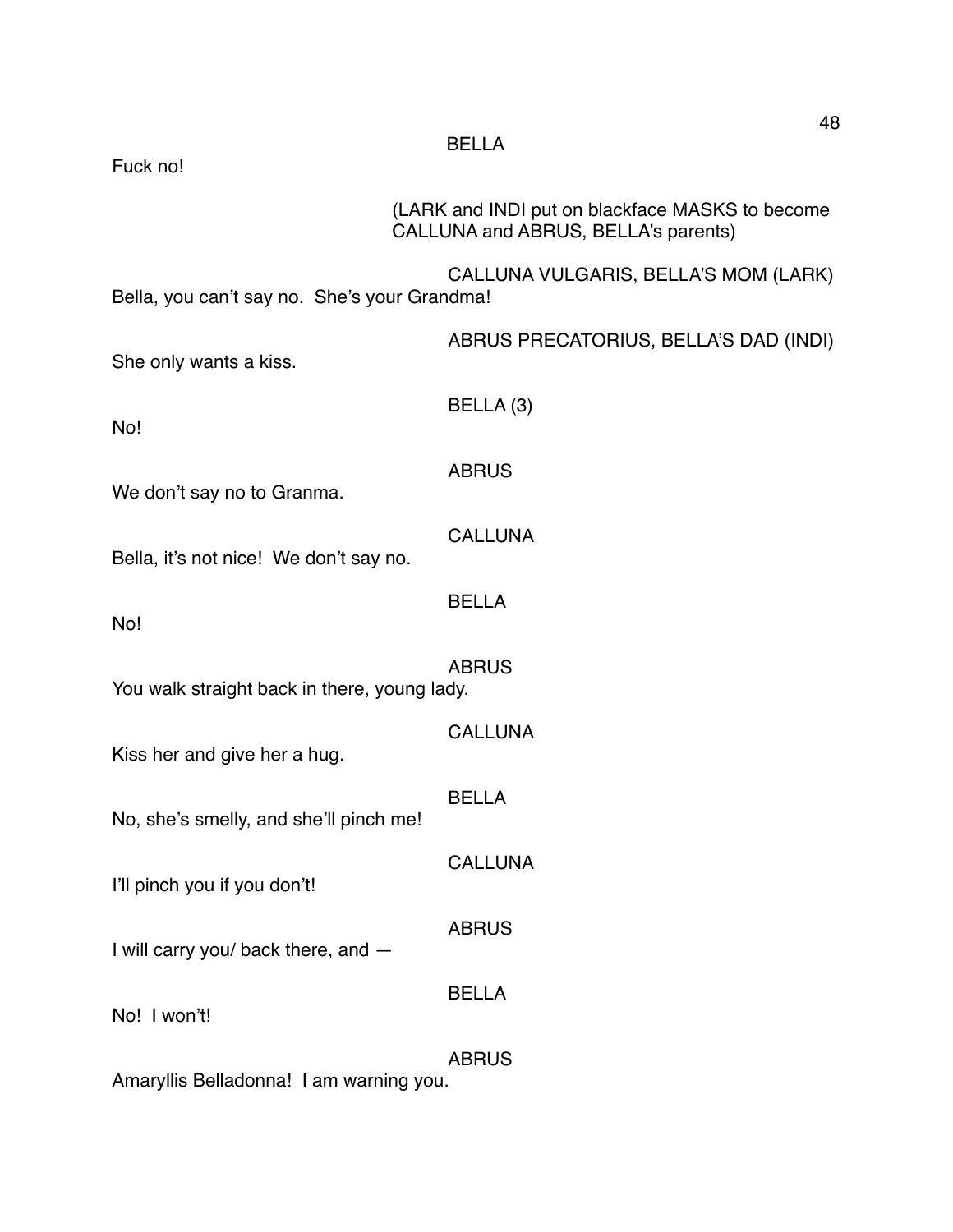#### CALLUNA

It's just a kiss, Bella. It's just a kiss. Just do it Bella, and then we'll go.

#### BELLA

Ow-ooh, you're hurting me. . .

# (MASKS OFF. BELLA cradles INDI as)

#### LARKSPUR

If I were a Man Rape has Nothing to do with me I have Nothing to do with Rape even if she is asleep or she's inebriated — Boys will be Boys it's guaranteed in the Consti-Fucking-Tution and As a Girl by now you'd think i Should be used to it, no need to press for any kinda resolution and g-d forbid I should request some prosecution If I were a Man I would know just how to rape you cause I was raised to think it's fine for me to hate you to use your body as a place for my own rage too and no one ever told me not to so rape is not my issue

> (INDI in a MASK of GREAT BEAUTY, that could be her actual face, snaps on medical gloves. BELLA wears a yellowface MASK as DR. KIM, Lark's MOM)

> > DR. BANGS (INDI)

What they did to you is real.

#### LARK (14)

You don't have to tell me that. I know that.

#### DR. KIM (LARK's MOM) (BELLA)

She knows that.

#### LARK

No one knows that more than me.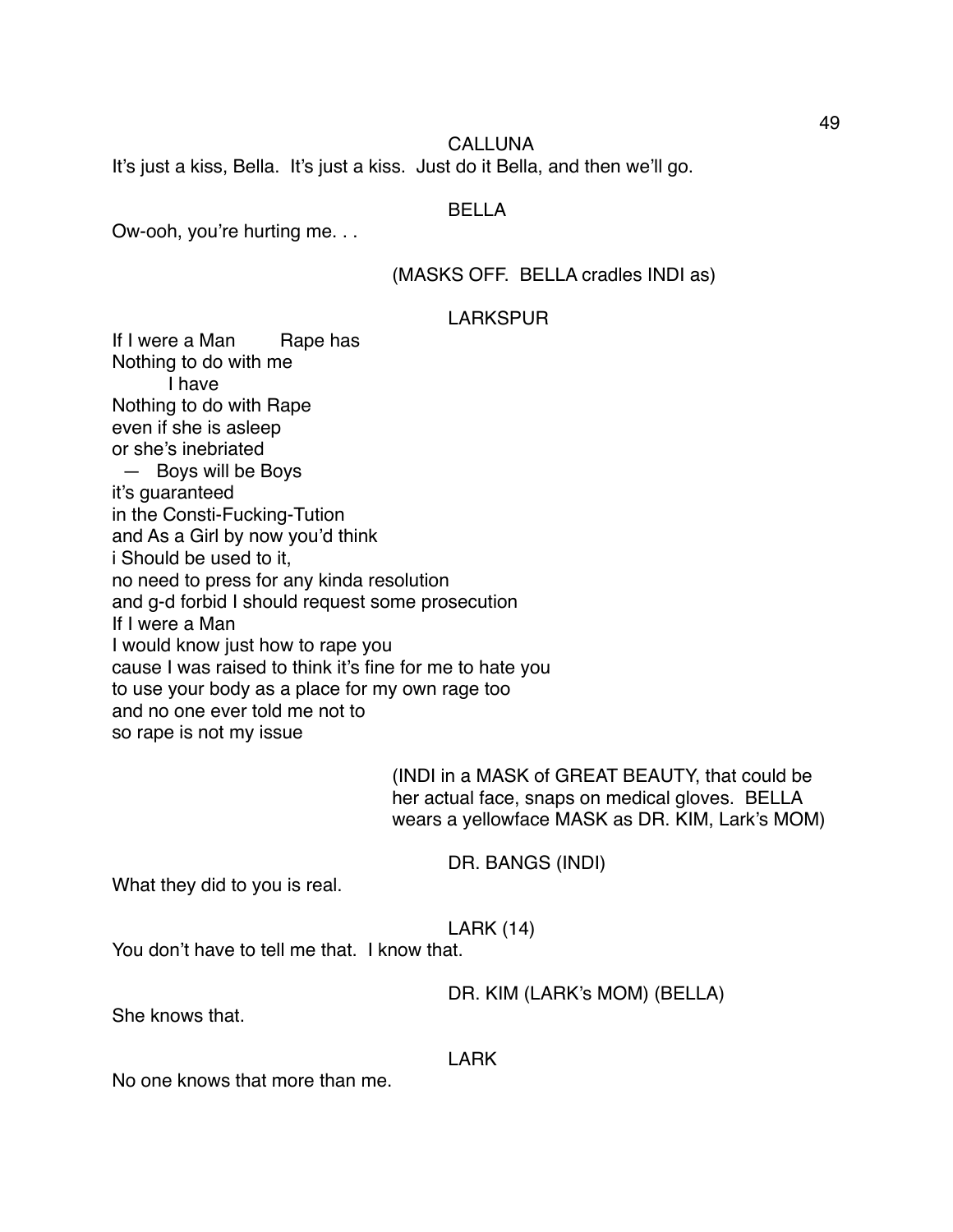DR. KIM

(correcting Lark's English)

I.

LARK

LARK

DR. KIM

At first I could barely open my mouth to eat from a straw — I couldn't even chew.

# DR. BANGS

See how far you've come!

I'm disfigured.

Lark, it's not that bad.

DR. BANGS It's bad for Lark. So there's no reason not to embrace this as an opportunity.

That doesn't make any sense to me.

DR. BANGS But when you have the chance to have an all-expenses paid vacation, don't you take it?

LARK

LARK Not in the middle of the school year. Not if I'm busy trying to do what I love.

Okay, maybe.

LARK

DR. BANGS

I want my face back the way it was.

DR. BANGS But you could affect your entire future based on your choices here today.

LARK

Like how?

# DR. BANGS

People have automatic reactions based on how people look. Those with higher cheekbones are automatically attributed more trust.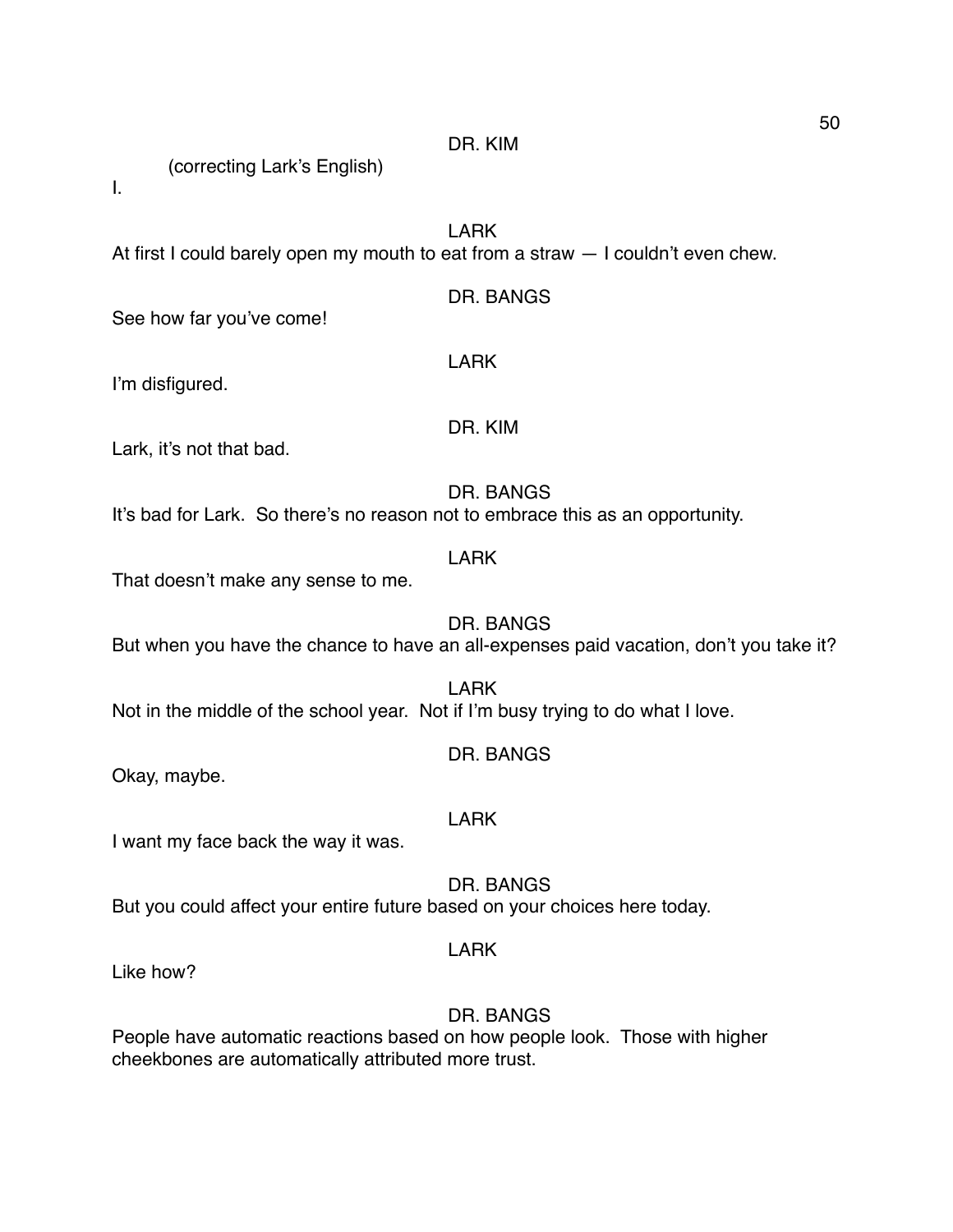| They're what?                                         | <b>LARK</b>                                                                                                                                                                                     |
|-------------------------------------------------------|-------------------------------------------------------------------------------------------------------------------------------------------------------------------------------------------------|
| could give you higher cheekbones.                     | <b>DR. BANGS</b><br>People make first impressions unconciously within milliseconds of seeing someone, and<br>researchers found that people with high cheekbones are seen as more trustworthy. I |
| I want my old cheekbones.                             | <b>LARK</b>                                                                                                                                                                                     |
| Cheekbones are an ancient marker of beauty.           | DR. BANGS                                                                                                                                                                                       |
| I am not going to grow up to be a supermodel.         | <b>LARK</b>                                                                                                                                                                                     |
| But it wouldn't hurt to look like one.                | DR. BANGS                                                                                                                                                                                       |
| It would hurt me.                                     | <b>LARK</b>                                                                                                                                                                                     |
| Then what do you want?                                | <b>DR. BANGS</b>                                                                                                                                                                                |
| I want you to fix my face.                            | <b>LARK</b>                                                                                                                                                                                     |
| That's what I was talking about.                      | <b>DR. BANGS</b>                                                                                                                                                                                |
| I want to look the way I used to. That's it. My face. | <b>LARK</b>                                                                                                                                                                                     |
| for perfection or the moving closer to perfection.    | DR. BANGS<br>No one ever asks for that. We don't have protocols for that. What we have are models                                                                                               |
| Like?                                                 | <b>LARK</b>                                                                                                                                                                                     |
|                                                       |                                                                                                                                                                                                 |

51

DR. BANGS

You could reshape your eyes.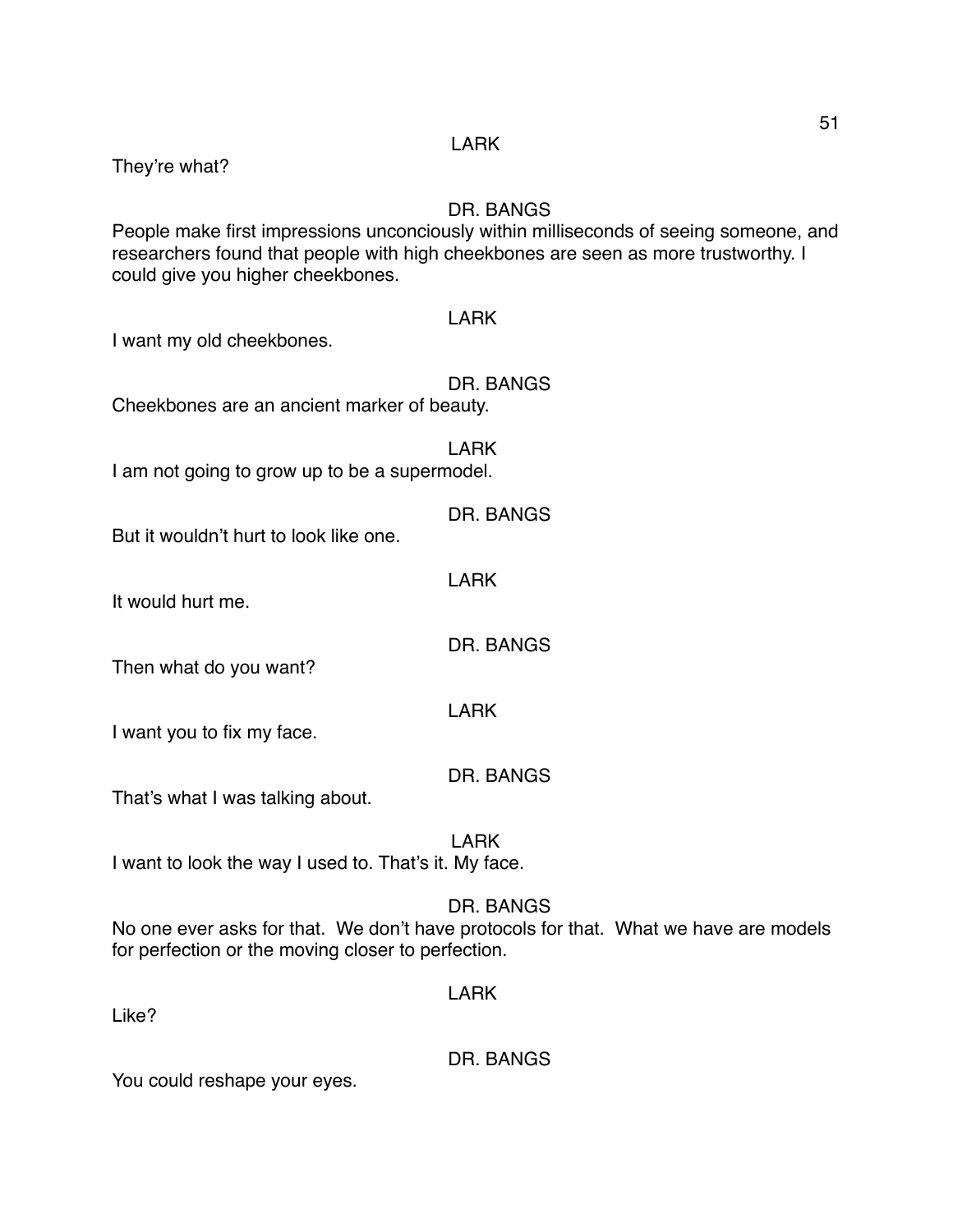#### LARK

What is that supposed to mean?

## DR. BANGS

I'm not saying there is anything wrong with your eyes the way they are now, I'm only saying that Asian people sometimes come here to see if there is anything I can do to make their eyes look more, like other people's eyes

#### LARK

(to DR. BANGS) You aren't saying this. Mom?

#### DR. KIM

I don't know, Lark.

#### LARK

(to DR. KIM) Is she saying this? (to DR. BANGS) Are you? No. People don't come here and say that.

Sometimes.

LARK You're lying. There are no Asian people who come to you. That's sick.

DR. BANGS

DR. BANGS

But you could say that

#### LARK

I will never say that

DR. BANGS But if you did say that, then /I could be telling the truth.

#### LARK

But I would never — Will Never Say That

#### DR. BANGS

I could be telling the truth

#### LARK

But you're not. You're lying. Mom, she's lying.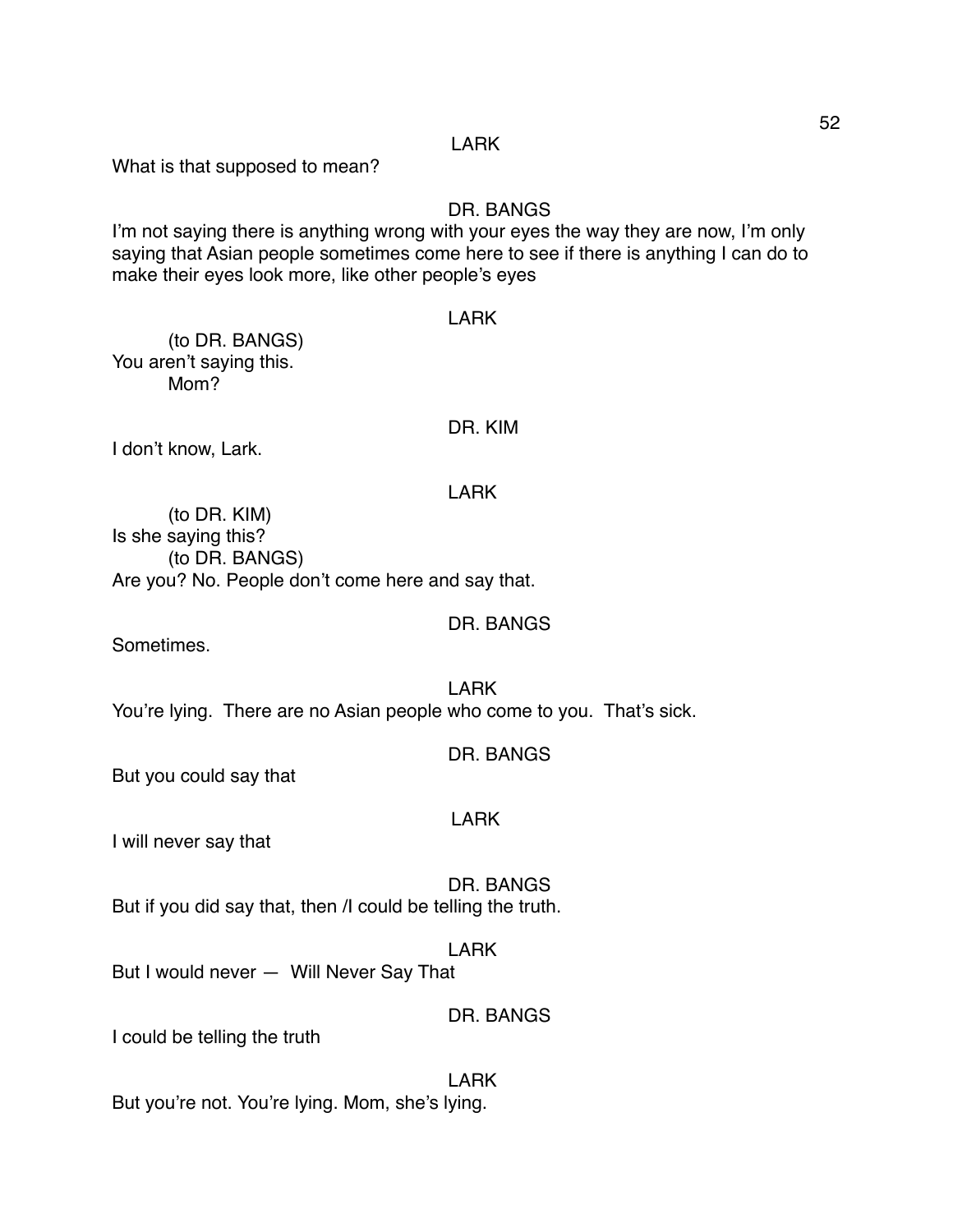What do you want me to say, Lark? (to DR. BANGS) I'm sorry, she's young, impatient, and. . .

#### LARK

Admit it.

# DR. BANGS

Excuse me?

LARK Just because I'm a kid, you think you can lie to me?

#### DR. KIM

Lark.

DR. BANGS

DR. BANGS

LARK and DR. BANGS

I was not lying to you. I was positing a hypothetical situation and trying to solve your problem

LARK

LARK

I don't have a problem.

Then why did you come here?

I was told that you could

Fix my/your face.

DR. KIM

Lark, your voice.

DR. BANGS So your face needs fixing. That means your face is a problem. I solve problems.

LARK My face is not a problem. My face is my face.

DR. BANGS

What exactly do you want?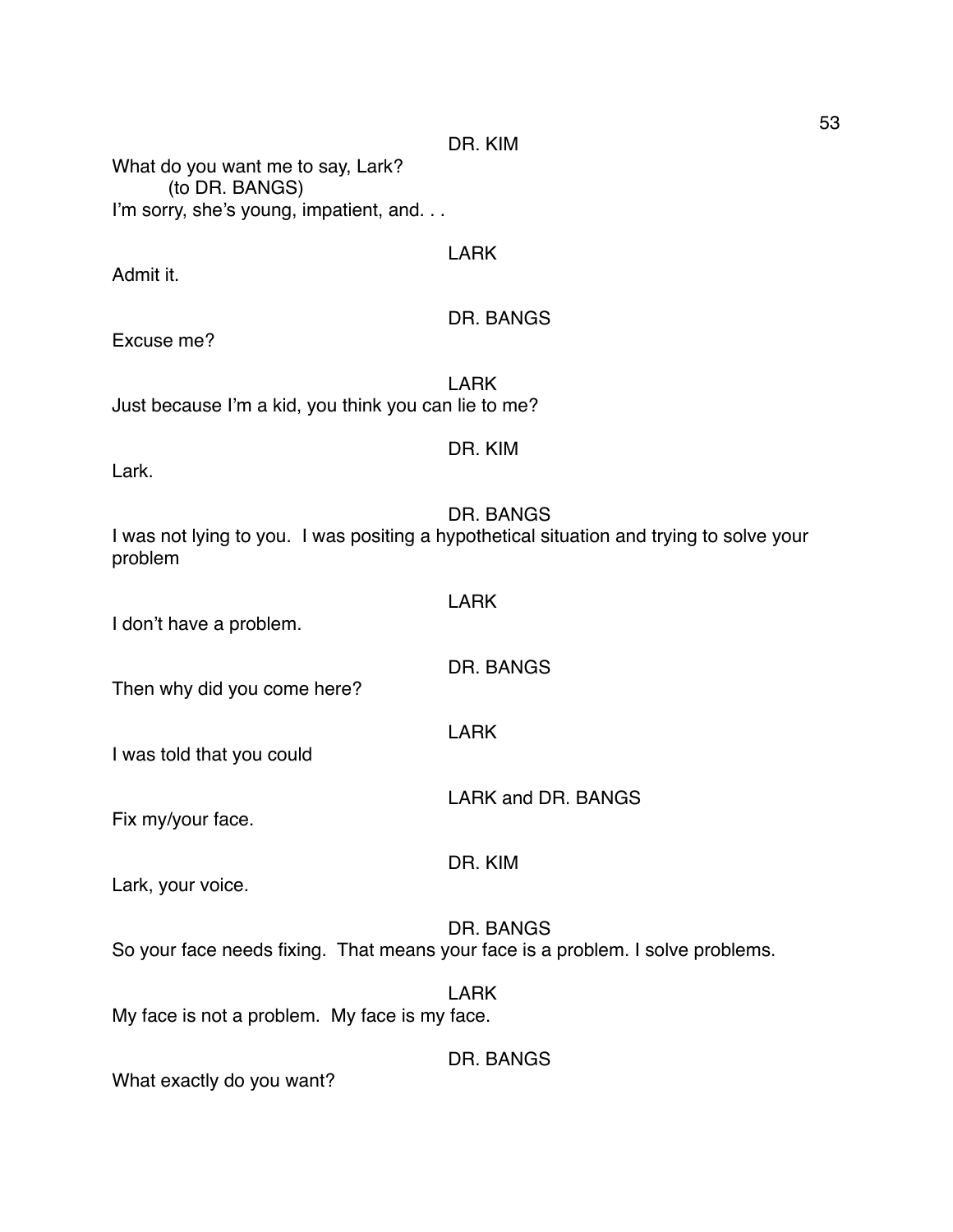#### LARK

I want my face to look like me. (with photo) This is who I was. When I was twelve. Before.

# DR. BANGS

I can see the droop here and we could fix that — that is not a slur against your being of Asian descent or Asian-American or whatever you are

#### LARK

None of your business.

# DR. BANGS

It is my business if I'm going to work on your face. Maybe there are different ways of being Asian or Asian American that I'm not aware of — maybe there are Japanese eyelids and Chinese eyelids and Korean eyelids and —

LARK

and maybe there are blonde breasts/ and brunette breasts and redhead// breasts and

#### DR. KIM

Lark.

# DR. BANGS

But there are! I can do that! Don't you see? We can match your skintone to hide/ the scarring and

#### LARK

Asian skin tone? Korean skin tone? Mom???

DR. BANGS (INDI)

We can graft your own skin, your own tones

DR. KIM (BELLA)

She was recommended.

# LARK

Mom, we need to leave.

(LOUD MUSIC. INDIGO SPIKES plays on the jungle gym rubbing herself against the bars while filming herself and live streaming on her vlog. LARK and BELLA watch)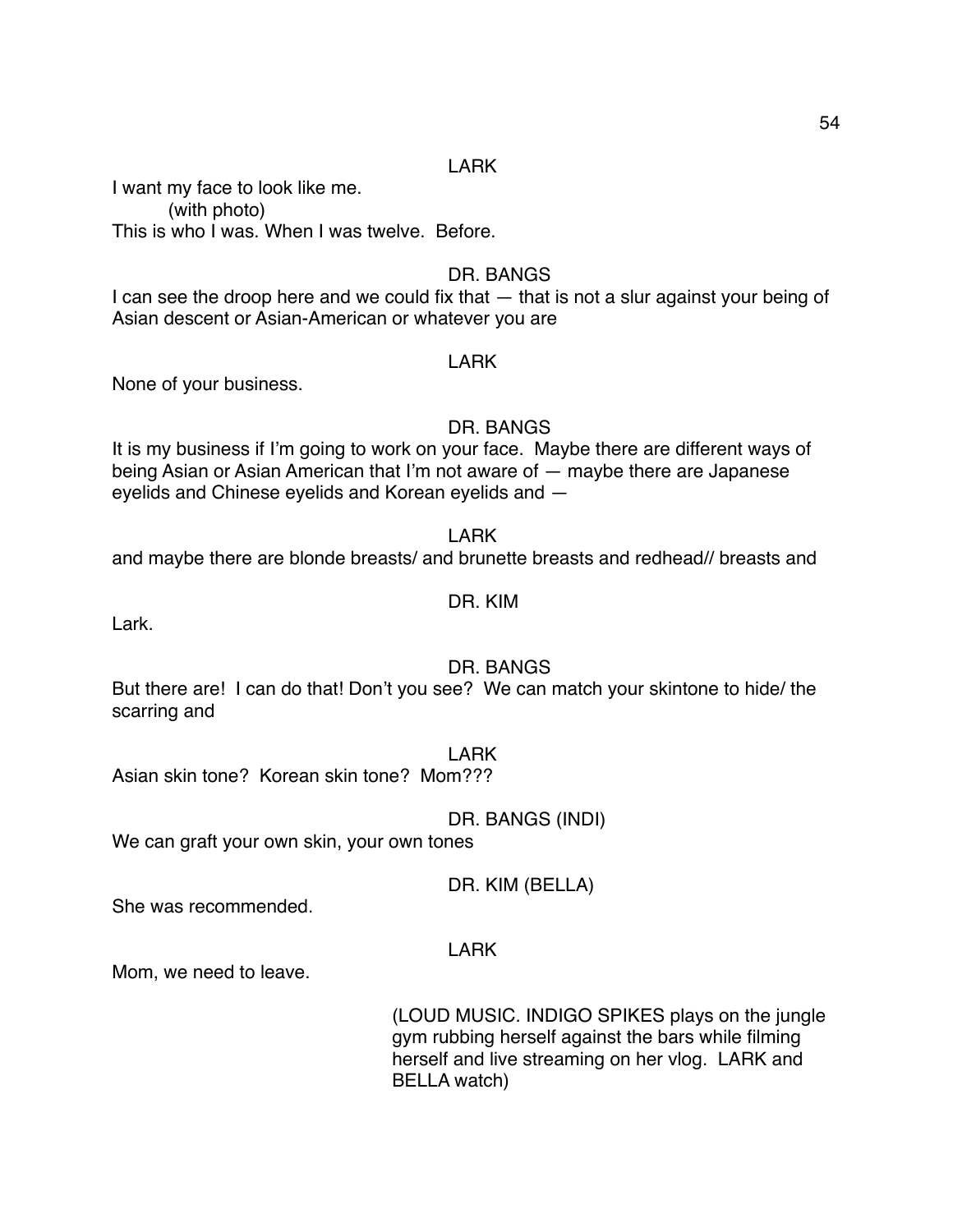#### INDIGO SPIKES

(warped, dissonant) You're a pretty-pretty-pretty-pretty-pretty-pretty-gurull (licks fingers) All this time I thought this was all my idea I thought I liked it (rope between her legs) but you taught me, didn't you? I forgot, silly rabbit, but you taught me to like it, you taught me to say I like it, do it, do it again watch me come for you, watch me, watch me

> (INDI climaxes — it is not a big deal, more like a shiver, as if she has fulfilled a task, and she moves on to hanging herself still live-streaming. As INDI would hang herself, BELLA who is watching the film of the hanging tries to stop her by grabbing her.)

BELLA (17) I would have stopped you Indi. I would have saved you.

> (BELLA removes the noose as LARK watches the hanging on her phone and we hear the replay.)

> > INDI (18)

(from LARK's phone) you taught me to say I like it, do it, do it again watch me come for you, watch me, watch me

(Then silence. Crickets. BELLA holds INDI.)

BELLA

Oh-no, oh-noooh, Indi, no no no \_\_\_\_\_\_ such a good girl.

(BELLA takes selfies and photos of INDI and posts them online. BELLA records herself holding INDI.)

#### BELLA

| (to the world)      |  |
|---------------------|--|
| This is Bella.      |  |
| And this is Indi.   |  |
| I hope she's happy. |  |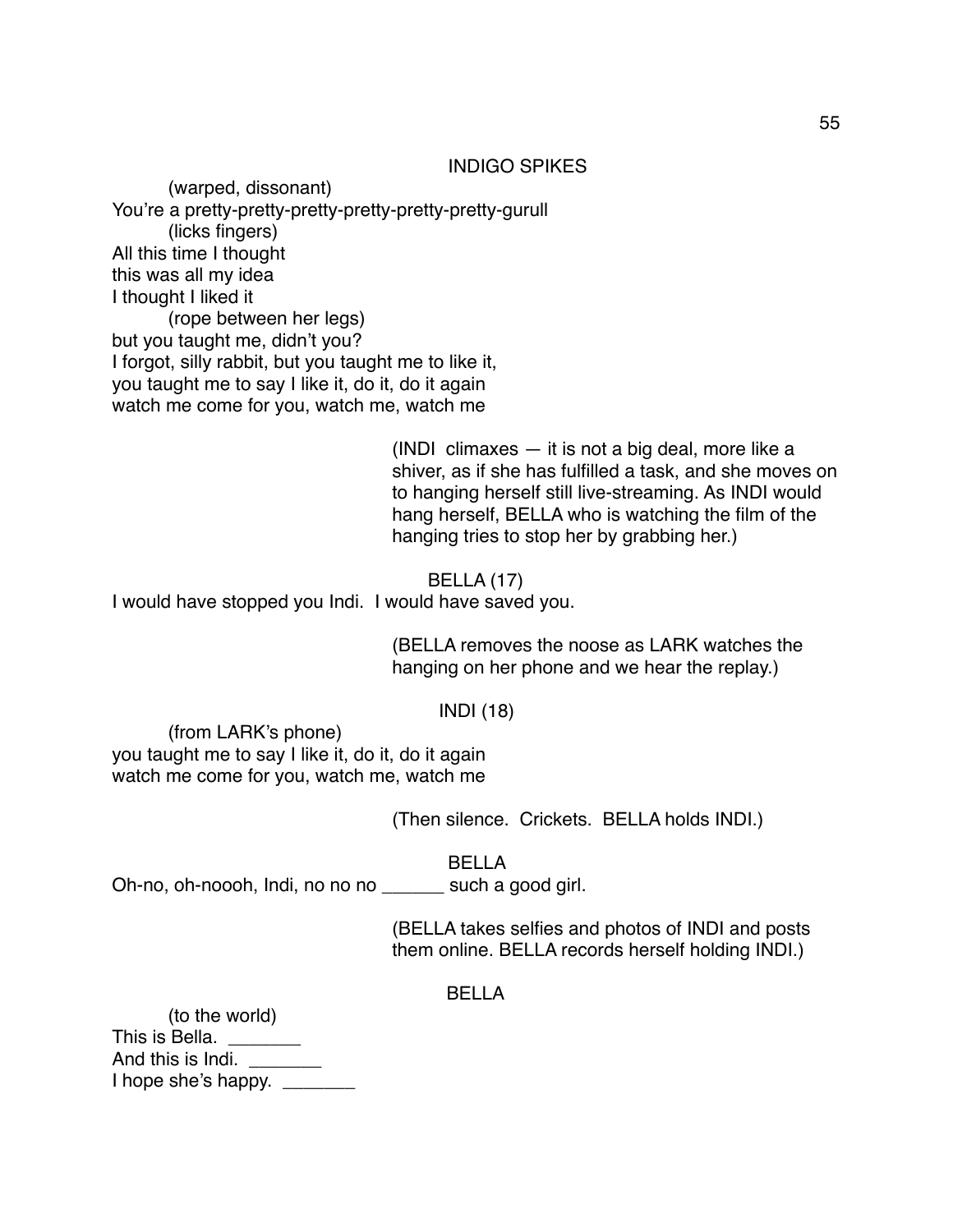(LARK and BELLA at the playground as before. INDI plays on the jungle gym.)

# LARK (18)

Are you happy, Bella?

BELLA (18)

I want to be with Indi.

I have a teacher, Bella,

#### BELLA

LARK

At your fancy fucking college?

LARK

Yes. She says if there is something in my life I wish I could change, I should go back and try to figure out how to change it. I don't mean science-fiction change-the-past, I mean change the future, that I might have the power to do that.

#### BELLA

Lah-di-fucking-dah, Lark.

LARK

You have that power too.

(INDI, 11, does a back walk-over!)

INDI & BELLA (10)

Not every girl's impressed Not every girl's your chance To feast your eyes on her breasts Or free your dick from your pants

> (BELLADONNA films herself performing this. LARK and INDI could be their FLOWER selves with BELLADONNA.)

BELLADONNA

This is for Indi. She mighta hated it. She mighta laughed at it. But since I'll never know what she thinks, I get to decide. And I say, Indi says,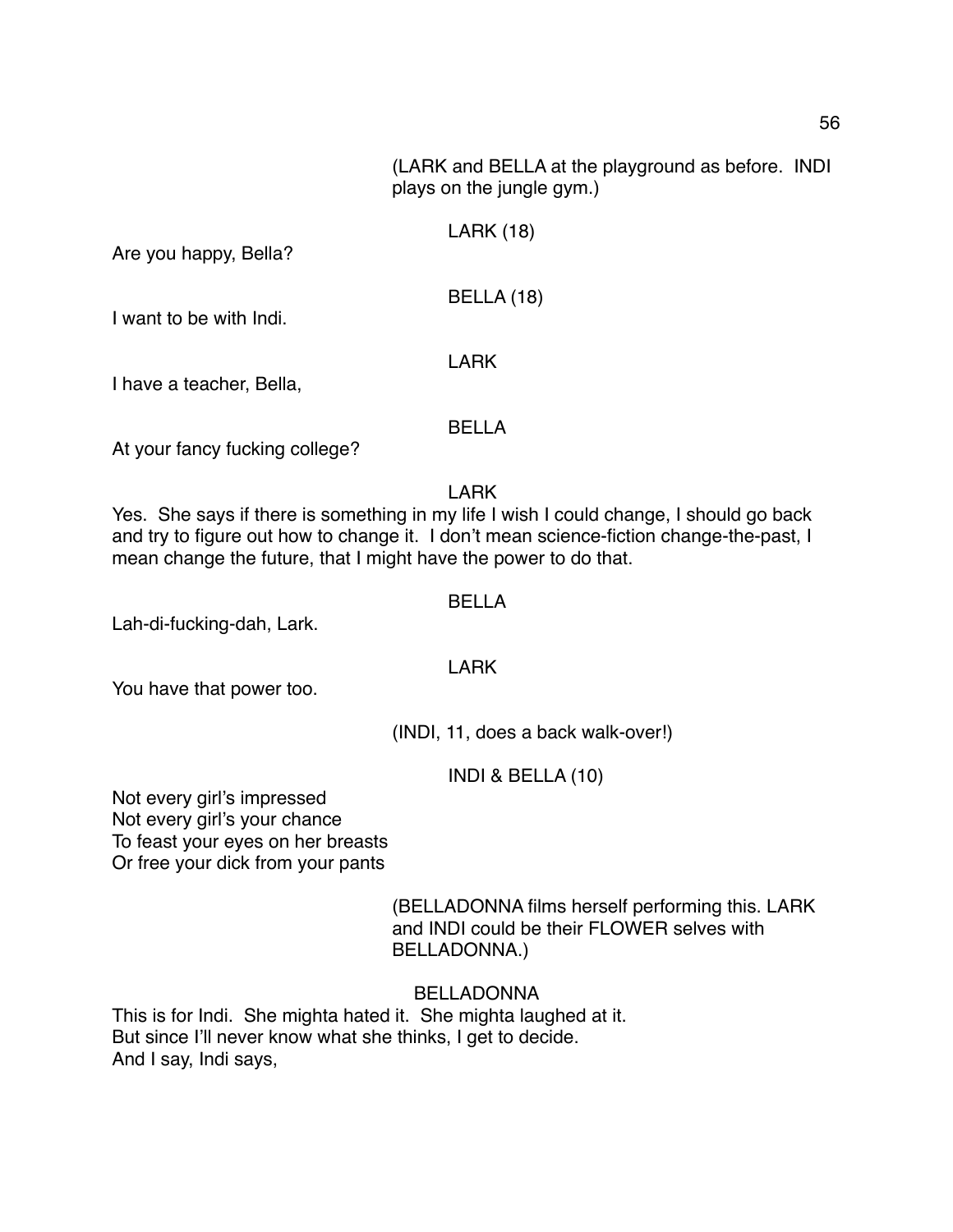(BELLA as INDI) Okay-okay-okay, go Bella!

BELLADONNA

I'ma Break out and Find my Freedom to be Un-self-Conscious to Leave the House withOut Checking my Face first. to Walk the World withOut Knowing my Race hurts — Knowing my Body hurts — Knowing the Space i Take hurts — You? — Why am i Tripping Over You? and You there Telling Me to Shoo i Ain't your Fly or Pest my Stuff puts You on Edge? jump Off the Highest Ledge! i Do not Want to Hear the Shit you Want to Do to Me whereEver I could Go to Get off And how I should Be all Over You your Comments On my Body Parts as If you Know a Fence who'd Buy my Legs and Arms if You could Hock me keep Just my Tits and Ass so You could Fuck me and If i Speak or Call you On it, You are Joking but You won't Calm it Til you See that I am Choking on You, your Itty Bitty Penis, so UndisCovered It been Lost up In your UnderPants this Aint no Kind of Fancy PassionAtta Romance so I'ma Break out and Find my Freedom yo I'ma Refuse to Help you With your Need um yeah I'ma Turning Off my Ear and You can Bleed and Beg and Fear I'll Scratch your Itch but I am Not your Bitch! (to INDIGO SPIKES) no I am Not your Bitch! i'm Not your Beeatch!

> (MASKS ON - LARK plays CLAIRE, INDI's MOM in whiteface and BELLA plays FRANK, INDI's DAD in whiteface)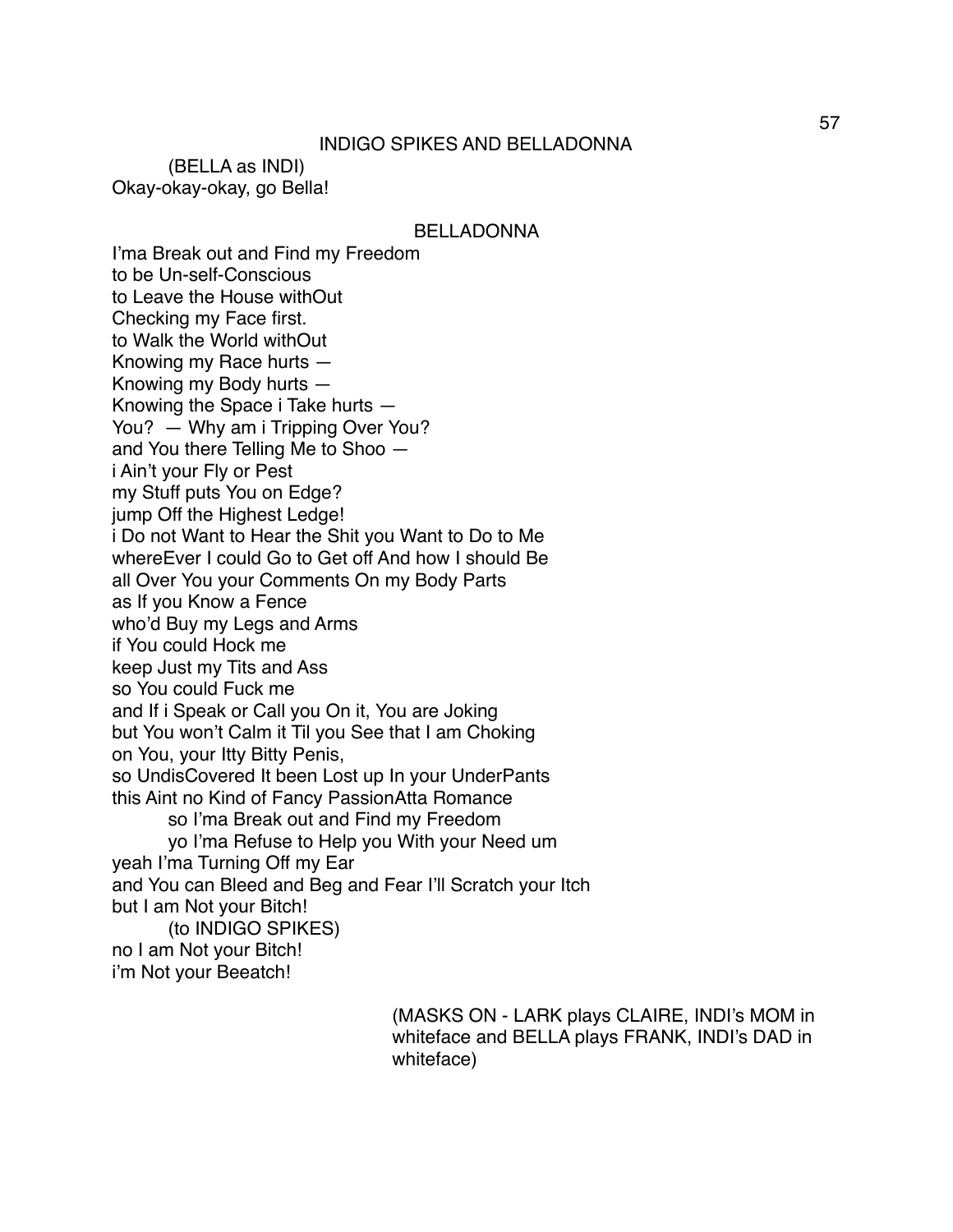| You could be friends with Hyacinth.                                   | CLAIRE (played by LARK this time) |
|-----------------------------------------------------------------------|-----------------------------------|
| Hyacinth?! I hate her!                                                | <b>INDI</b> (10)                  |
| So someone else then.                                                 | <b>CLAIRE</b>                     |
| We don't think Bella is the kind of person/you should be friends with | FRANK (played by BELLA)           |
| Why not                                                               | <b>INDI</b>                       |
| She doesn't live in Laurel Glades anymore                             | <b>CLAIRE</b>                     |
| So                                                                    | <b>INDI</b>                       |
| So it's not convenient                                                | <b>FRANK</b>                      |
| I see her at school                                                   | <b>INDI</b>                       |
| We've been thinking about that                                        | <b>CLAIRE</b>                     |
|                                                                       | <b>INDI</b>                       |
| What is that supposed to mean                                         | <b>FRANK</b>                      |
| We might send you to a private school                                 | <b>INDI</b>                       |
| Are you threatening me                                                | <b>FRANK</b>                      |
| private school is not cheap                                           |                                   |
|                                                                       | <b>INDI</b>                       |

You'd rather spend money on a private school than let me be friends with Bella?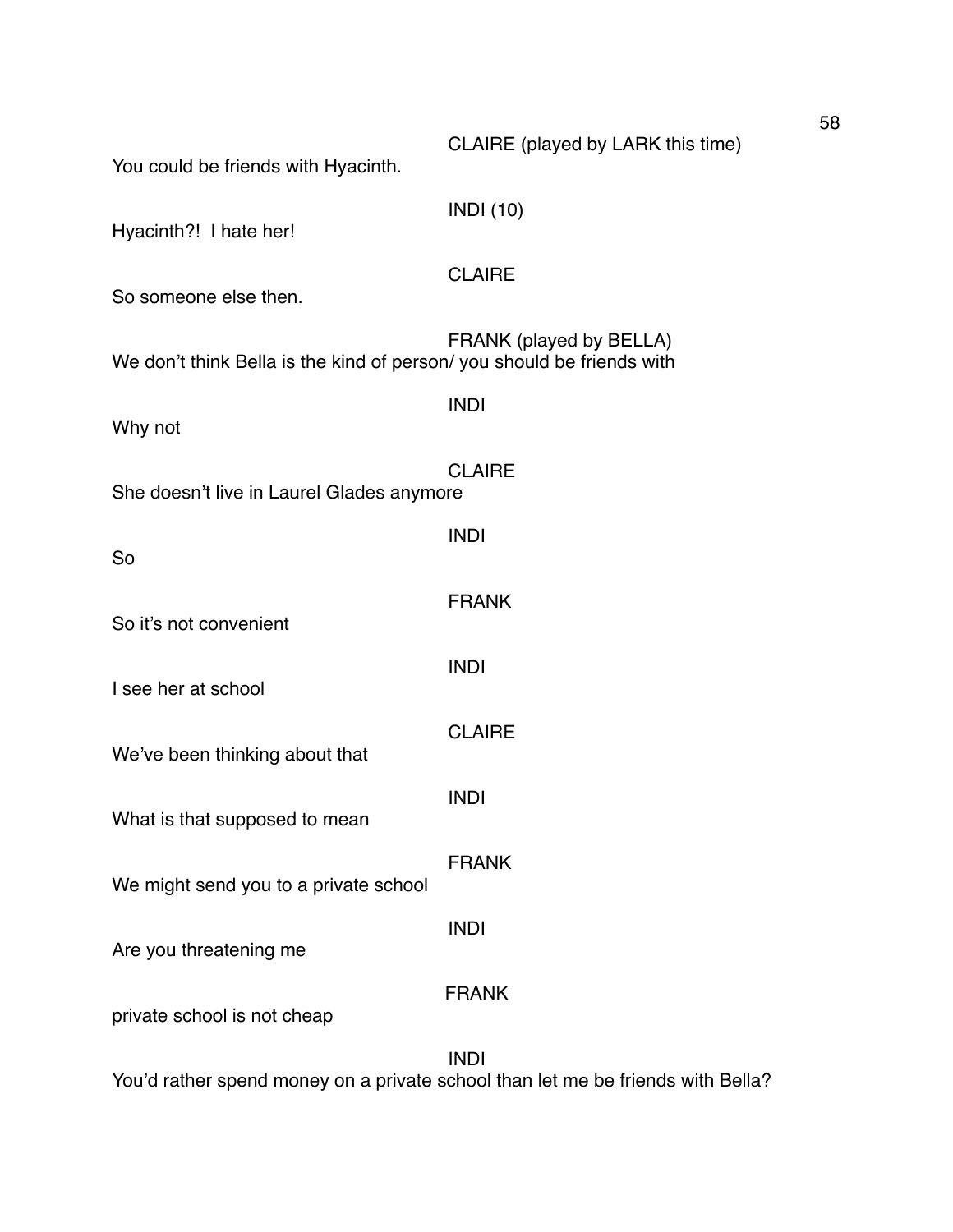**CLAIRE** 

We are thinking of your future

INDI

I will always be friends with Bella

**CLAIRE** But there are so many other girls to choose from

#### FRANK

Like Hyacinth

INDI Didn't you hear me like one second ago tell you I hate her?!

#### FRANK

**CLAIRE** 

INDI

INDI

INDI

FRANK

**CLAIRE** 

**CLAIRE** 

Then someone else.

INDI Because she can't afford to live here anymore or because she's black or because of what happened?

Do we have to pick just one?

FRANK I think it's sweet that you still want to be friends

You think I pity her. I do not pity her

Then what's the attraction?

Cause she's so unattractive?

We didn't say that.

What attracts you to Daddy?

Well,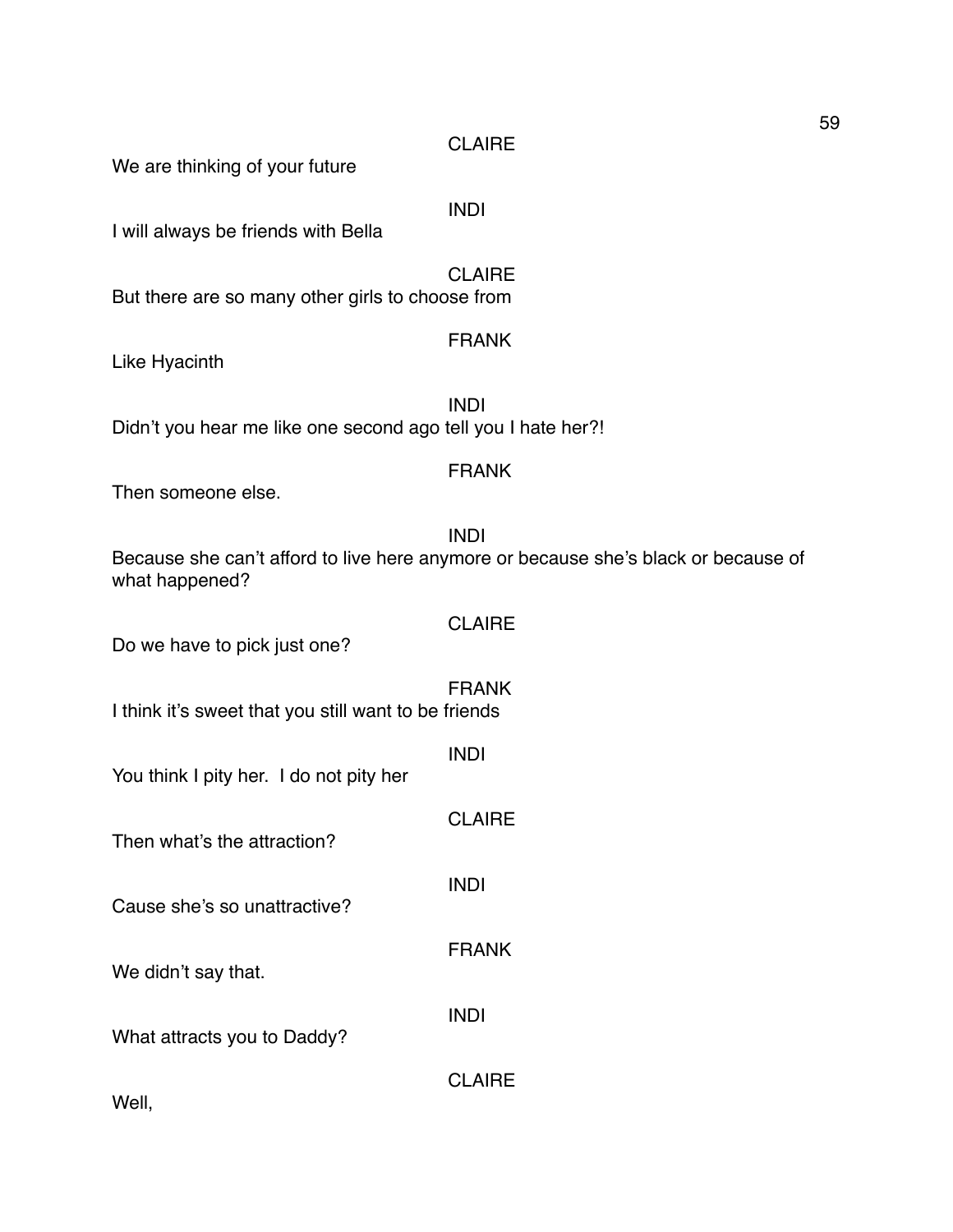#### FRANK

Don't think too hard now, hon'

INDI

Forget I asked. Just forget it. I don't want to know.

**CLAIRE** Indi, do we have to have so much drama all the time?

INDI

Drama?

CLAIRE

Couldn't you just dress up a bit — you're such a pretty girl!

# FRANK (BELLA)

Where are you going, young lady?/ (under his breath) such a pretty-pretty-gurul

# CLAIRE (LARK)

Indi? You should not go outside like that.

CLAIRE and FRANK (LARK and BELLA)

Indi!

(LARK, 20s, removes her mask and then LARK removes her disfigurement.)

LARK

After all these years, 15 surgeries later, I want to have a party or something, so since I got you all here for my final thesis presentation, this is basically what I used to look like, for the first 12 years of my life. And I'd like to thank my friends (indicates INDI and BELLA)

Mia and Riley for pretending to be Indi and Bella today.

(Instead of MIA and RILEY, THEY surprise LARK with confetti.)

PhD! PhD! PhD! Woohoo! Go Lark!

MIA (INDI, 20s) RILEY (BELLA, 20s) Happy Face Party for Lark! It's a party all right! Partay!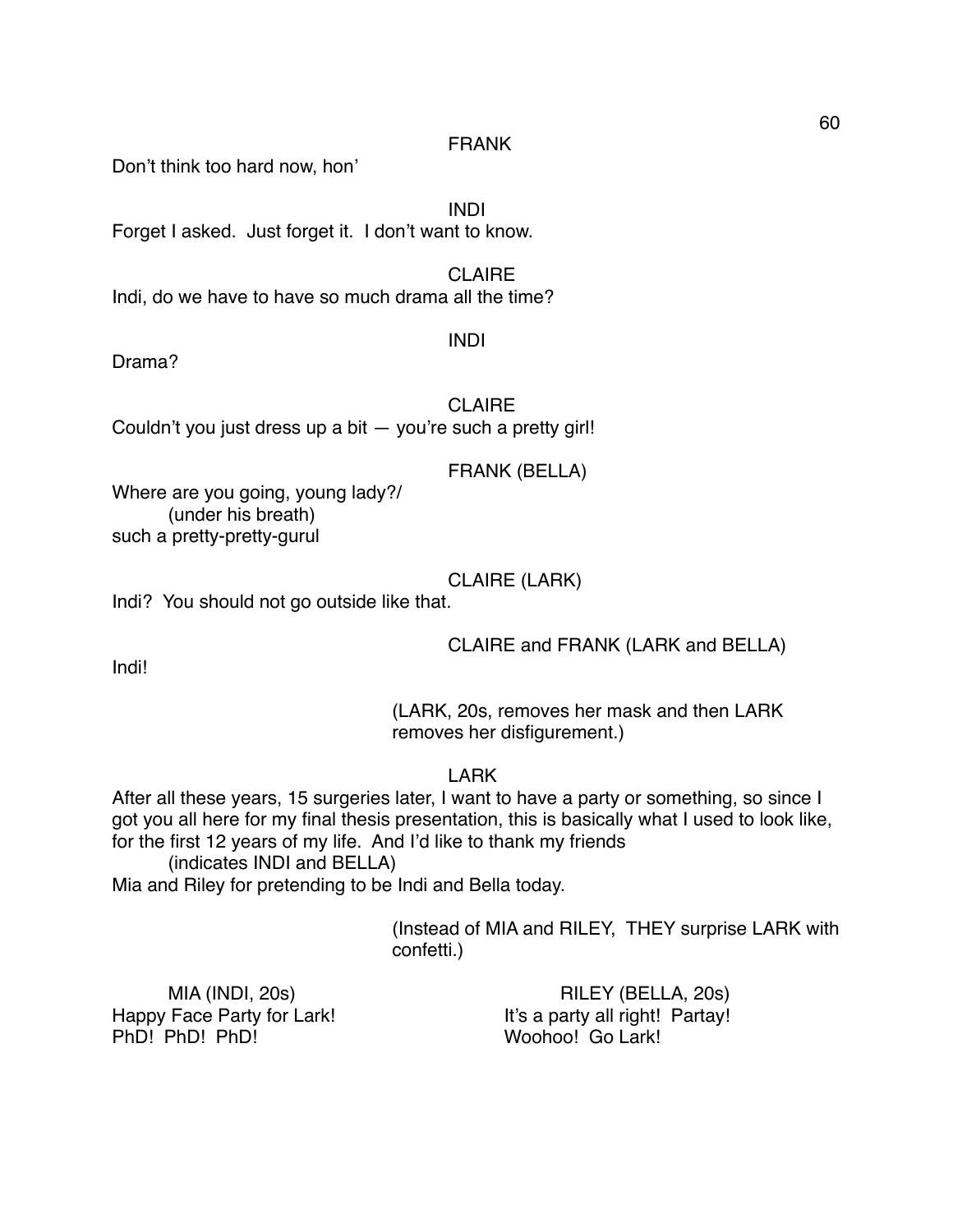#### LARK

(to RILEY and MIA) Aw, thank you! You ready?

(LARK gives the count for the chant to begin.)

#### ALL

(chant) Not every girl wants you Not every girl can shout Not every girl wants to Tell you what she's about

#### LARK

I'm not your ancient courtesan I'm not your geisha here to kiss your hand a modern girl is not your biggest fan I happen to be able what you're bringing to the table is not half as much as you know what I can

#### ALL

Not every girl can say How far she'd like to go Not every girl can play Not every girl's a ho

#### MIA/INDI

I've gotta Maseratti and it's parked in my garage I won't let you touch my body til we shatter this mirage

#### RILEY/BELLA

I'm the One who Does the Driving even If you Break a Sweat I'm the One who Steers and Knows which Gears will Get me To the places I can Get

#### ALL

Not every Girl is Yours To Take and Do as you Please Not every Girl inSures You'll live your FantaSies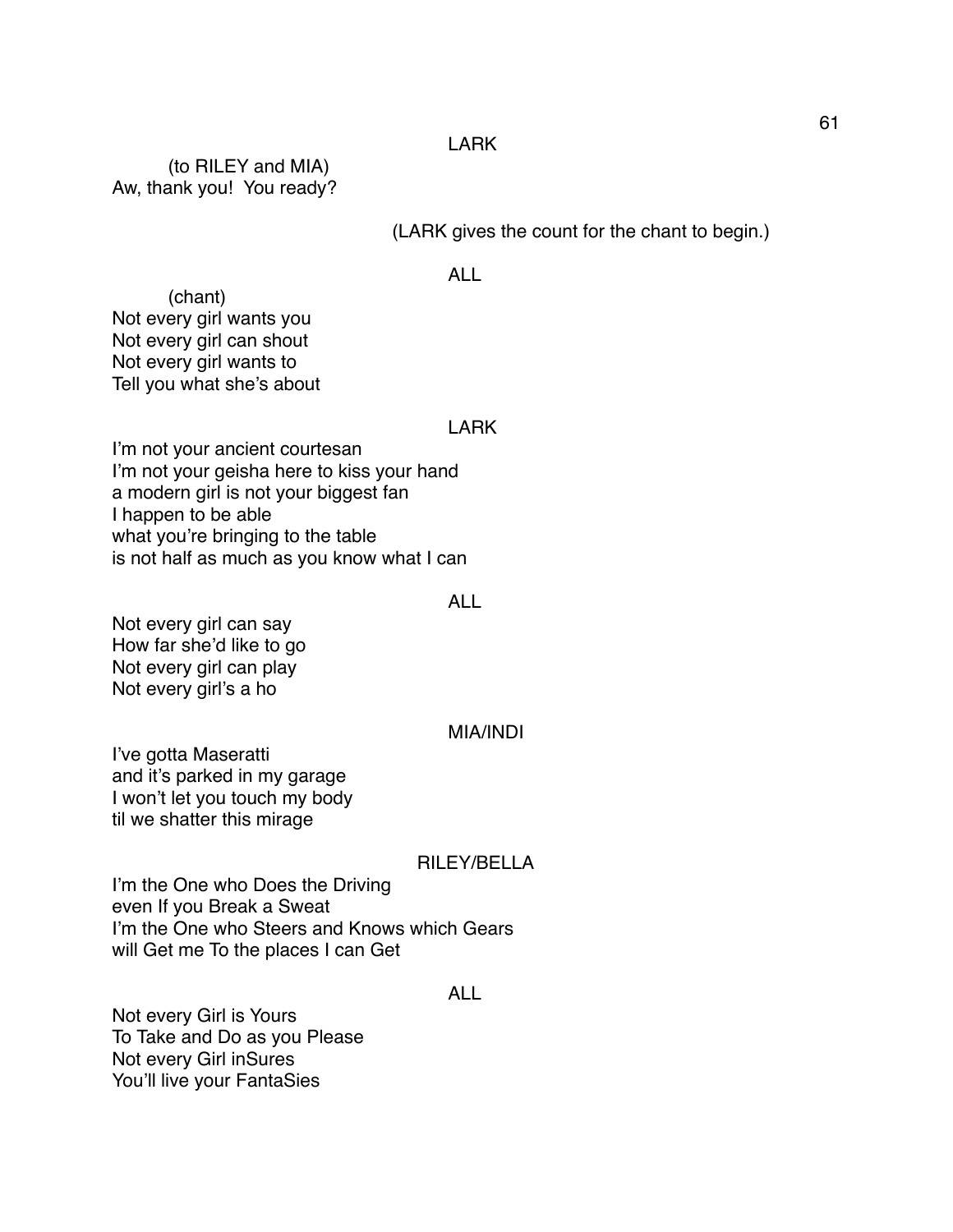| Not every Tiger has Claws                                                                                     | <b>LARK</b>     |
|---------------------------------------------------------------------------------------------------------------|-----------------|
| Not every Girl gets A's                                                                                       | RILEY/BELLA     |
| Not every Girl has Flaws                                                                                      | <b>MIA/INDI</b> |
| I'm not your Asian Phase                                                                                      | <b>LARK</b>     |
| Not every Girl's to bone<br>A Girl ain't just physique<br>But Every Girl's Her Own<br>And Every Girl's Unique | <b>ALL</b>      |
| But Lark, you never really told us how it happened.                                                           | MIA             |
| How what happened?                                                                                            | <b>LARK</b>     |
| Your face.                                                                                                    | <b>RILEY</b>    |
| Oh, right.                                                                                                    | <b>LARK</b>     |
| You said you'd get to it, but you never really did.                                                           | <b>RILEY</b>    |
| But we don't want you to feel, you know                                                                       | <b>MIA</b>      |
| Pressured or anything, okay?                                                                                  | <b>RILEY</b>    |
| Yeah, you don't have to, okay?                                                                                | <b>MIA</b>      |
| Yay, Lark! Doctor Lark!                                                                                       | <b>RILEY</b>    |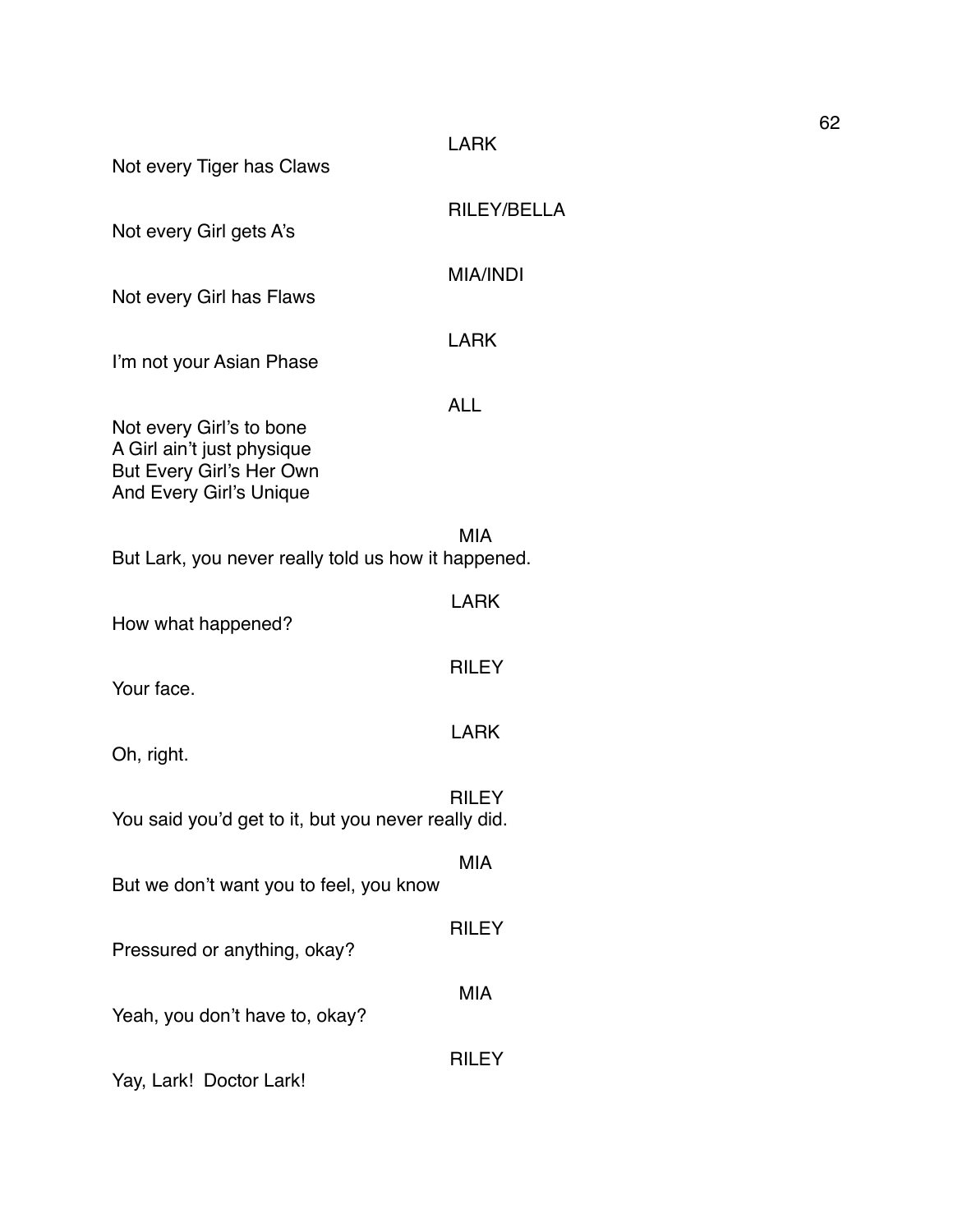|                                                                | (Confetti falls and then a LOUD Dissonant Bang Bang<br>Maxwell's Silver Hammer - the dark part of the final<br>"silver hammer." School bell rings. Schoolyard,<br>2015. THEY are 12.) |
|----------------------------------------------------------------|---------------------------------------------------------------------------------------------------------------------------------------------------------------------------------------|
| It IS you. Welcome to Middle School.                           | <b>INDI</b>                                                                                                                                                                           |
| We saw you at assembly.                                        | <b>BELLA</b>                                                                                                                                                                          |
| I knew it was you.                                             | <b>INDI</b>                                                                                                                                                                           |
| Indi knew right away. She always knows. She's smart like that. | <b>BELLA</b>                                                                                                                                                                          |
| We haven't seen you since, when Bella? Fourth grade?           | <b>INDI</b>                                                                                                                                                                           |
| That's right, Indi, Fourth Grade.                              | <b>BELLA</b>                                                                                                                                                                          |
| We've wondered how you are.                                    | <b>INDI</b>                                                                                                                                                                           |
| It's been such a long time,                                    | <b>BELLA</b>                                                                                                                                                                          |
| Two long years.                                                | <b>INDI</b>                                                                                                                                                                           |
| and we've missed you.                                          | <b>BELLA</b>                                                                                                                                                                          |
| I wouldn't go that far.                                        | <b>INDI</b>                                                                                                                                                                           |
|                                                                | <b>BELLA</b>                                                                                                                                                                          |

I've missed you, Lark.

PhD! PhD!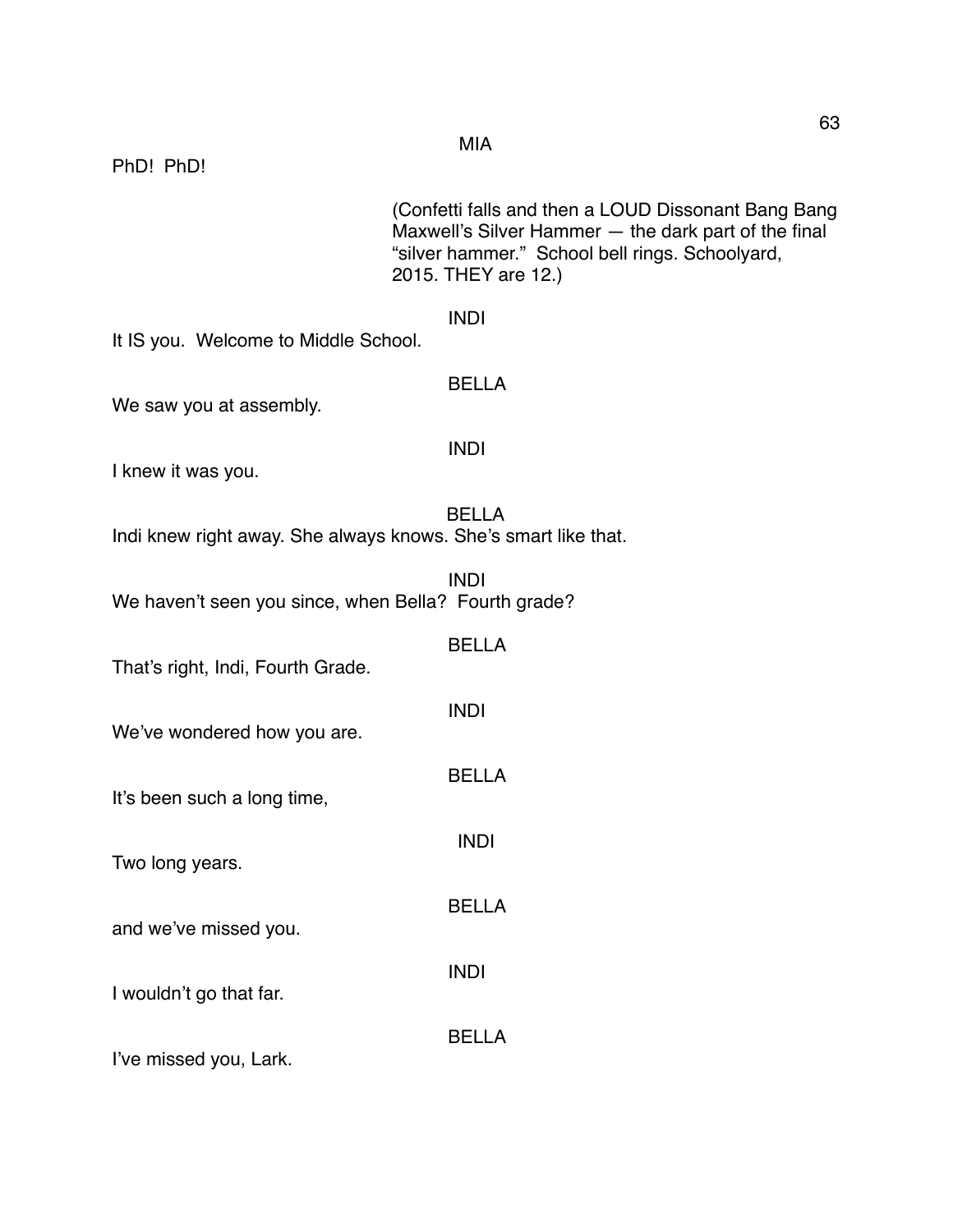Thanks, Bella. That's sweet. INDI She's dangerous that way. BELLA LARK I am not! Some that the set of the Second Second Yes, I know that. INDI She even misses her Daddy. BELLA There's nothing wrong with that. I love him too, just like you Indi, just like you. INDI My father doesn't bother me. BELLA But Indi! $/ -$  you know he  $-$  that's not true $-$ INDI DON'T whine, darling. LARK I'm surprised you don't lead her around on a leash. INDI You mean because she's my pet? I do love her so much. BELLA Aw, that's so good of you to say so, Indi. I love you too! INDI Not now, Bella. BELLA Sorry, okay. INDI (to LARK) Enjoying 6th Grade? LARK

LARK

/I was.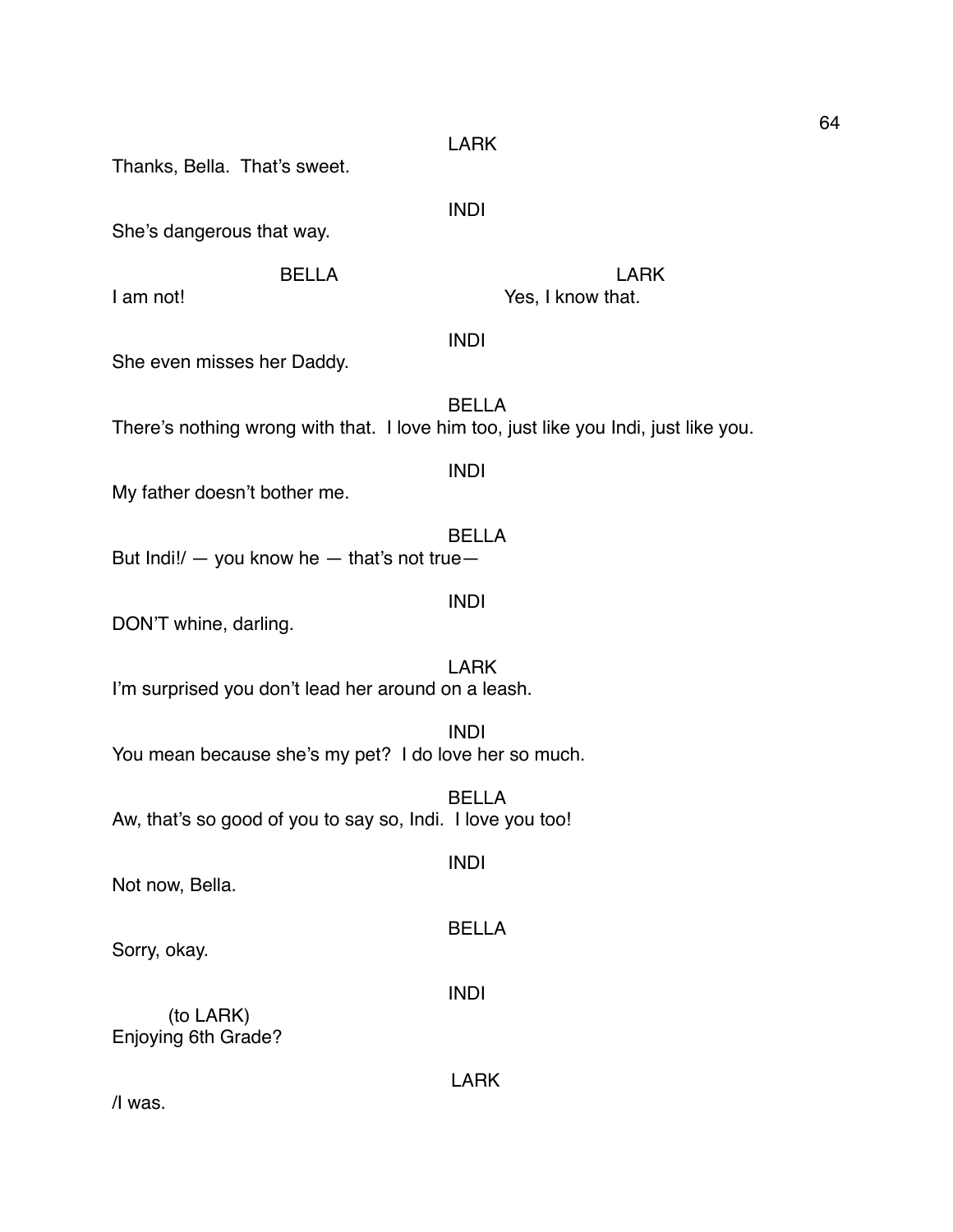Did you get your period yet?

BELLA

Do you shave your legs?

INDI

LARK

INDI

Your pits?

BELLA Can you balance a pencil under your breasts?

(ever the scientist) Are those your concerns these days?

Remember how we used to play, Lark?

LARK I remember my father explaining/ to me —

INDI Is that the same father with the tiny vole-penis?

#### BELLA

The one that peed in your bath?

# LARK

INDI

He said that if you and Bella try to approach me, it would be a violation/, and just because you

Does it feel like a violation?

#### BELLA

Do you know what a violation feels like, Lark?

#### INDI

Bella, Lark still has a Daddy at home with her every night.

#### BELLA

Helping her bathe safely.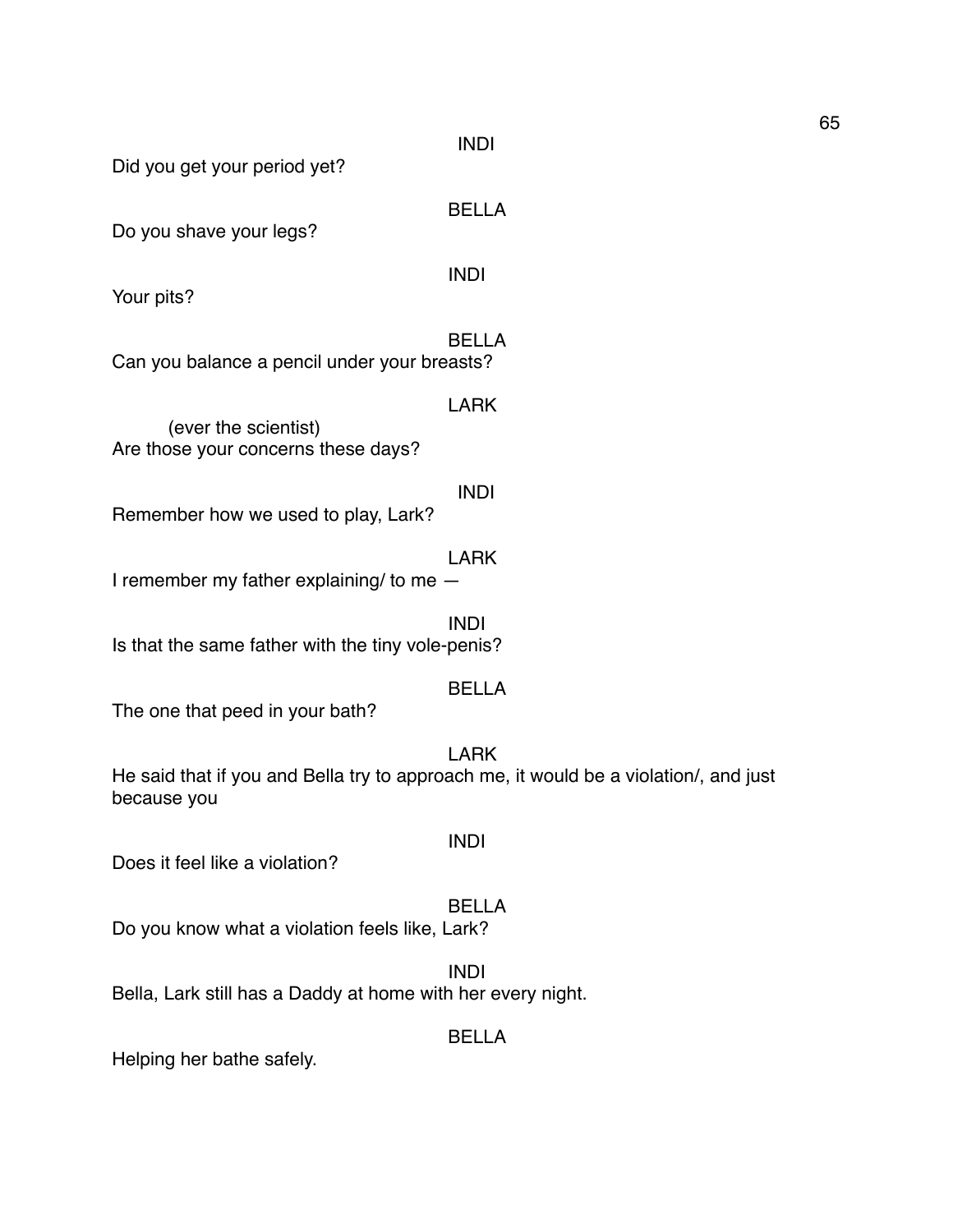LARK

You aren't supposed to have my schedule./ I was assured of this, actually, or I wouldn't be here.

| What schedule is that?                                        | <b>BELLA</b>                                                                                     |
|---------------------------------------------------------------|--------------------------------------------------------------------------------------------------|
| I guess your father was wrong.                                | <b>INDI</b>                                                                                      |
| Fathers can be wrong, right Lark?                             | <b>BELLA</b>                                                                                     |
| You know they can be, Bella.                                  | <b>LARK</b>                                                                                      |
| fathers away.                                                 | <b>INDI</b><br>And when fathers are wrong, there are people in charge, people who take those bad |
| I was only trying to help you.                                | <b>LARK</b>                                                                                      |
| You have a lot to learn, Lark.                                | <b>INDI</b>                                                                                      |
| That's what school's for.                                     | <b>BELLA</b>                                                                                     |
| They said your schedule /would be different.                  | <b>LARK</b>                                                                                      |
| Schedules are not that important to us.                       | <b>INDI</b>                                                                                      |
| Not important at all.                                         | <b>BELLA</b>                                                                                     |
| No reason we have to keep ours, right Bella?                  | <b>INDI</b>                                                                                      |
| That's right, Indi. No reason to be in every class every day. | <b>BELLA</b>                                                                                     |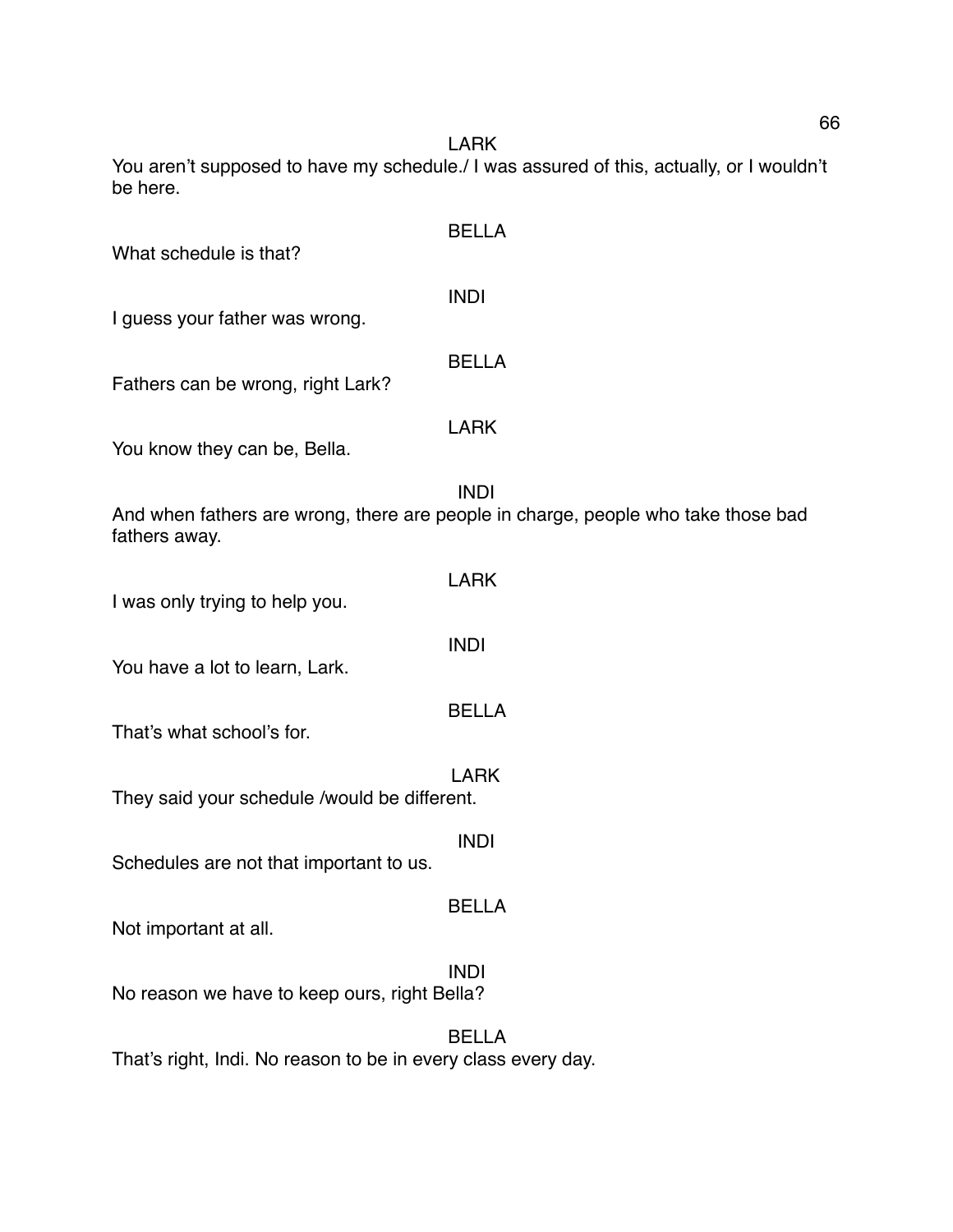INDI

BELLA

BELLA

That would be boring.

That would be so dumb!

INDI

Sometimes we cut class

and play Mortal Kombat Triple X, yeah!

Let's teach her, Bella.

BELLA

INDI

D'Vorah's like Indi, so pretty with the power to make a swarm of bees eat the skin off your bones and leave you skeletal!

INDI

Bella.

# BELLA

Cassie Cage will cut your throat open, and as you fall, she catches you and takes a selfie with you as your gaping throat spurts blood all over my tits as you die!

INDI

BELLA

INDI

BELLA

LARK

Bella, let's teach Lark a lesson.

(understanding) Oh-oooh! Mortal Kombat class!

Get out your ballpoint.

Pen, check!

No. Please.

(INDI grabs LARK so BELLA can assault LARK.)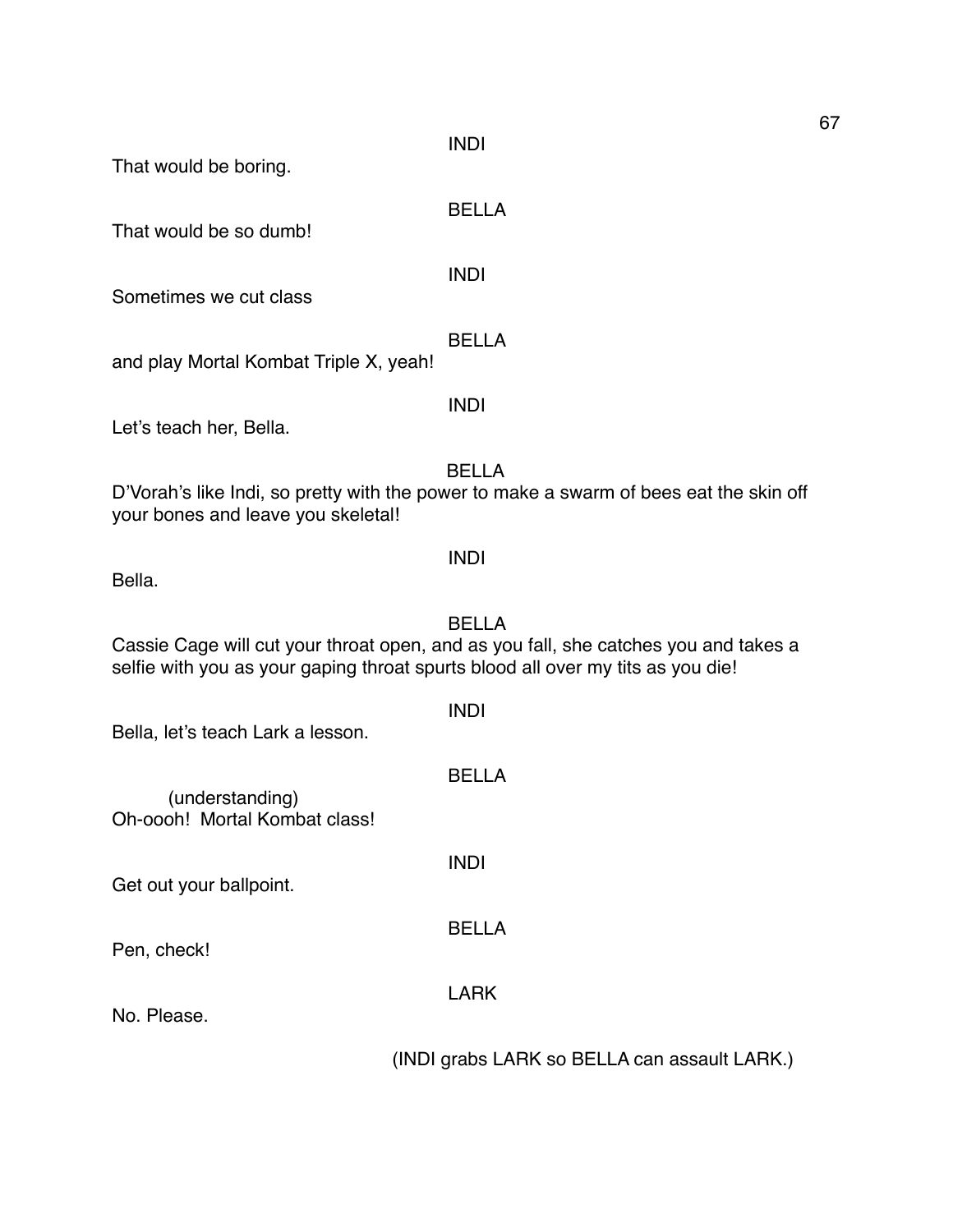I'll be Kitana the goddess-warrior! I can harness the wind to scatter your organs when we slice you to pieces! Kitana! Kitana!

> (BELLA and INDI push LARK to the ground and stab her with ballpoint pens. The sounds of the playground grow louder.)

(From the violent huddle, BELLA, INDI and LARK emerge dancing, laughing and squealing as 8-9 year old girls. School yard, 2013.)

(INDI, BELLA and LARK try to synchronize an extremely sexual dance routine to Miley Cyrus's, "Wrecking Ball." We don't hear this music; we hear playground sound. INDI, BELLA and LARK are laughing, excited.)

INDI

Okay-okay-okay, but when we sing, "I came in like a wrecking ball," let's do the coming in part like totally hot, okay?

# BELLA

Like this Indi? Like this?/

(moving and chanting under following dialogue) "I came in like a wrecking ball…"

LARK

But to come in is to enter  $-$  like a boy, like this.

INDI

But in the video, "... closed my eyes and swung" is like being swung, like getting done to.

LARK

But wouldn't you rather be the do-er?

INDI

BELLA

Lark? Do you like know anything?

"Left me crashing in a blazing fall!"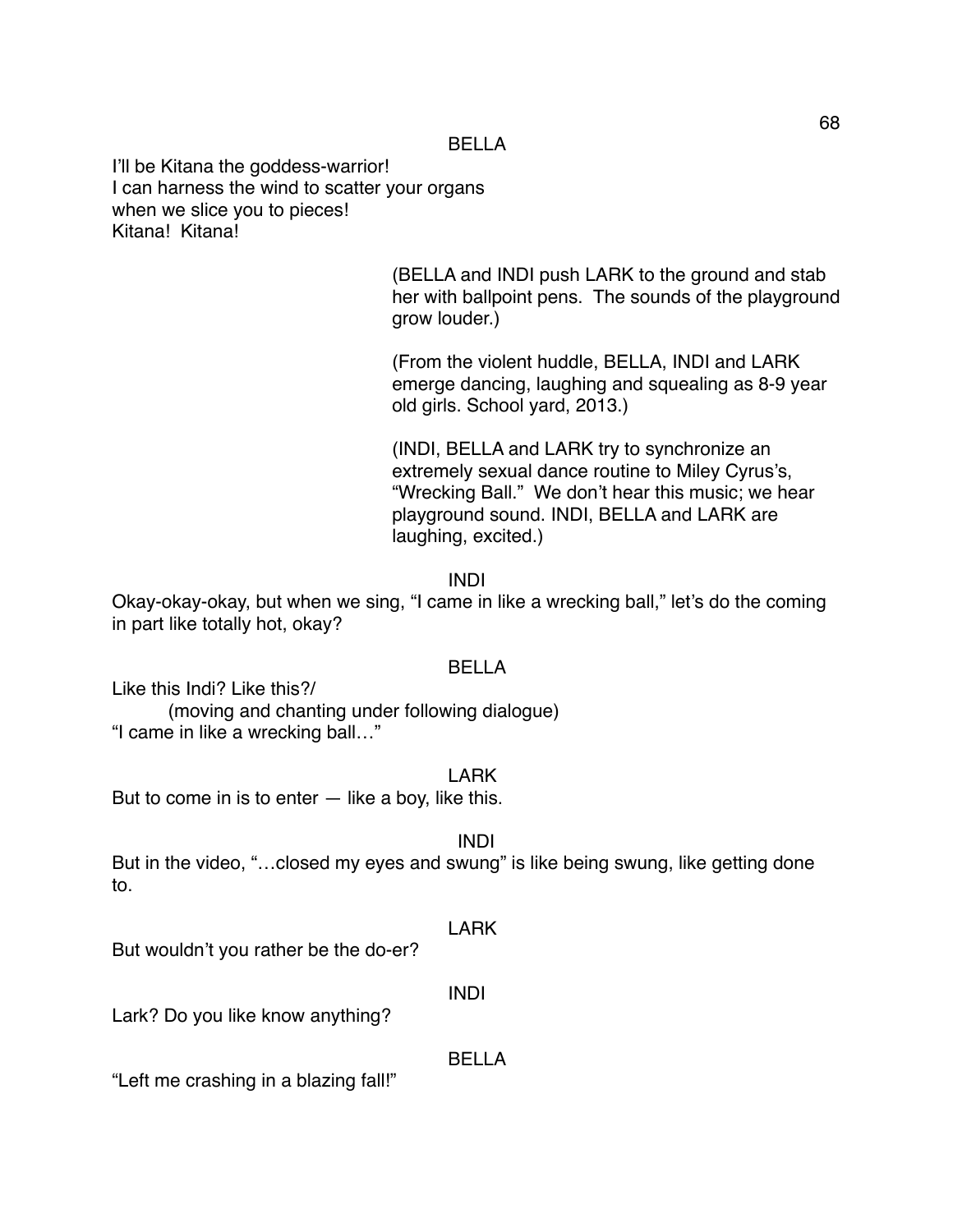|                                                                 | 69                                                                                                                                 |
|-----------------------------------------------------------------|------------------------------------------------------------------------------------------------------------------------------------|
|                                                                 | (BELLA falls and cracks up. THEY all laugh, scream<br>and roll on the ground together until BELLA sees<br>HYACINTH watching them.) |
| Hyacinth is watching us.                                        | <b>BELLA</b>                                                                                                                       |
| Bye-acinth! I hate her.                                         | <b>INDI</b>                                                                                                                        |
| Me too!                                                         | <b>BELLA</b>                                                                                                                       |
| Why?                                                            | <b>LARK</b>                                                                                                                        |
| We used to be friendly but not true friends like I am with you. | <b>INDI</b>                                                                                                                        |
| You hardly know me.                                             | <b>LARK</b>                                                                                                                        |
| But I can tell we have a future together.                       | <b>INDI</b>                                                                                                                        |
| I love Fourth Grade!                                            | <b>BELLA</b>                                                                                                                       |
| So why not Hyacinth?                                            | <b>LARK</b>                                                                                                                        |
|                                                                 | <b>INDI</b><br>She wants to make everyone call her Cindi to rhyme with me so we can be like twins.                                 |
| But you were friends.                                           | <b>LARK</b>                                                                                                                        |
| We could be Indi-n-Cindi-n-Bella-n-Lark.                        | <b>BELLA</b>                                                                                                                       |
| I like to keep my Indi-pendence.                                | <b>INDI</b>                                                                                                                        |
| But you're named for Indigo, the poisonous plant.               | <b>LARK</b>                                                                                                                        |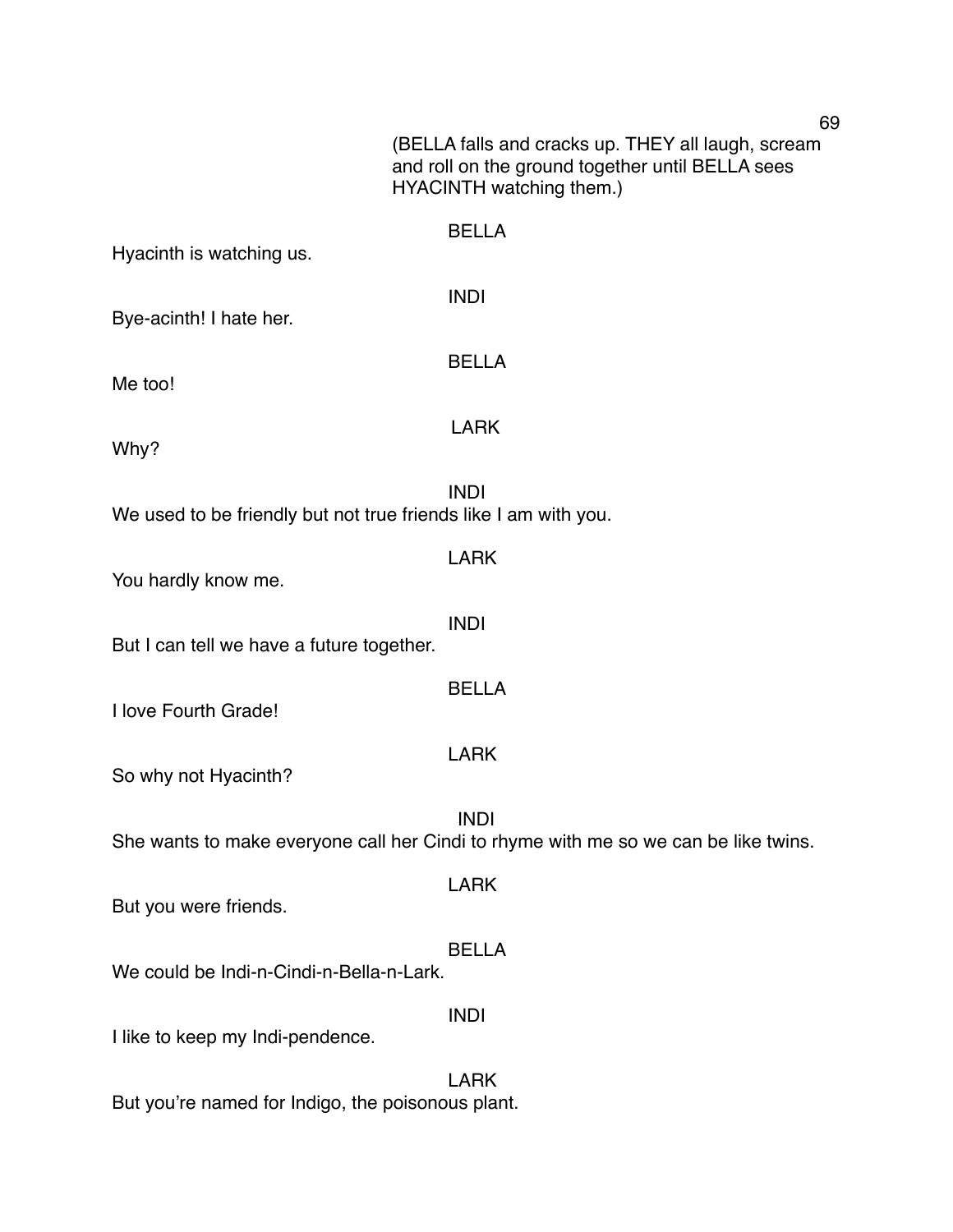INDI

Come on Lark, jay-kay?

LARK So why can't we ask her to join us? Hyacinth is poisonous too.

# BELLA

We are all poison?

# LARK

Isn't that how we became a group?

INDI We can discuss. I'm not like trying to be in charge.

LARK Can I go tell her, so she doesn't stand there staring?

(INDI shrugs, and LARK runs off.)

INDI Before we let her join us, we should be something special.

BELLA

INDI

BELLA

INDI

BELLA

Like…?

More than a group. A club!

Yeah! A club!

Like sisters!

Yeah! Sisters!

INDI

And we'll have to have a name!

(LARK returns.)

BELLA

Yeah! A name!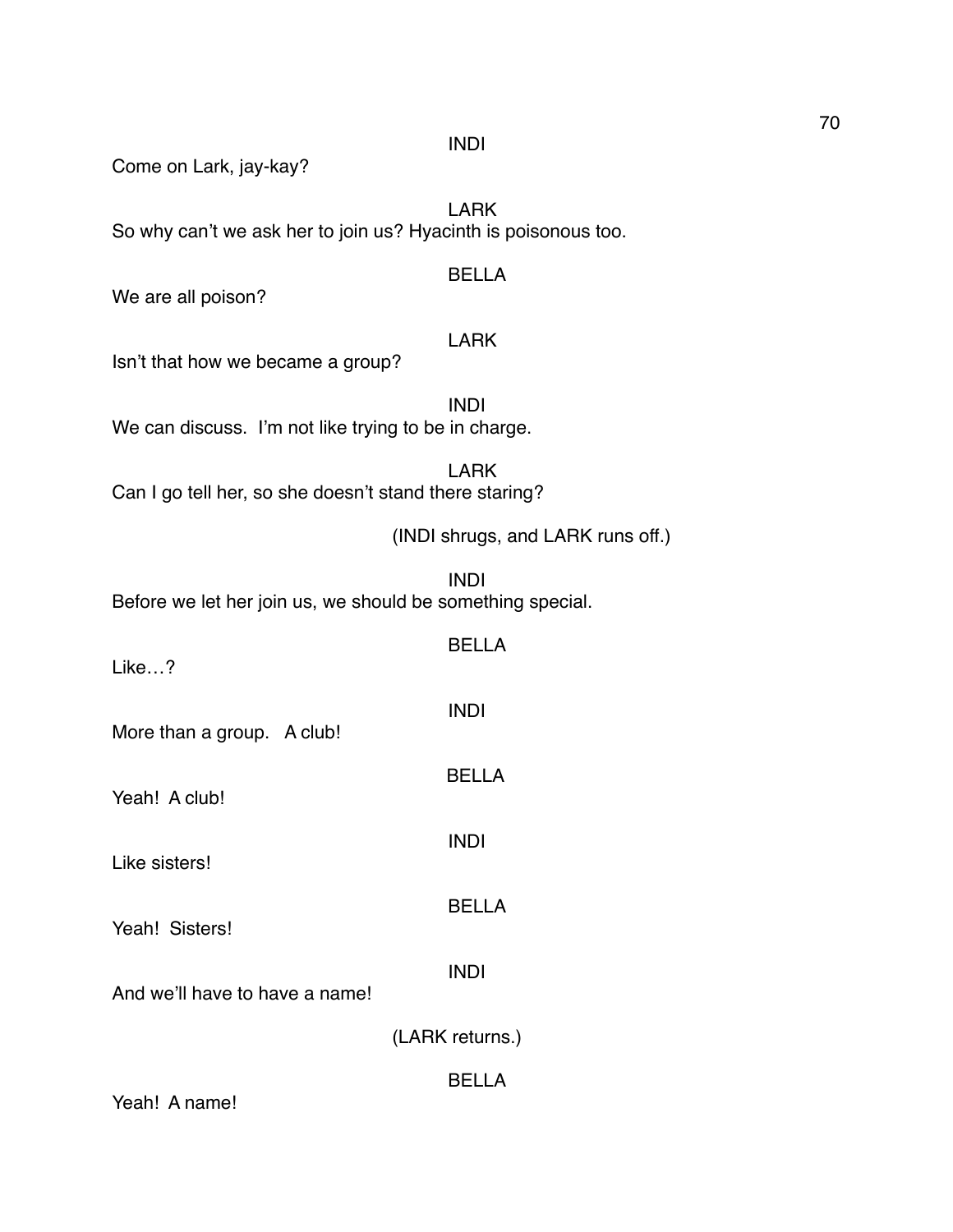| A name? Like Poison Pollies.                                                    | <b>LARK</b>                     |  |
|---------------------------------------------------------------------------------|---------------------------------|--|
| Or Poison Pockets.                                                              | <b>INDI</b>                     |  |
| Oh, I like that!                                                                | <b>BELLA</b>                    |  |
| <b>INDI</b><br>Poison Pockets like vaginas!                                     | <b>BELLA</b><br>Poison Pockets! |  |
| <b>BELLA</b><br>Yeah! Like you can hide your Polly in there!                    |                                 |  |
| No way!                                                                         | <b>LARK</b>                     |  |
| <b>INDI</b><br>We could be Indi's Pendants!                                     | <b>BELLA</b><br>Maybe!          |  |
| As if we're hanging off your necklace?                                          | <b>BELLA</b>                    |  |
| Like charms?                                                                    | <b>INDI</b>                     |  |
| How about The Happy Charms?                                                     | <b>BELLA</b>                    |  |
| <b>INDI</b><br>The important thing is we are a group and stay together just us. |                                 |  |
| Yeah, just us!                                                                  | <b>BELLA</b>                    |  |
| <b>LARK</b><br>But we all live in Laurel Glades and so does Hyacinth.           |                                 |  |
| You mean Bye-acinth?                                                            | <b>INDI</b>                     |  |
| Bye-acinth! I hate her!                                                         | <b>BELLA</b>                    |  |

71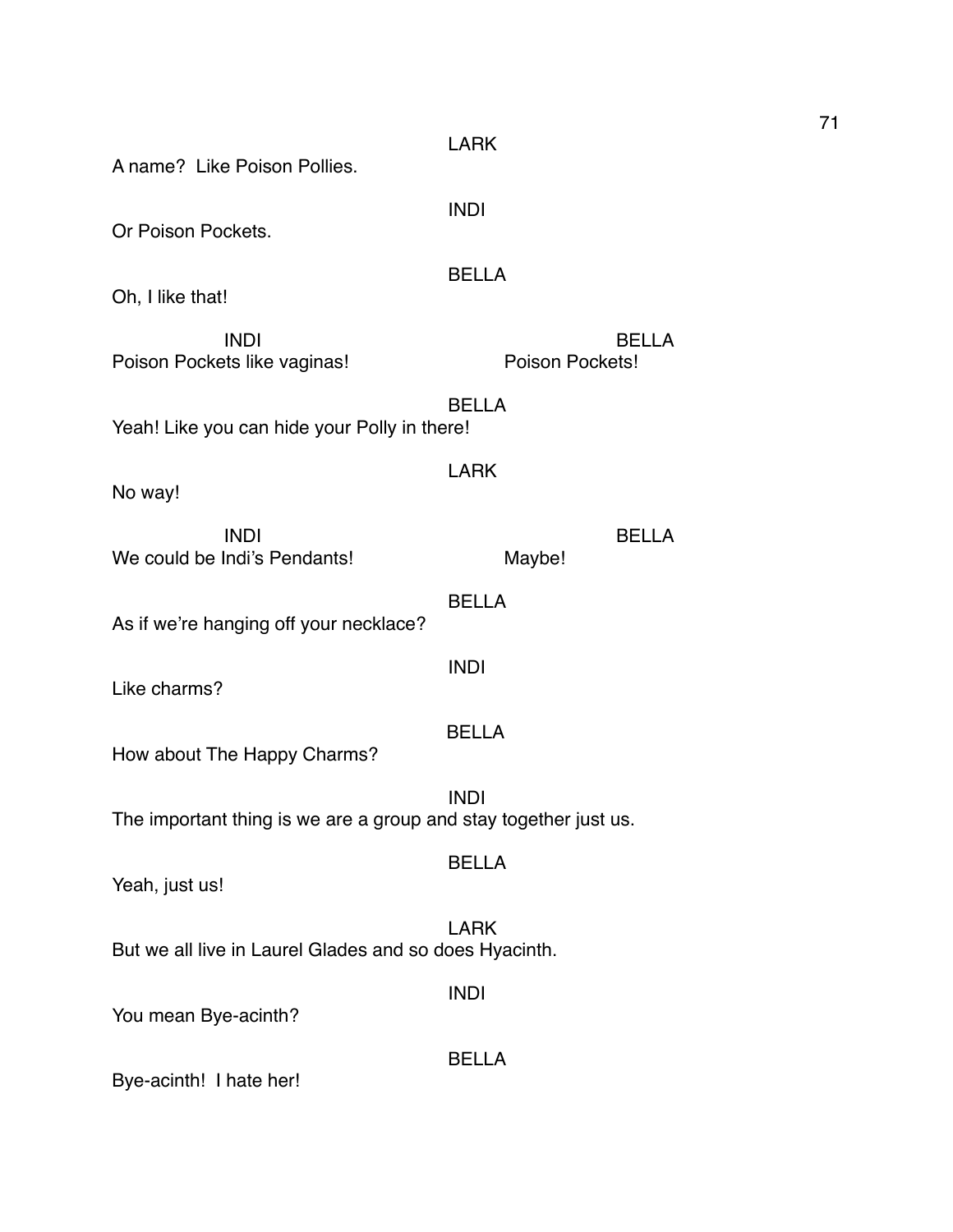| She prefers Cindi.                                                                 | <b>LARK</b>  |
|------------------------------------------------------------------------------------|--------------|
| Only because it rhymes with Indi. I asked her to stop.                             | <b>INDI</b>  |
| How can she stop? Cindi sounds good.                                               | <b>LARK</b>  |
| I think Indi feels bad.                                                            | <b>BELLA</b> |
| Thank you Bella. I do.                                                             | <b>INDI</b>  |
| Then let's find all the things that make us a group, and we'll see if she fits in. | <b>LARK</b>  |
| That was my idea.                                                                  | <b>INDI</b>  |
| Like we all live in Laurel Glades?                                                 | <b>BELLA</b> |
| And we're all named for poisonous plants.                                          | <b>LARK</b>  |
| All right. Go on.                                                                  | <b>INDI</b>  |
| We all like Polly Pockets.                                                         | <b>LARK</b>  |
| And recess! Yay!                                                                   | <b>BELLA</b> |
| And the dance moves of Miley Cyrus!                                                | <b>INDI</b>  |
| Hannah Montana! Yay!                                                               | <b>BELLA</b> |
| Grow up Bella, she's Miley now.                                                    | <b>INDI</b>  |
|                                                                                    |              |

72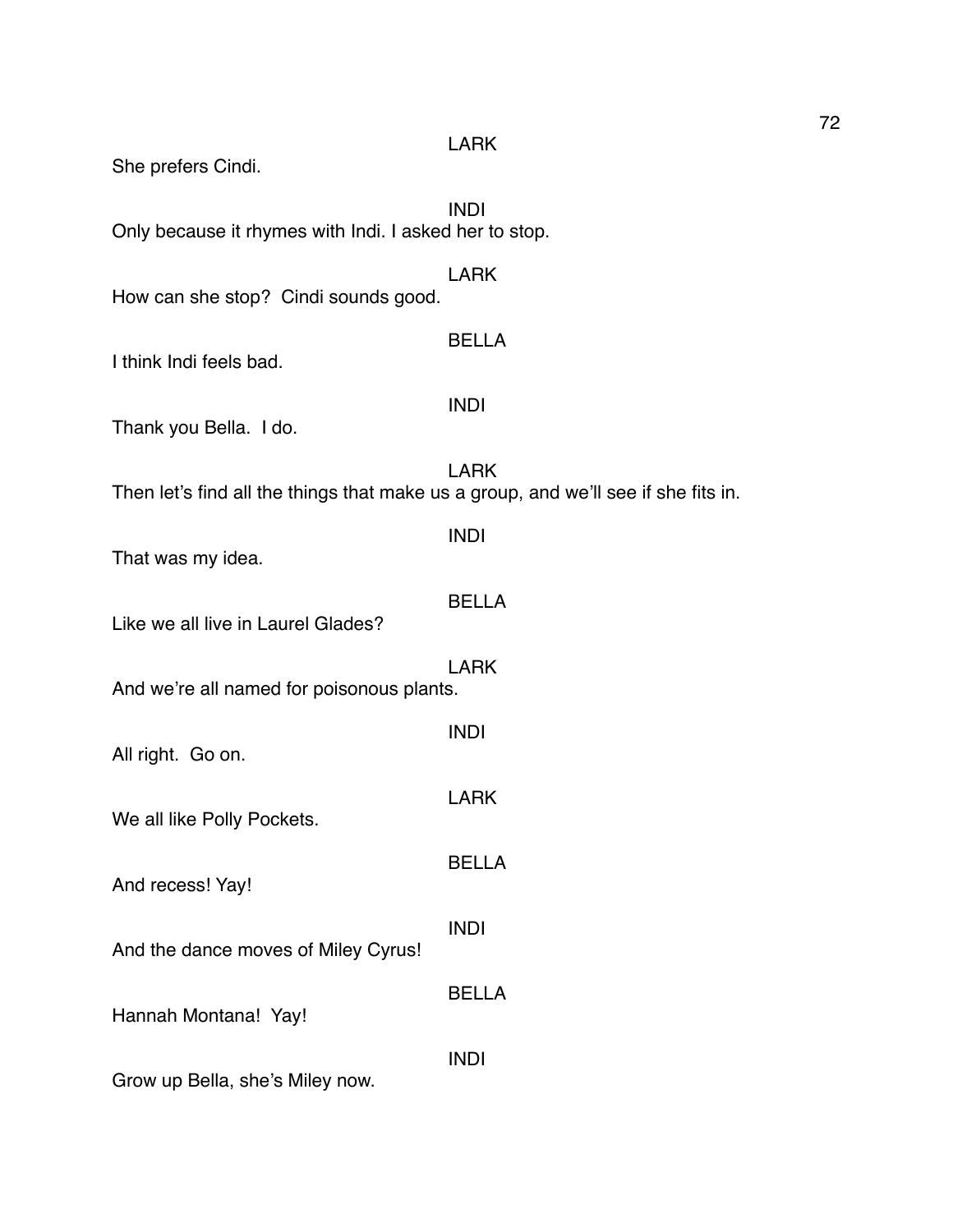| We're all ten years old.                                                   | 73<br><b>LARK</b>                                                                                          |
|----------------------------------------------------------------------------|------------------------------------------------------------------------------------------------------------|
| I'm nine!                                                                  | <b>INDI</b>                                                                                                |
| We're all about to be ten.                                                 | <b>LARK</b>                                                                                                |
| I'll be ten when it's almost a new year.                                   | <b>BELLA</b>                                                                                               |
| Okay, so.                                                                  | <b>INDI</b>                                                                                                |
| class.                                                                     | <b>LARK</b><br>We're all girls. We all started fourth grade three days ago, and we're all in Mrs. Spurge's |
| We all twerk with pride!                                                   | <b>BELLA</b>                                                                                               |
| Not here, Bella.                                                           | <b>INDI</b>                                                                                                |
| Okay.                                                                      | <b>BELLA</b>                                                                                               |
| So Cindi fits right in.                                                    | <b>LARK</b>                                                                                                |
| Hyacinth does not fit in.                                                  | <b>INDI</b>                                                                                                |
| Why not?                                                                   | <b>LARK</b>                                                                                                |
| Because, okay-okay-okay, she can't describe her Daddy's penis, and we can. | <b>INDI</b>                                                                                                |
| I don't know about that.                                                   | <b>BELLA</b>                                                                                               |
| Any penis is pretty much the same.                                         | <b>LARK</b>                                                                                                |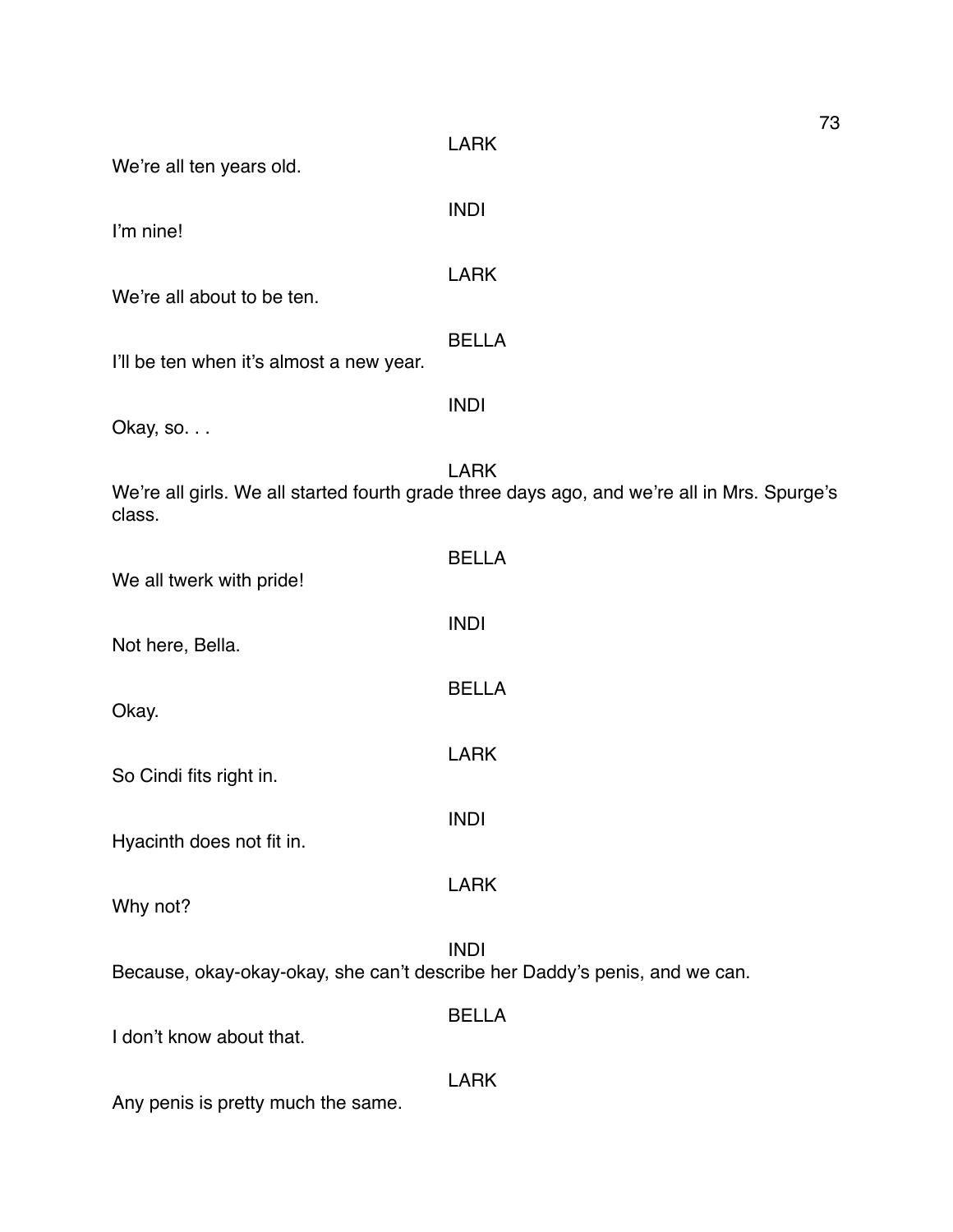But we can get to know each other by saying where we were and what we were doing, when we saw our Daddy's penis. LARK Very funny. Jay-kay? INDI Sisters don't keep secrets. We all have pictures in our heads of our daddies' penises. LARK We do? BELLA I do! INDI So we could free ourselves from them. BELLA Talking about it does that? INDI Definitely. LARK You don't know that. INDI I do too. My mother is a licensed psycho-therapist, and she helps people by getting them to talk about their problems. BELLA But what if we're totally happy and fine? INDI Then maybe you don't belong in our group. BELLA I was only asking. (readying herself) I would like your mom's idea to work. LARK

You don't have to, Bella. She's just trying/ to scare you—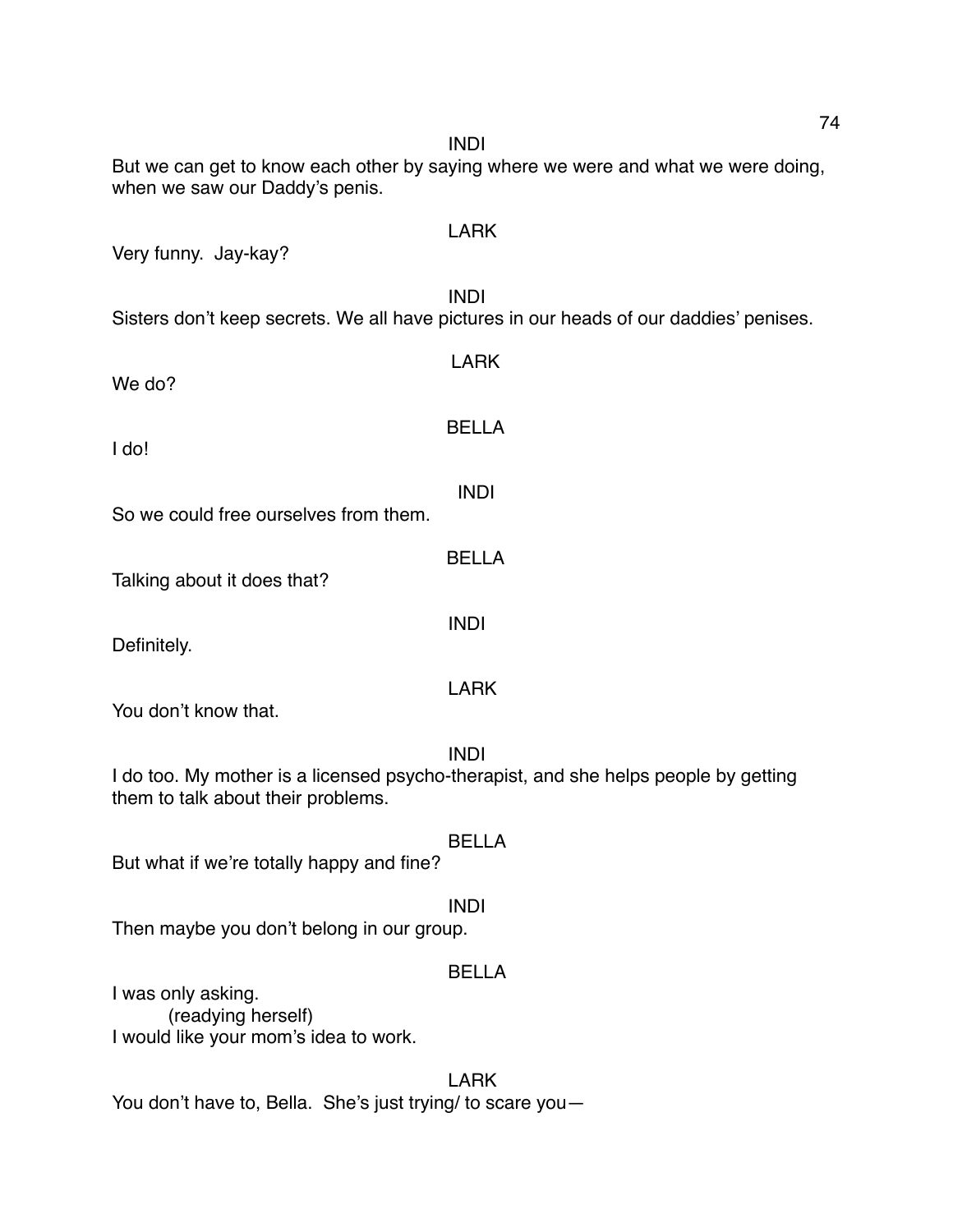## INDI

I am trying to be her friend. It's a song — "getting to know you!" Don't you want to know everything about me too?

# BELLA

I love you Indi, and I love you too, Lark, and I want to be known. I have seen my father's penis. In the dark, when everyone else is asleep. He comes to my room. His underpants have a secret hole in the front. His penis presses up against it til it pops straight out and stands in the air like a puppet with invisible string. Red. Warm. Veins. And blood pumping in and out to keep it inflated.

# INDI

Does he put it inside you?

BELLA

Never. He says I'm too small, but I'm getting bigger every day!

LARK Do you feel better now, Bella, now that you told us?

## BELLA

No. I feel terrible!

INDI I'm sorry, Bella! I forgot the most important part!

## BELLA

LARK

You did?

You mean there's more?

INDI My mom always shows the person love and complete acceptance.

# BELLA

Oh, Indi!

INDI I totally love and accept you Bella. And so does Lark.

(INDI hugs BELLA.)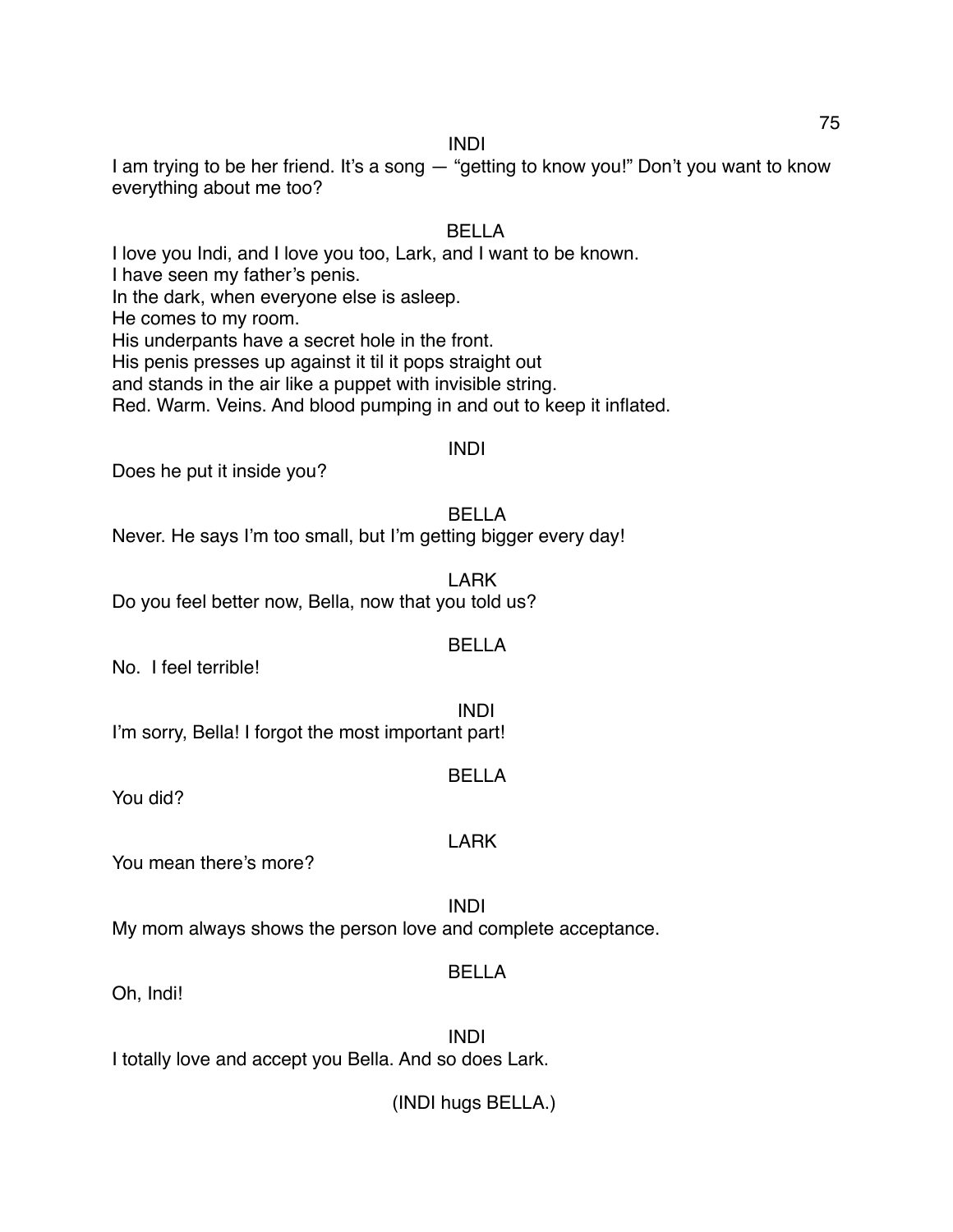BELLA

INDI

Thank you, Indi.

Hug her, Lark.

LARK

I'm not a very huggy person.

INDI But she needs to know that we love and accept her.

LARK I can love you and accept you, Bella, even without hugging you.

## BELLA

Really?

LARK Do you want me to do research and report on your toxicity?

# BELLA

My what?

LARK How toxic you are and all of your poisonous powers.

## BELLA

I have powers?

LARK Belladonna? Yeah, like the most toxic of us all.

## BELLA

Thank you, Lark! But I'd rather just try to be the happy girl that I am. My mom says my joyful outlook is a superpower.

| It's your turn.     | <b>INDI</b> |
|---------------------|-------------|
| Says who?           | <b>LARK</b> |
| It was my idea/, so | <b>INDI</b> |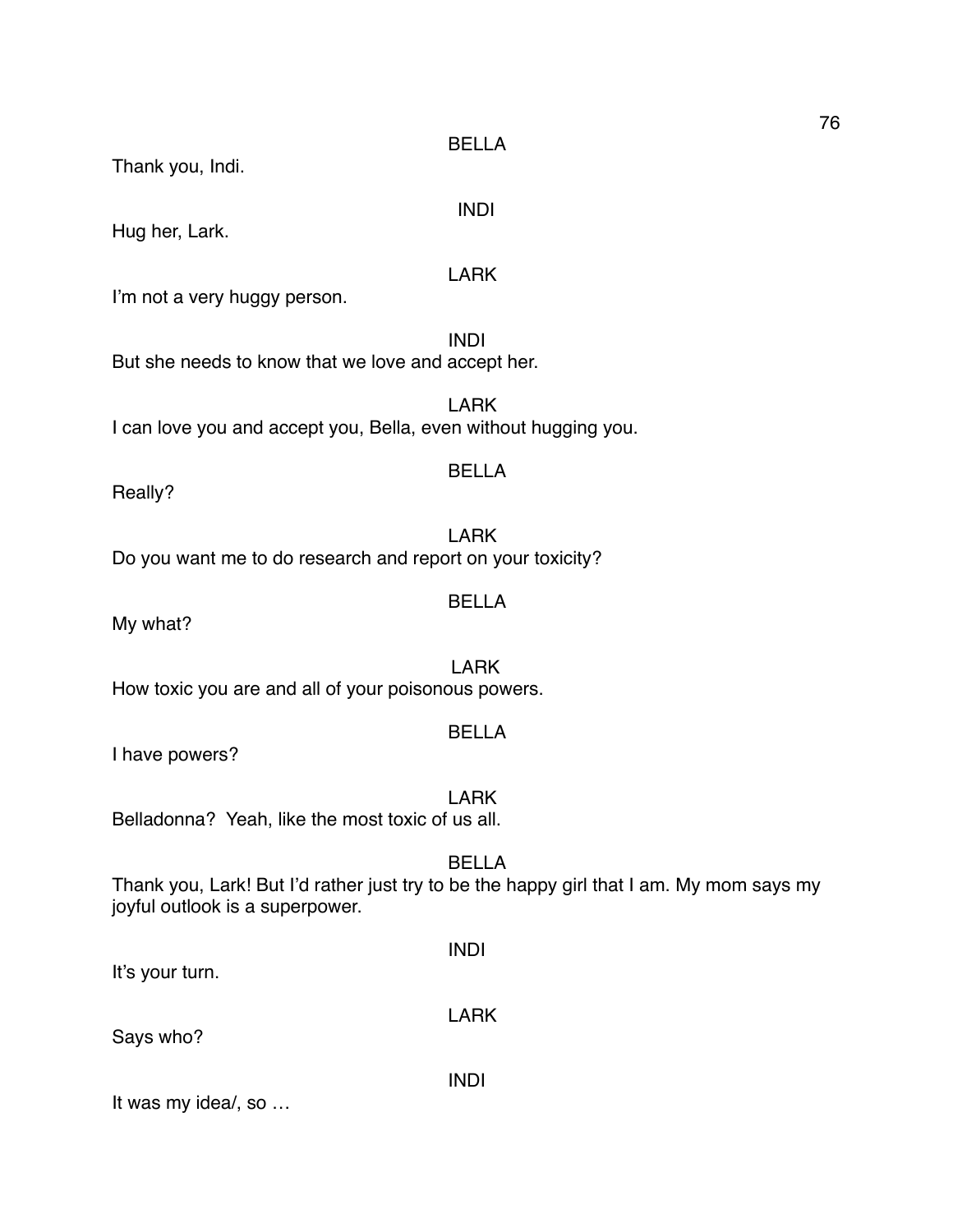LARK

So why don't you go?

# INDI

I will: my father's penis is purple when it gets hard. I know because he does it to me when my mom gets her nails done on Saturday mornings because I'm an only child and he says it's less violent than cartoons.

(INDI starts tearing out her hair.)

He puts it inside you?

Didn't I say that?

# BELLA

Doesn't it hurt? You're smaller than me.

INDI It isn't something I feel. I shut it out. It's not hard to do.

(BELLA starts rocking back & forth.)

## INDI

Go on Lark, it's your turn.

# LARK

I'll go tomorrow. Or maybe not at all.

INDI We told you our stories — it isn't fair if you don't share!

LARK

It isn't fair to keep Hyacinth out. I like her. So does Bella.

BELLA (stops rocking) LARK I never said that. She lives near all of us. Indi, I swear it. I She has tons of Polly never even thought that. The Pockets.

INDI

Okay-okay-okay, we'll ask her to tell us her story, and IF she has one, then she can join, but you have to tell us too, Lark.

INDI

LARK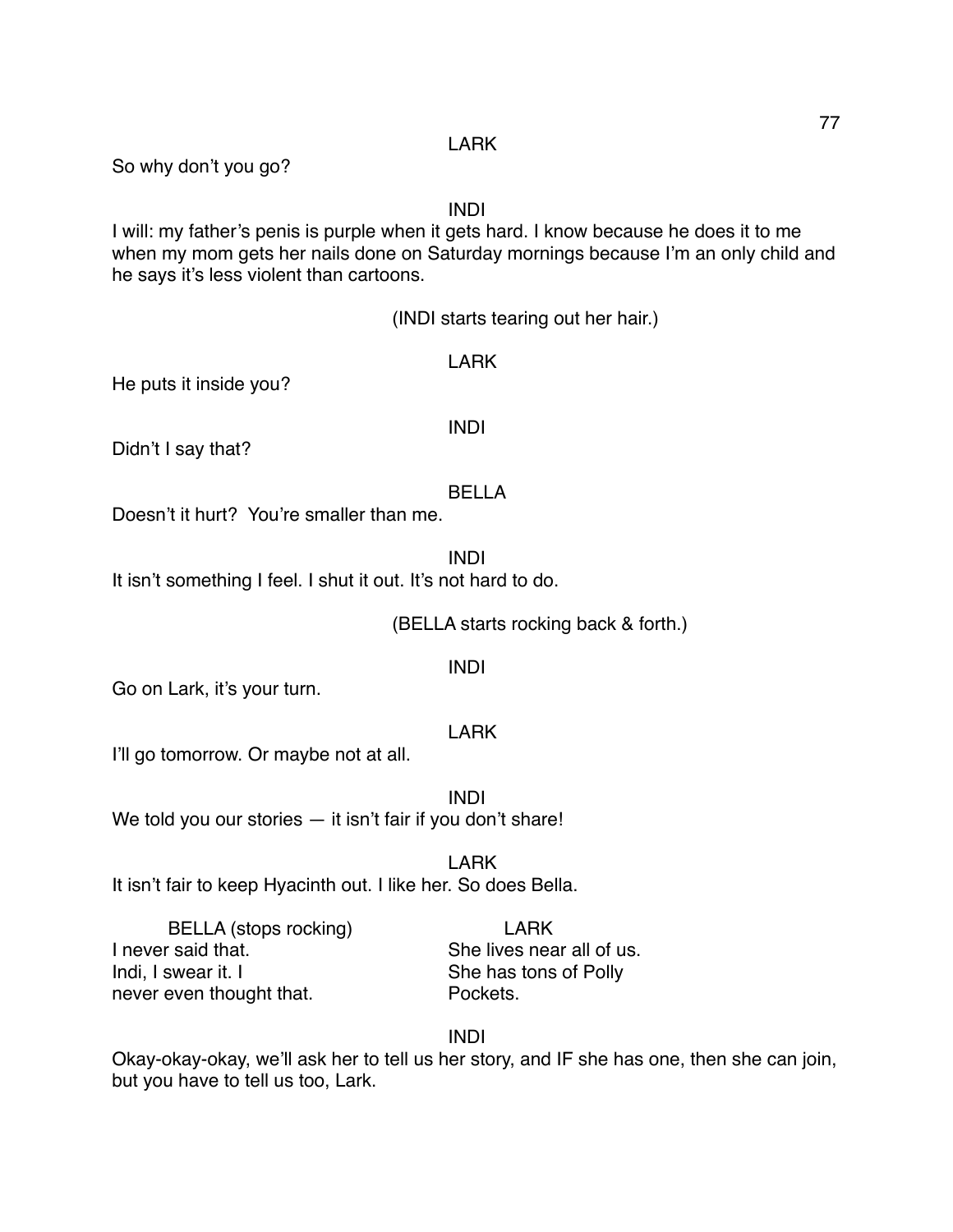LARK

INDI

Agreed.

Where are you going?

To tell Hyacinth.

INDI But Lark, Hyacinth told me she never sees her Daddy's penis. Hyacinth says her Daddy never does stuff to her. Hyacinth says it isn't normal. As if I'm not normal. Hyacinth hates me.

LARK She wants to join us, so she couldn't hate you.

Okay-okay-okay, but she said it.

BELLA No one could hate you, Indi. You're too beautiful.

Thank you, Bella.

LARK

INDI

My Dad is in charge of my bath. So I don't drown. And one time he had to pee. His penis looks like a wrinkully, one-eyed vole that's a forest rodent and then he shook it, to dry it off.

Ew! Gross! Ew! Gro-o-oss! He peed in your bath?!!! Ooooo!

INDI BELLA

# LARK

He peed in the toilet.

EW! in front of you! Eeeeeewoooooooh!

INDI BELLA

78

LARK

INDI